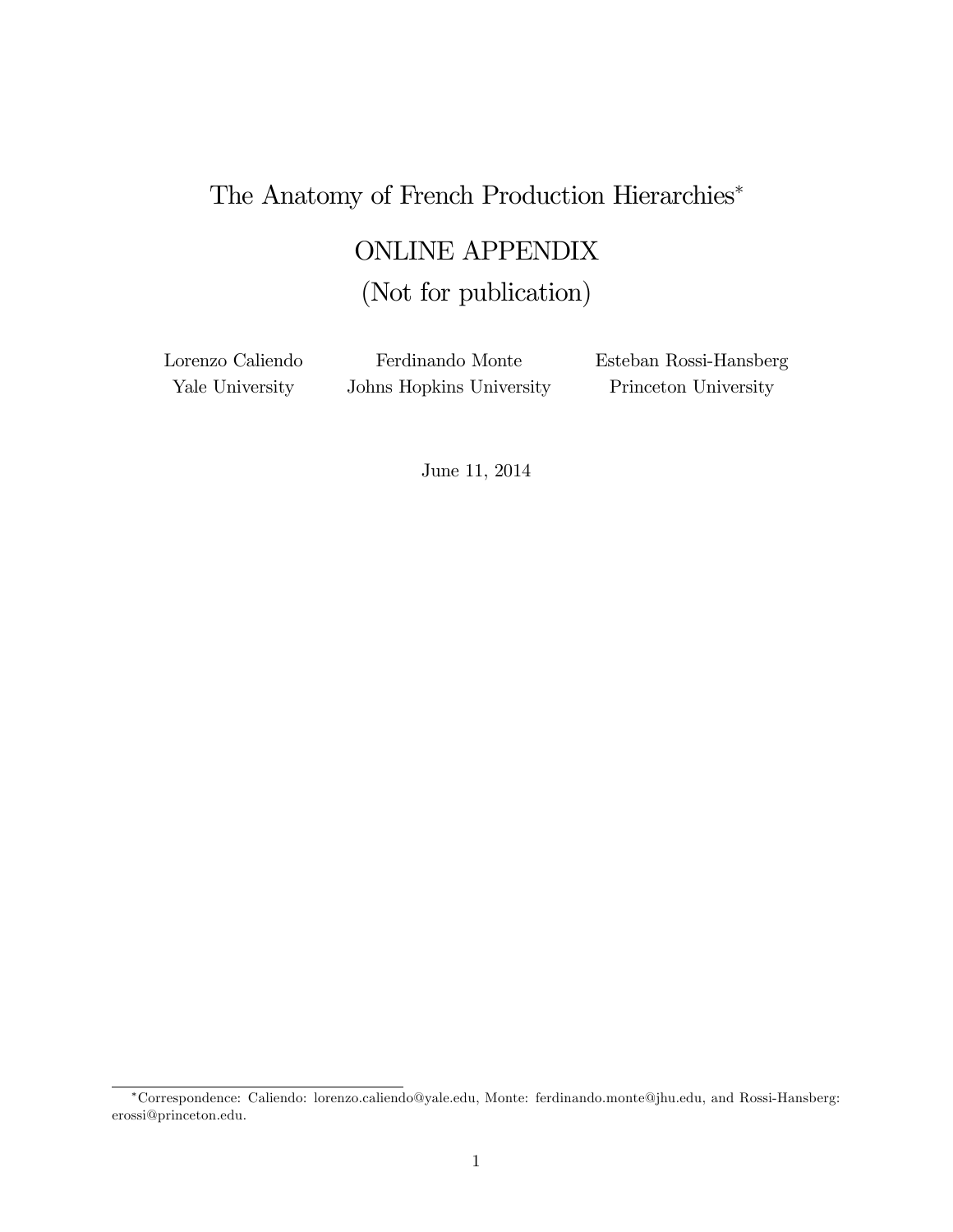# 1 Online Appendix A



These figures report kernel density estimates of the distribution of log hourly wage by number of layers in the firm using wages from DADS. See note to Figure 2 for a description of how the densities are computed.



Figure A.2: Transitions across layers depend on value added

These figures show the probability of transition away from the current layer as a function of the initial value added of the firm. Each panel reports transition probabilities starting from a different initial number of layers. To produce the panel of transitions out of layer L=1,...,4, we take for each year (from 2002 to 2006) all the firms with L layers and group them into 100 bins according to their value added; for each bin, we compute the fraction of firms that will have any number of layers (or exit the dataset) in the following period and plot the average value added in the bin against this fraction.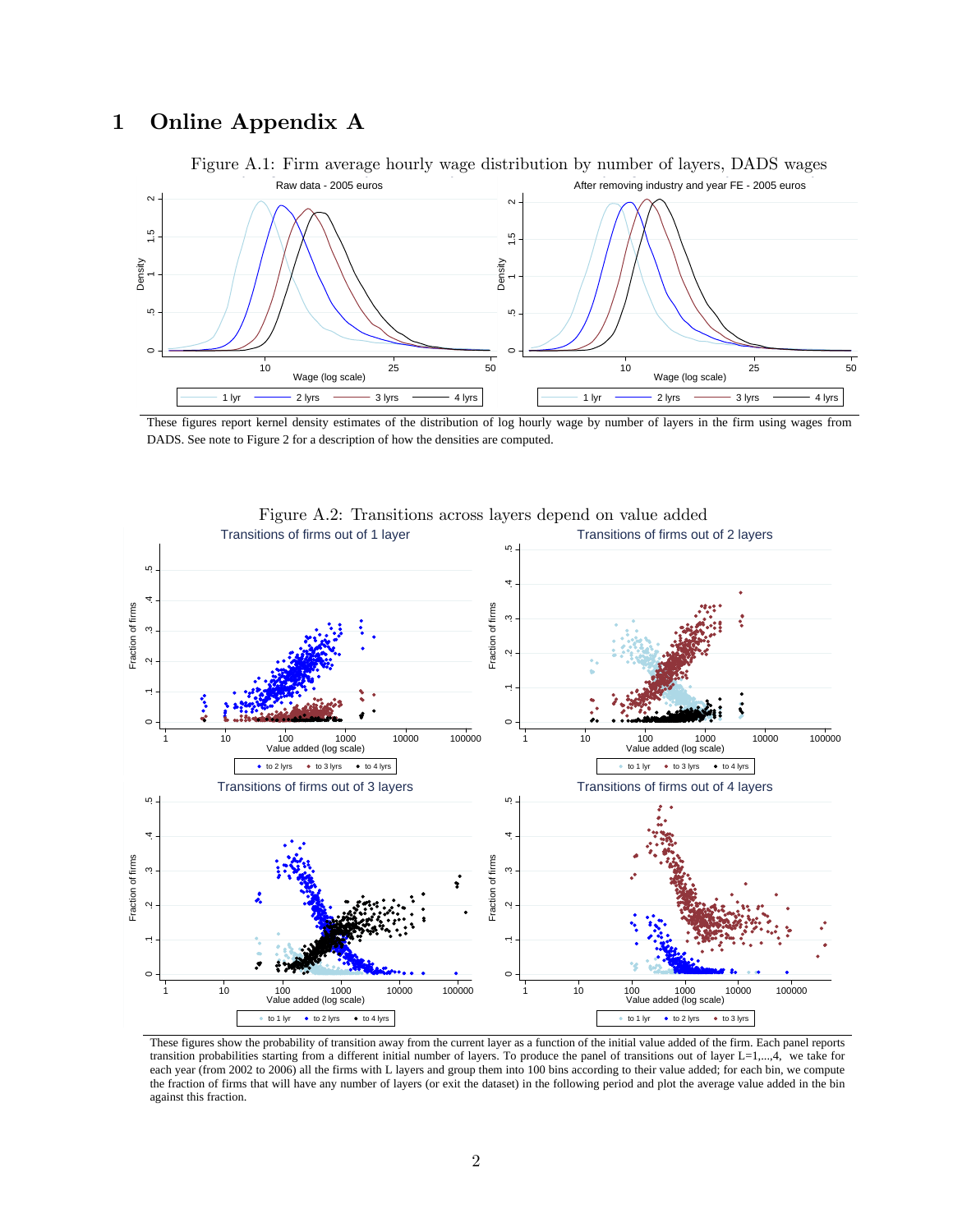

Figure A.3: Transition after a positive alpha shock

These figures show the change in the hierarchical structure of a firm with 3 layers associated with a 5% increase in value added when the firm adds a fourth layer (first row) or stays at 3 layers (second row). To estimate the hierarchies before and after a transition (first row of graph), we consider only the subset of firms with 3 layers that will become 4 layers the following period, increasing value added and total hours, and build the representative hierarchy of these firms as in Figure 5. To estimate the representative hierarchy after the transition, we regress the detrended log change in layer level outcomes (normalized hours and hourly wage for each layer  $\ell=1,2,3$ ) on a set of three dummies (one for each tercile) and log change in value added, using the same subset of firms; again, to mitigate the impact of outliers, each of the six regressions are run on the subsample of firms trimmed of the observations below the 0.05<sup>th</sup> and above the 99.95<sup>th</sup> percentile of each variable. Each layer level quantity after the transition is computed as the layer level quantity before the transition times the exponential of the predicted log change for a firm in the middle tercile following a 5% change in value added. The average hourly wage of the fourth layer after the transition is computed using changes in the top layer (consistent with Figures 11-13), following the same procedure described here. To estimate the change in the hierarchy for firms that do not transition (second row of graph) we proceed as follows. We compute the representative hierarchy before the transition using firms in the middle tercile of value added among those that do not transition. To compute the change in each layer level outcome we regress the change in log outcome on change in log value added (both detrended) with no constant, using the set of all firms staying at 3 layers (trimming as above); each layer level quantity after the transition is computed as the layer level quantity before the transition times the exponential of the predicted log change associated with a 5% increase in value added.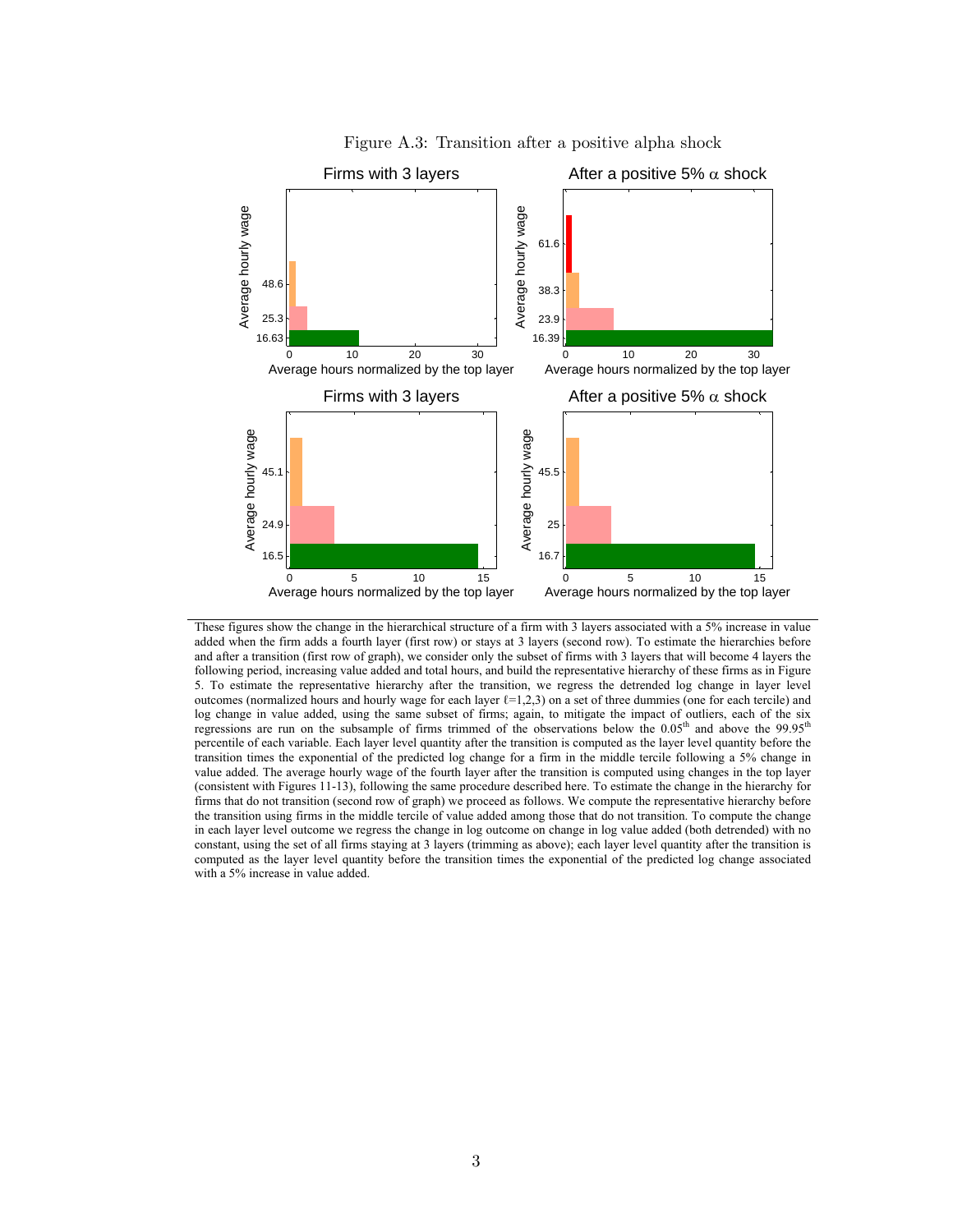

Figure A.4: Transition after a negative alpha shock

These figures show the change in the hierarchical structure of a firm with 3 layers associated with a 5% decrease in value added when the firm drops a layer (first row) or stays at 3 layers (second row). To estimate the hierarchies before and after a transition we follow the same procedure as in Figure A.3.

Figure A.5: Difference in the distribution of wages for firms that do not transition and  $dlnVA < 0$ Firms with 1 layer Firms with 2 layers



This figure portrays the estimated log change (on the y-axis) in the percentiles (on the x-axis) of the wage distribution within firms, for firms staying at a given number of layers in two consecutive years and negative change in value added. 95% bootstrapped confidence intervals are plotted. To build it we follow the same process described in Figure 8.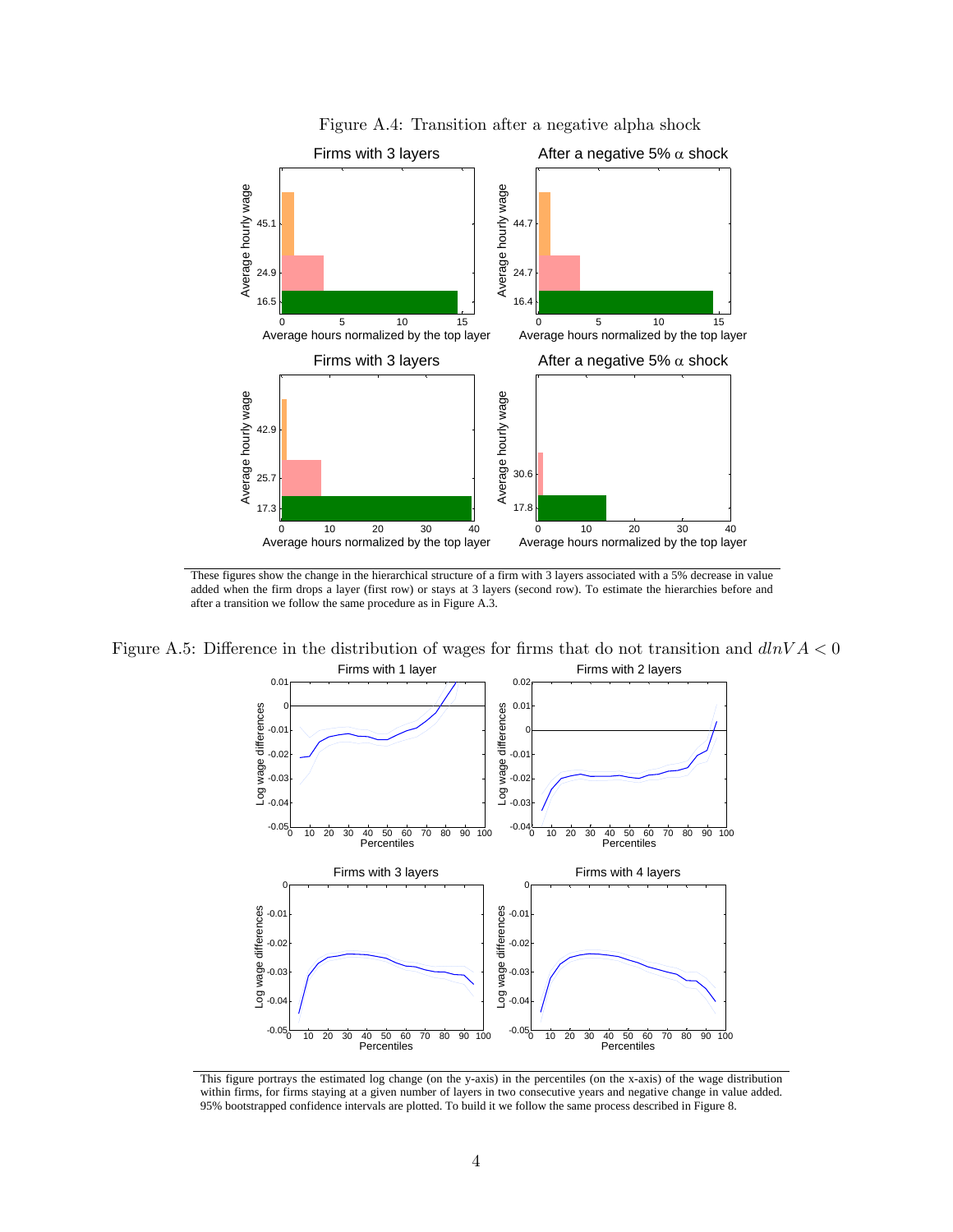|           |            |         | $\frac{1}{2}$ . The contract of $\frac{1}{2}$ is the station of $\frac{1}{2}$ . The contract $\frac{1}{2}$ is the contract of $\frac{1}{2}$ |       |        |
|-----------|------------|---------|---------------------------------------------------------------------------------------------------------------------------------------------|-------|--------|
| Number of |            | Average |                                                                                                                                             |       | Median |
| lavers    | Firm-years | VA      | Hours                                                                                                                                       | Wage  | wage   |
|           | 80,326     | 201     | 7.656                                                                                                                                       | 11.72 | 10.16  |
|           | 124,448    | 401     | 15,706                                                                                                                                      | 13.21 | 12.07  |
|           | 160,030    | 2,834   | 80,488                                                                                                                                      | 15.07 | 14.14  |
|           | 86,671     | 8,916   | 211,098                                                                                                                                     | 16.53 | 15.55  |

Table A.1: Data description by number of layers in the firm, DADS data (2005 Euros)

This table reports summary statistics on firm-level outcomes, grouping firm-year observations according to the number of layers reported. Firm-years is the number of firm-years observations in the data with the given number of layers. VA is the average value added from the firm's balance sheet. Hours is the average number of total hours from the DADS source. Wage is the average hourly wage from DADS in 2005 euros. Median Wage is the median across all firms in the cell of the average hourly wage from DADS source in 2005 euros. VA is Value added is in thousands of 2005 euros.

Table A.2: % of firms that transition to a consecutive layer

| # of layers $=$ |       |       |       |                          |
|-----------------|-------|-------|-------|--------------------------|
| Transition up   | 75.52 | 82.33 | 100.  | $\overline{\phantom{a}}$ |
| Transition down |       | 91.51 | 60.57 | 75.88                    |

This table reports the fraction of firms that have consecutively ordered at time t+1, conditional on having consecutively ordered layers at time t. Transition Up reports, among all firms with L consecutively ordered layers in any year (from 2002 to 2006) that stay in the sample the year after, the fraction of those moving to L+1 consecutively ordered layers, with L=1,2,3. Transition Down reports, among all firms with L consecutively ordered layers in any year (from 2002 to 2006) that stay in the sample the year after, the fraction of those moving to L-1 consecutively ordered layers, with L=2,3,4.

Table A.3: Distribution of layers at t+1 conditional on layers at t (Weighted by VA)

|        |   |       | Number of layers at $t+1$ |       |       |       |       |  |  |
|--------|---|-------|---------------------------|-------|-------|-------|-------|--|--|
|        |   | Exit  |                           |       |       |       | Total |  |  |
| Number |   | 11.30 | 65.26                     | 19.51 | 3.31  | 0.62  | 100   |  |  |
| οf     |   | 7.10  | 6.55                      | 62.70 | 21.52 | 2.13  | 100   |  |  |
| layers | 3 | 5.79  | 0.15                      | 2.38  | 72.62 | 19.06 | 100   |  |  |
| at t   | 4 | 7.66  | 0.02                      | 0.18  | 13.36 | 78.78 | 100   |  |  |

This table reports the distribution of the number of layers at time t+1, grouping firms according to the number of layers at time t. Among all firms with L layers (L=1,...,4) in any year from 2002 to 2006, the columns report the fraction of firms that have layers 1,...,4 the following year (from 2003 to 2007), or are not present in the dataset, Exit. The elements in the table sum to 100% by row. Each firm is weighted according to the share of its value added.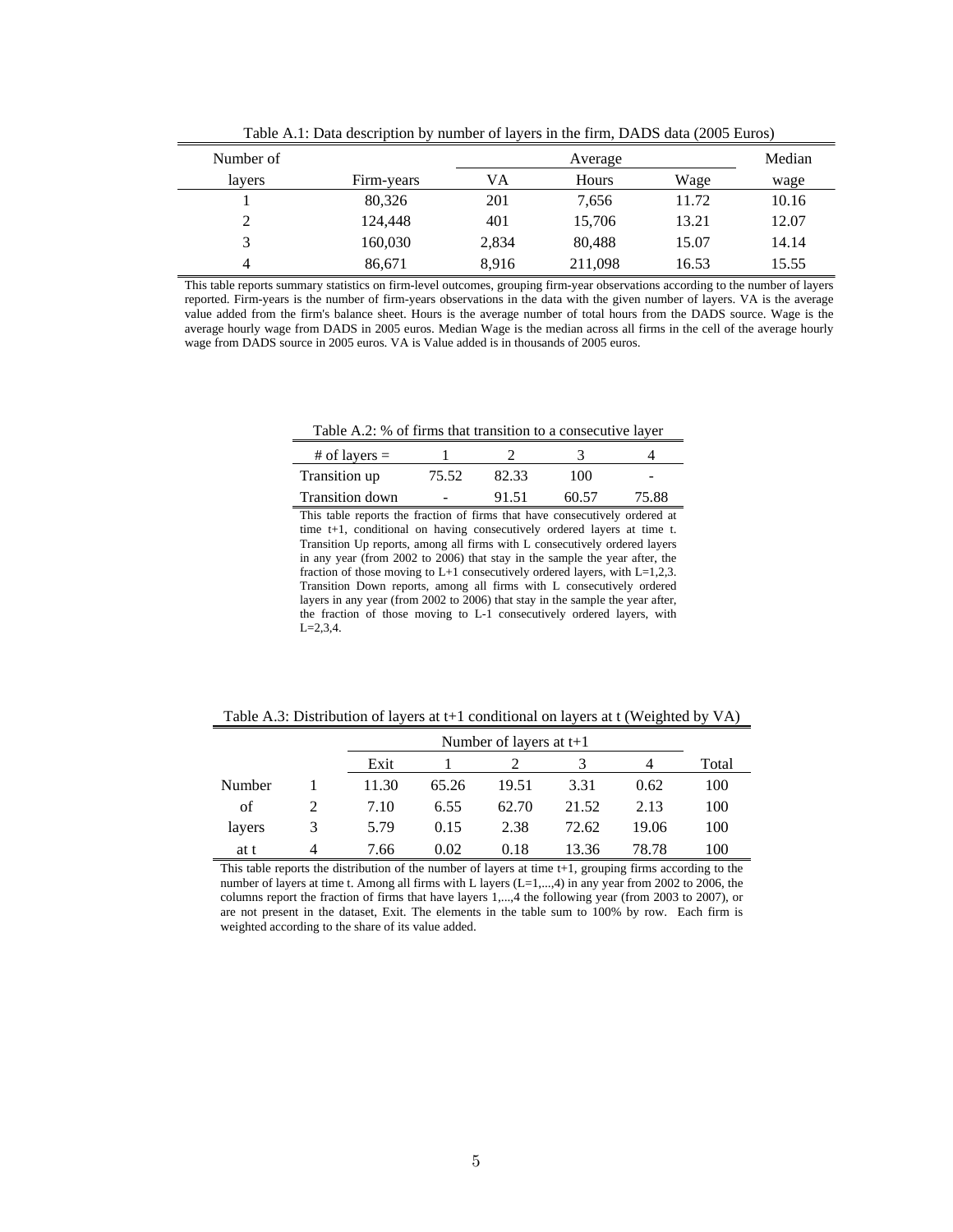Change in normalized hours for firms that change layers (Robustness checks)

Table A.4: Table A.5:

| # of layers    |                |                |          |       |         |      |
|----------------|----------------|----------------|----------|-------|---------|------|
| <b>Before</b>  | After          | Layer          | Change   | s.e.  | p-value | obs. |
| $\mathbf{1}$   | $\overline{2}$ | $\mathbf{1}$   | 1.525    | 0.025 | 0.00    | 5331 |
| 1              | 3              | $\mathbf{1}$   | 1.745    | 0.075 | 0.00    | 709  |
| $\mathbf{1}$   | 4              | $\mathbf{1}$   | 2.654    | 0.263 | 0.00    | 65   |
| 2              | $\mathbf{1}$   | $\mathbf{1}$   | $-1.528$ | 0.023 | 0.00    | 6376 |
| 2              | 3              | $\mathbf{1}$   | 0.720    | 0.016 | 0.00    | 9077 |
| 2              | 3              | $\overline{2}$ | 0.543    | 0.016 | 0.00    | 9077 |
| $\overline{2}$ | 4              | $\mathbf{1}$   | 1.236    | 0.065 | 0.00    | 623  |
| $\overline{2}$ | 4              | $\overline{2}$ | 1.036    | 0.065 | 0.00    | 623  |
| 3              | $\mathbf{1}$   | $\mathbf{1}$   | $-1.759$ | 0.060 | 0.00    | 991  |
| 3              | 2              | $\mathbf{1}$   | $-0.676$ | 0.016 | 0.00    | 9609 |
| 3              | $\overline{2}$ | $\overline{2}$ | $-0.506$ | 0.017 | 0.00    | 9609 |
| 3              | 4              | $\mathbf{1}$   | 1.358    | 0.020 | 0.00    | 7417 |
| 3              | 4              | $\overline{2}$ | 1.288    | 0.021 | 0.00    | 7417 |
| 3              | 4              | 3              | 1.173    | 0.022 | 0.00    | 7417 |
| 4              | $\mathbf{1}$   | $\mathbf{1}$   | $-2.347$ | 0.182 | 0.00    | 74   |
| 4              | 2              | $\mathbf{1}$   | $-1.115$ | 0.054 | 0.00    | 838  |
| 4              | 2              | 2              | $-1.003$ | 0.053 | 0.00    | 838  |
| 4              | 3              | $\mathbf{1}$   | $-1.375$ | 0.019 | 0.00    | 8127 |
| 4              | 3              | $\overline{2}$ | $-1.290$ | 0.021 | 0.00    | 8127 |
| 4              | 3              | 3              | $-1.226$ | 0.021 | 0.00    | 8127 |

|     |              | Conditioning on $d \ln V A > 0$ |       |         |      |                              |       |              |          |       | Conditioning on $d \ln V A > 0$ & $d \ln \sum_{\ell=1}^{L} N_{L}^{\ell} > 0$ |      |  |
|-----|--------------|---------------------------------|-------|---------|------|------------------------------|-------|--------------|----------|-------|------------------------------------------------------------------------------|------|--|
| ter | Layer        | Change                          | s.e.  | p-value | obs. | # of layers<br><b>Before</b> | After | Layer        | Change   | s.e.  | p-value                                                                      | obs. |  |
|     | $\mathbf{1}$ | 1.525                           | 0.025 | 0.00    | 5331 | 1                            | 2     | $\mathbf{1}$ | 1.510    | 0.030 | 0.00                                                                         | 3628 |  |
|     | 1            | 1.745                           | 0.075 | 0.00    | 709  | 1                            | 3     | 1            | 1.789    | 0.088 | 0.00                                                                         | 535  |  |
|     | $\mathbf{1}$ | 2.654                           | 0.263 | 0.00    | 65   |                              | 4     | 1            | 2.952    | 0.312 | 0.00                                                                         | 43   |  |
|     | 1            | $-1.528$                        | 0.023 | 0.00    | 6376 | 2                            | 1     | 1            | $-1.512$ | 0.027 | 0.00                                                                         | 4498 |  |
|     | $\mathbf{1}$ | 0.720                           | 0.016 | 0.00    | 9077 | 2                            | 3     | 1            | 0.765    | 0.019 | 0.00                                                                         | 6135 |  |
|     | 2            | 0.543                           | 0.016 | 0.00    | 9077 | 2                            | 3     | 2            | 0.541    | 0.020 | 0.00                                                                         | 6135 |  |
|     | 1            | 1.236                           | 0.065 | 0.00    | 623  | 2                            | 4     | 1            | 1.319    | 0.080 | 0.00                                                                         | 415  |  |
|     | 2            | 1.036                           | 0.065 | 0.00    | 623  | 2                            | 4     | 2            | 0.991    | 0.078 | 0.00                                                                         | 415  |  |
|     | 1            | $-1.759$                        | 0.060 | 0.00    | 991  | 3                            | 1     | 1            | $-1.725$ | 0.065 | 0.00                                                                         | 761  |  |
|     | 1            | $-0.676$                        | 0.016 | 0.00    | 9609 | 3                            | 2     | 1            | $-0.711$ | 0.020 | 0.00                                                                         | 6577 |  |
|     | 2            | $-0.506$                        | 0.017 | 0.00    | 9609 | 3                            | 2     | 2            | $-0.516$ | 0.020 | 0.00                                                                         | 6577 |  |
|     | 1            | 1.358                           | 0.020 | 0.00    | 7417 | 3                            | 4     | 1            | 1.339    | 0.024 | 0.00                                                                         | 4675 |  |
|     | 2            | 1.288                           | 0.021 | 0.00    | 7417 | 3                            | 4     | 2            | 1.249    | 0.026 | 0.00                                                                         | 4675 |  |
|     | 3            | 1.173                           | 0.022 | 0.00    | 7417 | 3                            | 4     | 3            | 1.122    | 0.026 | 0.00                                                                         | 4675 |  |
|     | $\mathbf{1}$ | $-2.347$                        | 0.182 | 0.00    | 74   | 4                            | 1     | $\mathbf{1}$ | $-2.237$ | 0.195 | 0.00                                                                         | 59   |  |
|     | $\mathbf{1}$ | $-1.115$                        | 0.054 | 0.00    | 838  | 4                            | 2     | 1            | $-1.188$ | 0.063 | 0.00                                                                         | 607  |  |
|     | 2            | $-1.003$                        | 0.053 | 0.00    | 838  | 4                            | 2     | 2            | $-1.039$ | 0.061 | 0.00                                                                         | 607  |  |
|     | $\mathbf{1}$ | $-1.375$                        | 0.019 | 0.00    | 8127 | 4                            | 3     | 1            | $-1.413$ | 0.023 | 0.00                                                                         | 5442 |  |
|     | 2            | $-1.290$                        | 0.021 | 0.00    | 8127 | 4                            | 3     | 2            | $-1.315$ | 0.025 | 0.00                                                                         | 5442 |  |
|     |              |                                 |       |         |      |                              |       |              |          |       |                                                                              |      |  |

4 3 3 ‐1.223 0.025 0.00 5442 We build this table following the same process described in Table 12. This table conditions on positive We build this table following the same process described in Table 12. This table conditions on positive changes in value added. changes in value added and total hours.

Conditioning on  $d \ln \sum_{\ell=1}^{L} N_{L}^{\ell}$ 

| # of layers    |                |              |          |       |         |      |
|----------------|----------------|--------------|----------|-------|---------|------|
| <b>Before</b>  | After          | Layer        | Change   | s.e.  | p-value | obs. |
| $\mathbf{1}$   | $\overline{2}$ | $\mathbf{1}$ | 1.478    | 0.024 | 0.00    | 5672 |
| $\mathbf{1}$   | 3              | $\mathbf{1}$ | 1.716    | 0.071 | 0.00    | 803  |
| $\mathbf{1}$   | 4              | $\mathbf{1}$ | 2.674    | 0.264 | 0.00    | 57   |
| $\overline{2}$ | $\mathbf{1}$   | $\mathbf{1}$ | $-1.513$ | 0.022 | 0.00    | 6604 |
| 2              | 3              | $\mathbf{1}$ | 0.754    | 0.015 | 0.00    | 9140 |
| 2              | 3              | 2            | 0.521    | 0.016 | 0.00    | 9140 |
| $\overline{2}$ | 4              | 1            | 1.324    | 0.067 | 0.00    | 624  |
| 2              | 4              | 2            | 0.975    | 0.063 | 0.00    | 624  |
| 3              | $\mathbf{1}$   | $\mathbf{1}$ | $-1.731$ | 0.057 | 0.00    | 1051 |
| 3              | $\overline{2}$ | 1            | $-0.708$ | 0.016 | 0.00    | 9885 |
| 3              | $\overline{2}$ | 2            | $-0.495$ | 0.016 | 0.00    | 9885 |
| 3              | 4              | $\mathbf{1}$ | 1.315    | 0.019 | 0.00    | 7187 |
| 3              | 4              | 2            | 1.213    | 0.021 | 0.00    | 7187 |
| 3              | 4              | 3            | 1.094    | 0.021 | 0.00    | 7187 |
| 4              | $\mathbf{1}$   | $\mathbf{1}$ | $-2.096$ | 0.205 | 0.00    | 87   |
| 4              | 2              | $\mathbf{1}$ | $-1.135$ | 0.052 | 0.00    | 883  |
| 4              | $\overline{2}$ | 2            | $-0.960$ | 0.051 | 0.00    | 883  |
| 4              | 3              | 1            | $-1.468$ | 0.019 | 0.00    | 8387 |
| 4              | 3              | 2            | $-1.375$ | 0.021 | 0.00    | 8387 |
| 4              | 3              | 3            | $-1.265$ | 0.021 | 0.00    | 8387 |

We build this table following the same process described in Table 12. This table conditions on positive changes in total hours.

Table A.6: Table A.7:  $L^{\ell} > 0$  Conditioning on  $d \ln \sum_{\ell=1}^{L} n_L^{\ell} > 0$ 

| # of layers    |                | Layer          | Change   | s.e.  | p-value | obs.  |
|----------------|----------------|----------------|----------|-------|---------|-------|
| <b>Before</b>  | After          |                |          |       |         |       |
| $\mathbf{1}$   | $\overline{2}$ | $\mathbf{1}$   | 1.537    | 0.018 | 0.00    | 10177 |
| $\mathbf{1}$   | 3              | $\mathbf{1}$   | 1.762    | 0.056 | 0.00    | 1263  |
| $\mathbf{1}$   | 4              | $\mathbf{1}$   | 2.266    | 0.212 | 0.00    | 97    |
| 2              | $\mathbf{1}$   | 1              | $-1.582$ | 0.017 | 0.00    | 11106 |
| $\overline{2}$ | 3              | $\mathbf{1}$   | 1.106    | 0.012 | 0.00    | 13500 |
| $\overline{2}$ | 3              | $\overline{2}$ | 0.808    | 0.013 | 0.00    | 13500 |
| 2              | 4              | $\mathbf{1}$   | 1.408    | 0.048 | 0.00    | 1033  |
| 2              | 4              | $\overline{2}$ | 1.132    | 0.048 | 0.00    | 1033  |
| 3              | $\mathbf{1}$   | $\mathbf{1}$   | $-1.795$ | 0.048 | 0.00    | 1584  |
| 3              | $\overline{2}$ | $\mathbf{1}$   | $-1.137$ | 0.012 | 0.00    | 13852 |
| 3              | $\overline{2}$ | $\overline{2}$ | $-0.825$ | 0.014 | 0.00    | 13852 |
| 3              | 4              | 1              | 1.684    | 0.015 | 0.00    | 11876 |
| 3              | 4              | $\overline{2}$ | 1.648    | 0.016 | 0.00    | 11876 |
| 3              | 4              | 3              | 1.467    | 0.017 | 0.00    | 11876 |
| 4              | $\mathbf{1}$   | $\mathbf{1}$   | $-2.119$ | 0.173 | 0.00    | 123   |
| 4              | 2              | 1              | $-1.306$ | 0.039 | 0.00    | 1303  |
| 4              | $\overline{2}$ | $\overline{2}$ | $-1.056$ | 0.042 | 0.00    | 1303  |
| 4              | 3              | $\mathbf{1}$   | $-1.773$ | 0.014 | 0.00    | 12760 |
| 4              | 3              | $\overline{2}$ | $-1.730$ | 0.015 | 0.00    | 12760 |
| 4              | 3              | 3              | $-1.560$ | 0.016 | 0.00    | 12760 |

We build this table following the same process described in Table 12. This table conditions on positive changes in total normalized hours.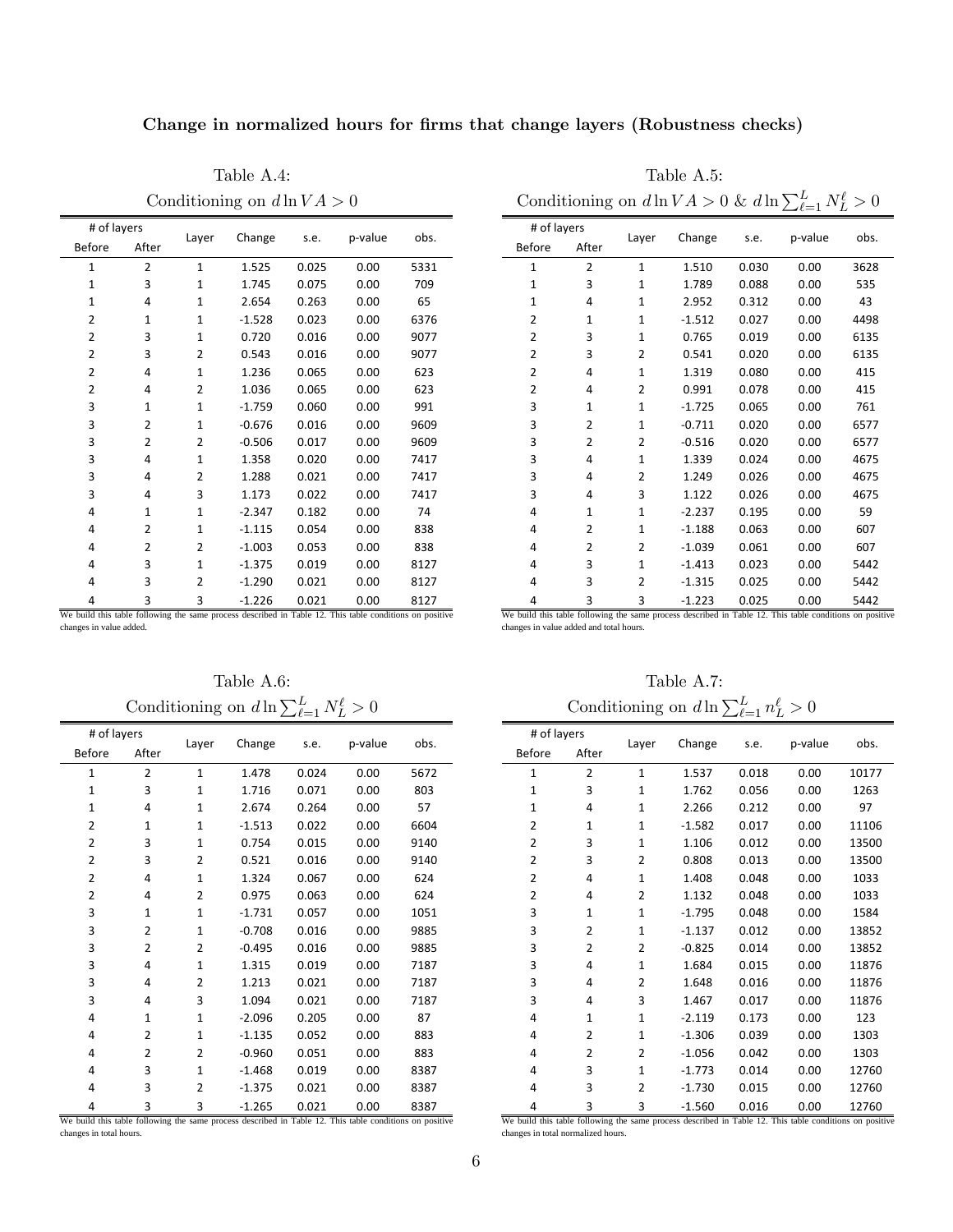# Change in normalized hours for firms that change layers (Robustness checks)

|                |                |                |          |       | Conditioning on $d\ln VA > 0$ & $d\ln \sum_{\ell=1}^{L} n_L^{\ell}$ | $\cdot$ 0 |
|----------------|----------------|----------------|----------|-------|---------------------------------------------------------------------|-----------|
| # of layers    |                | Layer          | Change   | s.e.  | p-value                                                             | obs.      |
| Before         | After          |                |          |       |                                                                     |           |
| $\mathbf{1}$   | $\overline{2}$ | $\mathbf{1}$   | $-0.111$ | 0.006 | 0.00                                                                | 5331      |
| $\mathbf{1}$   | 3              | $\mathbf{1}$   | $-0.314$ | 0.026 | 0.00                                                                | 709       |
| 1              | 4              | 1              | $-0.594$ | 0.127 | 0.00                                                                | 65        |
| $\overline{2}$ | $\mathbf{1}$   | $\mathbf{1}$   | 0.168    | 0.007 | 0.00                                                                | 6376      |
| $\overline{2}$ | 3              | $\mathbf{1}$   | $-0.017$ | 0.003 | 0.00                                                                | 7492      |
| 2              | 3              | 2              | $-0.184$ | 0.005 | 0.00                                                                | 7492      |
| $\overline{2}$ | 4              | 1              | $-0.133$ | 0.021 | 0.00                                                                | 587       |
| $\overline{2}$ | 4              | $\overline{2}$ | $-0.378$ | 0.026 | 0.00                                                                | 587       |
| 3              | $\mathbf{1}$   | $\mathbf{1}$   | 0.358    | 0.024 | 0.00                                                                | 991       |
| 3              | $\overline{2}$ | $\mathbf{1}$   | 0.030    | 0.004 | 0.00                                                                | 7672      |
| 3              | 2              | $\overline{2}$ | 0.165    | 0.005 | 0.00                                                                | 7672      |
| 3              | 4              | $\mathbf{1}$   | 0.005    | 0.003 | 0.10                                                                | 6417      |
| 3              | 4              | 2              | $-0.026$ | 0.004 | 0.00                                                                | 6417      |
| 3              | 4              | 3              | $-0.134$ | 0.006 | 0.00                                                                | 6417      |
| $\overline{4}$ | $\mathbf{1}$   | $\mathbf{1}$   | 0.756    | 0.141 | 0.00                                                                | 74        |
| 4              | 2              | $\mathbf{1}$   | 0.126    | 0.020 | 0.00                                                                | 751       |
| 4              | 2              | 2              | 0.332    | 0.023 | 0.00                                                                | 751       |
| 4              | 3              | $\mathbf{1}$   | $-0.018$ | 0.003 | 0.00                                                                | 6926      |
| 4              | 3              | 2              | $-0.001$ | 0.004 | 0.77                                                                | 6926      |
| 4              | 3              | 3              | 0.063    | 0.005 | 0.00                                                                | 6926      |

Table A.8: Conditioning on  $d \ln V A > 0$  &  $d \ln \sum_{\ell=1}^{L}$ 

4 3 3 0.063 0.005 0.00 6926<br>We build this table following the same process described in Table 12. This table conditions on positive changes in value added and total normalized hours.

### Selected sample with consecutively ordered layers

Consecutively ordered layers Conditioning on  $d \ln V A > 0$  &  $d \ln \sum_{\ell=1}^{L} n_L^{\ell} > 0$ 

Table A.9: Table A.10:

| # of layers    |                |              |          |       |         | obs.  |
|----------------|----------------|--------------|----------|-------|---------|-------|
| <b>Before</b>  | After          | Layer        | Change   | s.e.  | p-value |       |
| $\mathbf{1}$   | $\overline{2}$ | $\mathbf{1}$ | 1.807    | 0.019 | 0.00    | 6675  |
| $\mathbf{1}$   | 3              | 1            | 2.398    | 0.061 | 0.00    | 780   |
| $\mathbf{1}$   | 4              | 1            | 2.650    | 0.206 | 0.00    | 72    |
| 2              | $\mathbf{1}$   | $\mathbf{1}$ | $-1.843$ | 0.019 | 0.00    | 6886  |
| $\overline{2}$ | 3              | $\mathbf{1}$ | 1.251    | 0.017 | 0.00    | 8260  |
| 2              | 3              | 2            | 1.092    | 0.017 | 0.00    | 8260  |
| $\overline{2}$ | 4              | $\mathbf{1}$ | 1.665    | 0.062 | 0.00    | 580   |
| $\overline{2}$ | 4              | 2            | 1.521    | 0.062 | 0.00    | 580   |
| 3              | $\mathbf{1}$   | $\mathbf{1}$ | $-2.288$ | 0.058 | 0.00    | 908   |
| 3              | 2              | 1            | $-1.272$ | 0.018 | 0.00    | 8125  |
| 3              | $\overline{2}$ | 2            | $-1.142$ | 0.018 | 0.00    | 8125  |
| 3              | 4              | 1            | 1.859    | 0.017 | 0.00    | 10155 |
| 3              | 4              | 2            | 1.852    | 0.018 | 0.00    | 10155 |
| 3              | 4              | 3            | 1.692    | 0.018 | 0.00    | 10155 |
| 4              | $\mathbf{1}$   | $\mathbf{1}$ | $-2.468$ | 0.156 | 0.00    | 89    |
| 4              | $\overline{2}$ | 1            | $-1.478$ | 0.053 | 0.00    | 766   |
| 4              | $\overline{2}$ | 2            | $-1.400$ | 0.053 | 0.00    | 766   |
| 4              | 3              | $\mathbf{1}$ | $-1.879$ | 0.016 | 0.00    | 11503 |
| 4              | 3              | 2            | $-1.855$ | 0.017 | 0.00    | 11503 |
| 4              | 3              | 3            | $-1.735$ | 0.016 | 0.00    | 11503 |

We build this table following the same process described in Table 12. This table conditions on firms with consecutively ordered layers.

|               | # of layers    |                |          | s.e.  |         | obs. |
|---------------|----------------|----------------|----------|-------|---------|------|
| <b>Before</b> | After          | Layer          | Change   |       | p-value |      |
| $\mathbf{1}$  | 2              | $\mathbf{1}$   | 1.838    | 0.025 | 0.00    | 3568 |
| $\mathbf{1}$  | 3              | $\mathbf{1}$   | 2.394    | 0.083 | 0.00    | 437  |
| 1             | 4              | $\mathbf{1}$   | 3.023    | 0.272 | 0.00    | 47   |
| 2             | $\mathbf{1}$   | $\mathbf{1}$   | $-1.827$ | 0.025 | 0.00    | 3787 |
| 2             | 3              | $\mathbf{1}$   | 1.516    | 0.021 | 0.00    | 4104 |
| 2             | 3              | $\overline{2}$ | 1.256    | 0.023 | 0.00    | 4104 |
| 2             | 4              | $\mathbf{1}$   | 1.813    | 0.083 | 0.00    | 300  |
| 2             | 4              | 2              | 1.636    | 0.085 | 0.00    | 300  |
| 3             | $\mathbf{1}$   | $\mathbf{1}$   | $-2.223$ | 0.074 | 0.00    | 546  |
| 3             | $\overline{2}$ | $\mathbf{1}$   | $-1.579$ | 0.023 | 0.00    | 3822 |
| 3             | 2              | 2              | $-1.333$ | 0.025 | 0.00    | 3822 |
| 3             | 4              | $\mathbf{1}$   | 2.002    | 0.022 | 0.00    | 5087 |
| 3             | 4              | 2              | 1.992    | 0.023 | 0.00    | 5087 |
| 3             | 4              | 3              | 1.786    | 0.025 | 0.00    | 5087 |
| 4             | $\mathbf{1}$   | $\mathbf{1}$   | $-2.428$ | 0.199 | 0.00    | 54   |
| 4             | $\overline{2}$ | $\mathbf{1}$   | $-1.680$ | 0.064 | 0.00    | 420  |
| 4             | 2              | 2              | $-1.571$ | 0.067 | 0.00    | 420  |
| 4             | 3              | $\mathbf{1}$   | $-2.028$ | 0.021 | 0.00    | 5673 |
| 4             | 3              | 2              | $-1.998$ | 0.022 | 0.00    | 5673 |
| 4             | 3              | 3              | $-1.838$ | 0.022 | 0.00    | 5673 |

We build this table following the same process described in Table 12. This table conditions on firms with consecutively ordered layers, positive change in value added and total normalized hours.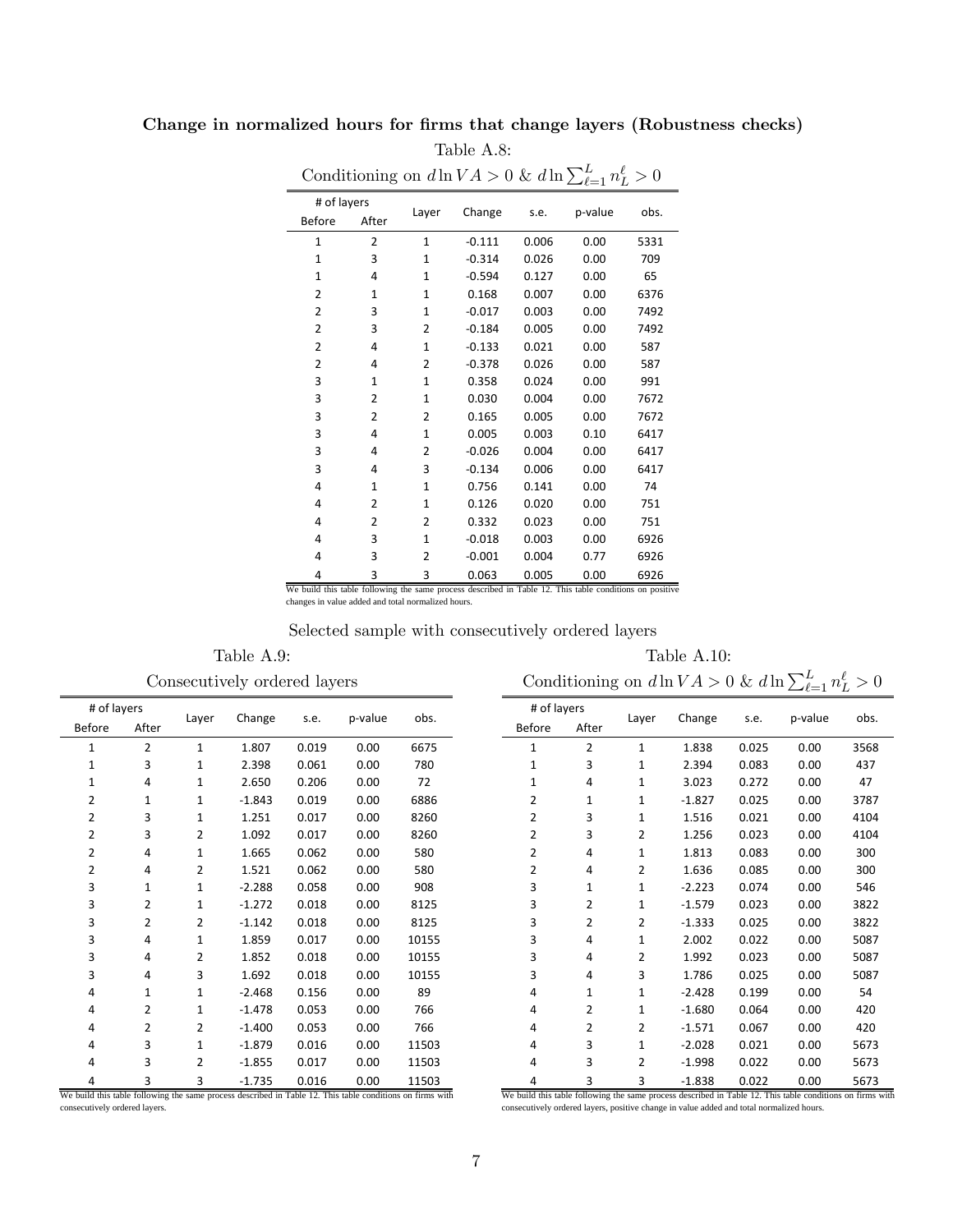## Change in normalized hours for firms that change layers (Robustness checks)

Selected sample with consecutively ordered layers

Table A.11: Table A.12:

Conditioning on  $d \ln V A > 0$  Conditioning on  $d \ln V A > 0$  &  $d \ln \sum_{\ell=1}^{L} N_{L}^{\ell} > 0$ 

| # of layers                                                                                               |                |                |          |       | p-value |      |
|-----------------------------------------------------------------------------------------------------------|----------------|----------------|----------|-------|---------|------|
| <b>Before</b>                                                                                             | After          | Layer          | Change   | s.e.  |         | obs. |
| $\mathbf{1}$                                                                                              | $\overline{2}$ | $\mathbf{1}$   | 1.838    | 0.025 | 0.00    | 3568 |
| $\mathbf{1}$                                                                                              | 3              | $\mathbf{1}$   | 2.394    | 0.083 | 0.00    | 437  |
| $\mathbf{1}$                                                                                              | 4              | 1              | 3.023    | 0.272 | 0.00    | 47   |
| 2                                                                                                         | $\mathbf{1}$   | $\mathbf{1}$   | $-1.827$ | 0.025 | 0.00    | 3787 |
| 2                                                                                                         | 3              | $\mathbf{1}$   | 1.252    | 0.023 | 0.00    | 4550 |
| 2                                                                                                         | 3              | $\overline{2}$ | 1.102    | 0.023 | 0.00    | 4550 |
| 2                                                                                                         | 4              | 1              | 1.707    | 0.087 | 0.00    | 311  |
| 2                                                                                                         | 4              | 2              | 1.553    | 0.087 | 0.00    | 311  |
| 3                                                                                                         | $\mathbf{1}$   | $\mathbf{1}$   | $-2.223$ | 0.074 | 0.00    | 546  |
| 3                                                                                                         | 2              | 1              | $-1.267$ | 0.025 | 0.00    | 4293 |
| 3                                                                                                         | 2              | 2              | $-1.137$ | 0.024 | 0.00    | 4293 |
| 3                                                                                                         | 4              | $\mathbf{1}$   | 1.852    | 0.023 | 0.00    | 5387 |
| 3                                                                                                         | 4              | 2              | 1.833    | 0.024 | 0.00    | 5387 |
| 3                                                                                                         | 4              | 3              | 1.670    | 0.024 | 0.00    | 5387 |
| 4                                                                                                         | $\mathbf{1}$   | 1              | $-2.428$ | 0.199 | 0.00    | 54   |
| 4                                                                                                         | 2              | 1              | $-1.515$ | 0.070 | 0.00    | 444  |
| 4                                                                                                         | 2              | 2              | $-1.477$ | 0.067 | 0.00    | 444  |
| 4                                                                                                         | 3              | $\mathbf{1}$   | $-1.845$ | 0.022 | 0.00    | 6077 |
| 4                                                                                                         | 3              | 2              | $-1.810$ | 0.023 | 0.00    | 6077 |
| 4                                                                                                         | 3              | 3              | $-1.703$ | 0.022 | 0.00    | 6077 |
| We build this table following the same process described in Table 12. This table conditions on firms with |                |                |          |       |         |      |

# of layers Layer Change s.e. <sup>p</sup>‐value obs. Before After 2 1 1.868 0.030 0.00 2494 3 1 2.595 0.093 0.00 328 4 1 3.534 0.373 0.00 26 1 1 ‐1.862 0.030 0.00 2600 3 1 1.315 0.027 0.00 3062 3 2 1.110 0.027 0.00 3062 4 1 1.840 0.103 0.00 200 4 2 1.528 0.104 0.00 200 1 1 ‐2.240 0.082 0.00 398 2 1 ‐1.320 0.030 0.00 2855 2 2 ‐1.170 0.029 0.00 2855 4 1 1.814 0.028 0.00 3388 4 2 1.785 0.030 0.00 3388 4 3 1.582 0.030 0.00 3388 1 1 ‐2.291 0.207 0.00 39 2 1 ‐1.551 0.080 0.00 315 2 2 ‐1.484 0.076 0.00 315 3 1 ‐1.878 0.027 0.00 4086 3 2 ‐1.824 0.028 0.00 4086 3 3 ‐1.686 0.027 0.00 4086 We build this table following the same process described in Table 12. This table conditions on firms with

consecutively ordered layers and positive change in value added.

Table A.13: Table A.14: Conditioning on  $d \ln \sum_{\ell=1}^{L} N_{L}^{\ell}$ 

|                | # of layers    |                |          |       |         |      |
|----------------|----------------|----------------|----------|-------|---------|------|
| <b>Before</b>  | After          | Layer          | Change   | s.e.  | p-value | obs. |
| 1              | $\overline{2}$ | 1              | 1.850    | 0.024 | 0.00    | 3819 |
| $\mathbf{1}$   | 3              | $\mathbf{1}$   | 2.545    | 0.076 | 0.00    | 467  |
| $\mathbf{1}$   | 4              | 1              | 3.242    | 0.300 | 0.00    | 35   |
| 2              | $\mathbf{1}$   | $\mathbf{1}$   | $-1.861$ | 0.025 | 0.00    | 3888 |
| $\overline{2}$ | 3              | 1              | 1.314    | 0.022 | 0.00    | 4431 |
| $\overline{2}$ | 3              | 2              | 1.093    | 0.022 | 0.00    | 4431 |
| $\overline{2}$ | 4              | $\mathbf{1}$   | 1.806    | 0.083 | 0.00    | 302  |
| $\overline{2}$ | 4              | $\overline{2}$ | 1.477    | 0.083 | 0.00    | 302  |
| 3              | $\mathbf{1}$   | $\mathbf{1}$   | $-2.289$ | 0.072 | 0.00    | 543  |
| 3              | 2              | $\mathbf{1}$   | $-1.308$ | 0.024 | 0.00    | 4309 |
| 3              | $\overline{2}$ | 2              | $-1.141$ | 0.024 | 0.00    | 4309 |
| 3              | 4              | $\mathbf{1}$   | 1.791    | 0.022 | 0.00    | 5164 |
| 3              | 4              | 2              | 1.751    | 0.024 | 0.00    | 5164 |
| 3              | 4              | 3              | 1.550    | 0.024 | 0.00    | 5164 |
| 4              | 1              | 1              | $-2.431$ | 0.192 | 0.00    | 56   |
| $\overline{4}$ | 2              | $\mathbf{1}$   | $-1.532$ | 0.067 | 0.00    | 446  |
| 4              | $\overline{2}$ | $\overline{2}$ | $-1.425$ | 0.066 | 0.00    | 446  |
| 4              | 3              | $\mathbf{1}$   | $-1.940$ | 0.021 | 0.00    | 6338 |
| 4              | 3              | 2              | $-1.893$ | 0.022 | 0.00    | 6338 |
| 4              | 3              | 3              | $-1.741$ | 0.022 | 0.00    | 6338 |

We build this table following the same process described in Table 12. This table conditions on firms with consecutively ordered layers and positive change in total hours.

consecutively ordered layers, positive change in value added and total hours.

 $L^{\ell} > 0$  Conditioning on  $d \ln \sum_{\ell=1}^{L} n_L^{\ell} > 0$ 

| # of layers    |                |              |          |       |         | obs.  |
|----------------|----------------|--------------|----------|-------|---------|-------|
| <b>Before</b>  | After          | Layer        | Change   | s.e.  | p-value |       |
| $\mathbf{1}$   | $\overline{2}$ | $\mathbf{1}$ | 1.807    | 0.019 | 0.00    | 6675  |
| $\mathbf{1}$   | 3              | $\mathbf{1}$ | 2.398    | 0.061 | 0.00    | 780   |
| $\mathbf{1}$   | 4              | 1            | 2.650    | 0.206 | 0.00    | 72    |
| 2              | 1              | 1            | $-1.843$ | 0.019 | 0.00    | 6886  |
| 2              | 3              | $\mathbf{1}$ | 1.529    | 0.016 | 0.00    | 7384  |
| $\overline{2}$ | 3              | 2            | 1.266    | 0.018 | 0.00    | 7384  |
| 2              | 4              | $\mathbf{1}$ | 1.794    | 0.059 | 0.00    | 554   |
| $\overline{2}$ | 4              | 2            | 1.615    | 0.061 | 0.00    | 554   |
| 3              | $\mathbf{1}$   | 1            | $-2.288$ | 0.058 | 0.00    | 908   |
| 3              | $\overline{2}$ | $\mathbf{1}$ | $-1.585$ | 0.016 | 0.00    | 7204  |
| 3              | $\overline{2}$ | 2            | $-1.342$ | 0.018 | 0.00    | 7204  |
| 3              | 4              | $\mathbf{1}$ | 2.028    | 0.016 | 0.00    | 9517  |
| 3              | 4              | 2            | 2.030    | 0.017 | 0.00    | 9517  |
| 3              | 4              | 3            | 1.825    | 0.018 | 0.00    | 9517  |
| 4              | $\mathbf{1}$   | $\mathbf{1}$ | $-2.468$ | 0.156 | 0.00    | 89    |
| 4              | $\overline{2}$ | $\mathbf{1}$ | $-1.656$ | 0.049 | 0.00    | 719   |
| 4              | $\overline{2}$ | 2            | $-1.510$ | 0.052 | 0.00    | 719   |
| 4              | 3              | $\mathbf{1}$ | $-2.059$ | 0.015 | 0.00    | 10754 |
| 4              | 3              | 2            | $-2.040$ | 0.016 | 0.00    | 10754 |
| 4              | 3              | 3            | $-1.869$ | 0.016 | 0.00    | 10754 |

We build this table following the same process described in Table 12. This table conditions on firms with consecutively ordered layers and positive change in normalized hours.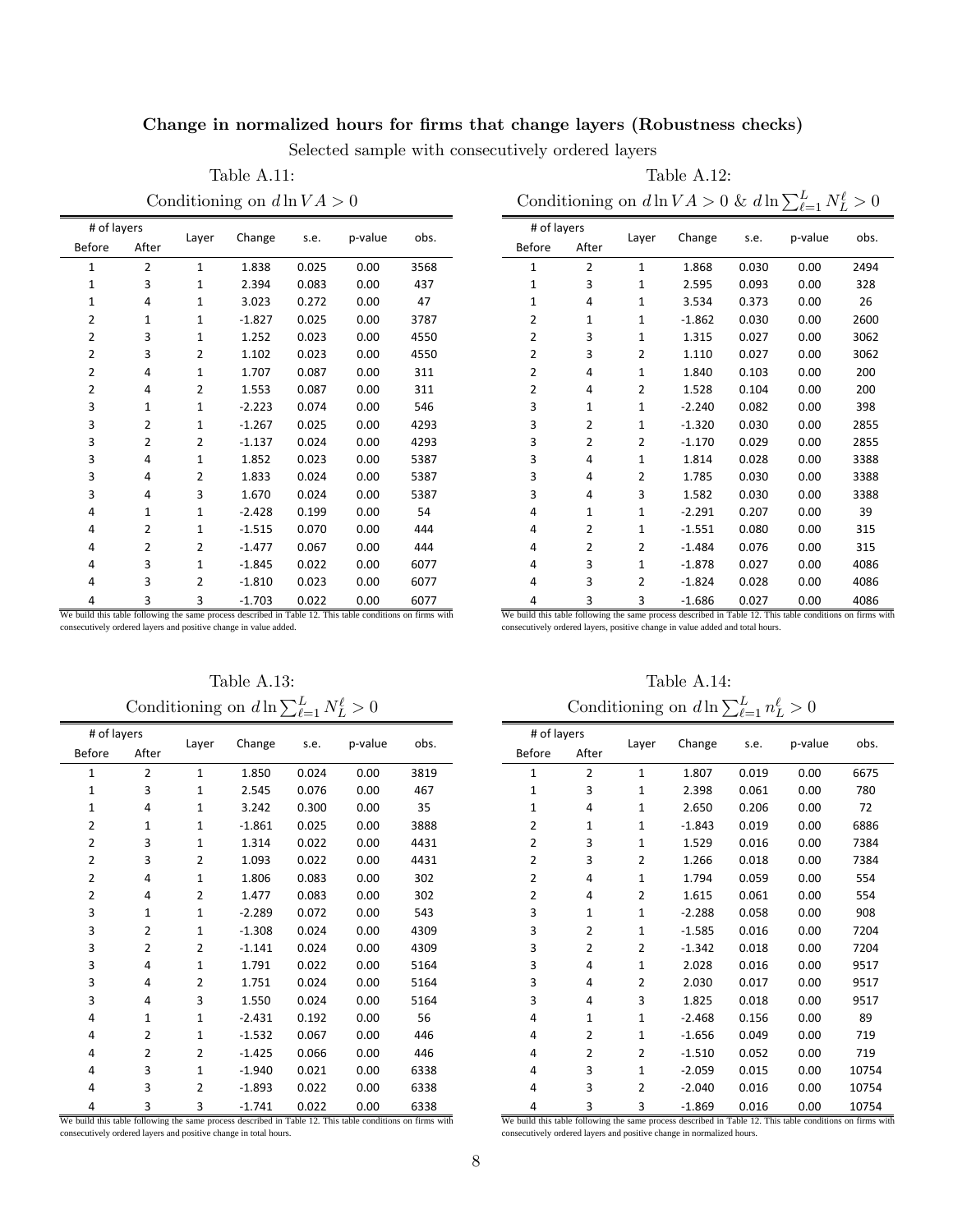Change in average wages for firms that change layers (Robustness checks)

Table A.15: Table A.16:

| # of layers                                                                                             |                |                |          |       |         |      |
|---------------------------------------------------------------------------------------------------------|----------------|----------------|----------|-------|---------|------|
| <b>Before</b>                                                                                           | After          | Layer          | Change   | s.e.  | p-value | obs. |
| 1                                                                                                       | $\overline{2}$ | $\mathbf{1}$   | $-0.111$ | 0.006 | 0.00    | 5331 |
| $\overline{1}$                                                                                          | 3              | $\mathbf{1}$   | $-0.314$ | 0.026 | 0.00    | 709  |
| $\mathbf{1}$                                                                                            | 4              | $\mathbf{1}$   | $-0.594$ | 0.127 | 0.00    | 65   |
| 2                                                                                                       | $\mathbf{1}$   | 1              | 0.168    | 0.007 | 0.00    | 6376 |
| $\overline{2}$                                                                                          | 3              | $\mathbf{1}$   | $-0.021$ | 0.003 | 0.00    | 9077 |
| 2                                                                                                       | 3              | $\overline{2}$ | $-0.219$ | 0.005 | 0.00    | 9077 |
| $\overline{2}$                                                                                          | 4              | $\mathbf{1}$   | $-0.127$ | 0.020 | 0.00    | 623  |
| 2                                                                                                       | 4              | 2              | $-0.379$ | 0.025 | 0.00    | 623  |
| 3                                                                                                       | $\mathbf{1}$   | 1              | 0.358    | 0.024 | 0.00    | 991  |
| 3                                                                                                       | $\overline{2}$ | $\mathbf{1}$   | 0.035    | 0.004 | 0.00    | 9609 |
| 3                                                                                                       | 2              | 2              | 0.219    | 0.005 | 0.00    | 9609 |
| 3                                                                                                       | 4              | $\mathbf{1}$   | 0.006    | 0.003 | 0.03    | 7417 |
| 3                                                                                                       | 4              | 2              | $-0.034$ | 0.004 | 0.00    | 7417 |
| 3                                                                                                       | 4              | 3              | $-0.166$ | 0.006 | 0.00    | 7417 |
| 4                                                                                                       | $\mathbf{1}$   | $\mathbf{1}$   | 0.756    | 0.141 | 0.00    | 74   |
| 4                                                                                                       | $\overline{2}$ | 1              | 0.123    | 0.018 | 0.00    | 838  |
| 4                                                                                                       | $\overline{2}$ | $\overline{2}$ | 0.351    | 0.022 | 0.00    | 838  |
| 4                                                                                                       | 3              | $\mathbf{1}$   | $-0.020$ | 0.003 | 0.00    | 8127 |
| 4                                                                                                       | 3              | 2              | 0.008    | 0.004 | 0.04    | 8127 |
| 4                                                                                                       | 3              | 3              | 0.099    | 0.005 | 0.00    | 8127 |
| We build this table following the same process described in Table 13. This table conditions on positive |                |                |          |       |         |      |

Conditioning on  $d \ln V A > 0$  Conditioning on  $d \ln V A > 0$  &  $d \ln \sum_{\ell=1}^{L} N_{L}^{\ell} > 0$ 

| # of layers    |                |                |          |       |         |      |
|----------------|----------------|----------------|----------|-------|---------|------|
| <b>Before</b>  | After          | Layer          | Change   | s.e.  | p-value | obs. |
| 1              | $\overline{2}$ | $\mathbf{1}$   | $-0.194$ | 0.008 | 0.00    | 3628 |
| 1              | 3              | 1              | $-0.417$ | 0.032 | 0.00    | 535  |
| $\mathbf{1}$   | 4              | 1              | $-0.872$ | 0.170 | 0.00    | 43   |
| $\overline{2}$ | 1              | $\mathbf{1}$   | 0.270    | 0.008 | 0.00    | 4498 |
| $\overline{2}$ | 3              | $\mathbf{1}$   | $-0.064$ | 0.004 | 0.00    | 6135 |
| 2              | 3              | 2              | $-0.263$ | 0.006 | 0.00    | 6135 |
| $\overline{2}$ | 4              | $\mathbf{1}$   | $-0.216$ | 0.027 | 0.00    | 415  |
| 2              | 4              | 2              | $-0.496$ | 0.031 | 0.00    | 415  |
| 3              | 1              | 1              | 0.486    | 0.029 | 0.00    | 761  |
| 3              | 2              | $\mathbf{1}$   | 0.093    | 0.005 | 0.00    | 6577 |
| 3              | 2              | $\overline{2}$ | 0.274    | 0.006 | 0.00    | 6577 |
| 3              | 4              | $\mathbf{1}$   | $-0.027$ | 0.004 | 0.00    | 4675 |
| 3              | 4              | 2              | $-0.073$ | 0.005 | 0.00    | 4675 |
| 3              | 4              | 3              | $-0.211$ | 0.007 | 0.00    | 4675 |
| 4              | 1              | 1              | 0.963    | 0.166 | 0.00    | 59   |
| 4              | $\overline{2}$ | $\mathbf{1}$   | 0.191    | 0.023 | 0.00    | 607  |
| 4              | 2              | 2              | 0.423    | 0.026 | 0.00    | 607  |
| 4              | 3              | $\mathbf{1}$   | 0.020    | 0.004 | 0.00    | 5442 |
| 4              | 3              | 2              | 0.048    | 0.005 | 0.00    | 5442 |
| 4              | 3              | 3              | 0.138    | 0.006 | 0.00    | 5442 |

We build this table following the same process described in Table 13. This table conditions on positive

changes in value added.

Conditioning on  $d \ln \sum_{\ell=1}^{L} N_{L}^{\ell}$ 

| # of layers    |                |                |          |       |         |      |
|----------------|----------------|----------------|----------|-------|---------|------|
| <b>Before</b>  | After          | Layer          | Change   | s.e.  | p-value | obs. |
| $\mathbf{1}$   | $\overline{2}$ | 1              | $-0.254$ | 0.006 | 0.00    | 5672 |
| $\mathbf{1}$   | 3              | $\mathbf{1}$   | $-0.517$ | 0.028 | 0.00    | 803  |
| $\mathbf{1}$   | 4              | 1              | $-1.120$ | 0.169 | 0.00    | 57   |
| 2              | $\mathbf{1}$   | $\mathbf{1}$   | 0.287    | 0.007 | 0.00    | 6604 |
| $\overline{2}$ | 3              | $\mathbf{1}$   | $-0.113$ | 0.004 | 0.00    | 9140 |
| 2              | 3              | 2              | $-0.320$ | 0.005 | 0.00    | 9140 |
| $\overline{2}$ | 4              | $\mathbf{1}$   | $-0.281$ | 0.024 | 0.00    | 624  |
| $\overline{2}$ | 4              | $\overline{2}$ | $-0.552$ | 0.026 | 0.00    | 624  |
| 3              | $\mathbf{1}$   | $\mathbf{1}$   | 0.526    | 0.025 | 0.00    | 1051 |
| 3              | $\overline{2}$ | $\mathbf{1}$   | 0.121    | 0.004 | 0.00    | 9885 |
| 3              | $\overline{2}$ | $\overline{2}$ | 0.306    | 0.005 | 0.00    | 9885 |
| 3              | 4              | $\mathbf{1}$   | $-0.065$ | 0.004 | 0.00    | 7187 |
| 3              | 4              | 2              | $-0.115$ | 0.004 | 0.00    | 7187 |
| 3              | 4              | 3              | $-0.254$ | 0.006 | 0.00    | 7187 |
| 4              | $\mathbf{1}$   | $\mathbf{1}$   | 1.086    | 0.138 | 0.00    | 87   |
| 4              | $\overline{2}$ | $\mathbf{1}$   | 0.222    | 0.018 | 0.00    | 883  |
| 4              | $\overline{2}$ | 2              | 0.464    | 0.022 | 0.00    | 883  |
| 4              | 3              | $\mathbf{1}$   | 0.050    | 0.003 | 0.00    | 8387 |
| 4              | 3              | 2              | 0.079    | 0.004 | 0.00    | 8387 |
| 4              | 3              | 3              | 0.170    | 0.005 | 0.00    | 8387 |

We build this table following the same process described in Table 13. This table conditions on positive changes in total hours.

Table A.17: Table A.18:

changes in value added and total hours.

| $L^{\ell} > 0$ |      | Conditioning on $d \ln \sum_{\ell=1}^{L} n_L^{\ell} > 0$ |                |                |          |       |         |       |
|----------------|------|----------------------------------------------------------|----------------|----------------|----------|-------|---------|-------|
| p-value        | obs. | # of layers<br><b>Before</b>                             | After          | Layer          | Change   | s.e.  | p-value | obs.  |
| 0.00           | 5672 | $\mathbf{1}$                                             | $\overline{2}$ | $\mathbf{1}$   | $-0.129$ | 0.005 | 0.00    | 10177 |
| 0.00           | 803  | $\mathbf 1$                                              | 3              | $\mathbf{1}$   | $-0.332$ | 0.020 | 0.00    | 1263  |
| 0.00           | 57   | $\mathbf 1$                                              | 4              | $\mathbf 1$    | $-0.678$ | 0.117 | 0.00    | 97    |
| 0.00           | 6604 | $\overline{2}$                                           | $\mathbf{1}$   | $\mathbf{1}$   | 0.167    | 0.005 | 0.00    | 11106 |
| 0.00           | 9140 | 2                                                        | 3              | $\mathbf{1}$   | $-0.046$ | 0.003 | 0.00    | 13500 |
| 0.00           | 9140 | 2                                                        | 3              | $\overline{2}$ | $-0.211$ | 0.004 | 0.00    | 13500 |
| 0.00           | 624  | 2                                                        | 4              | $\mathbf 1$    | $-0.161$ | 0.016 | 0.00    | 1033  |
| 0.00           | 624  | 2                                                        | 4              | $\overline{2}$ | $-0.399$ | 0.020 | 0.00    | 1033  |
| 0.00           | 1051 | 3                                                        | $\mathbf{1}$   | $\mathbf{1}$   | 0.356    | 0.018 | 0.00    | 1584  |
| 0.00           | 9885 | 3                                                        | $\overline{2}$ | $\mathbf{1}$   | 0.054    | 0.003 | 0.00    | 13852 |
| 0.00           | 9885 | 3                                                        | $\overline{2}$ | 2              | 0.186    | 0.004 | 0.00    | 13852 |
| 0.00           | 7187 | 3                                                        | 4              | $\mathbf{1}$   | $-0.024$ | 0.003 | 0.00    | 11876 |
| 0.00           | 7187 | 3                                                        | 4              | 2              | $-0.057$ | 0.003 | 0.00    | 11876 |
| 0.00           | 7187 | 3                                                        | 4              | 3              | $-0.162$ | 0.004 | 0.00    | 11876 |
| 0.00           | 87   | 4                                                        | $\mathbf{1}$   | $\mathbf{1}$   | 0.804    | 0.109 | 0.00    | 123   |
| 0.00           | 883  | 4                                                        | 2              | $\mathbf{1}$   | 0.139    | 0.013 | 0.00    | 1303  |
| 0.00           | 883  | 4                                                        | 2              | 2              | 0.351    | 0.016 | 0.00    | 1303  |
| 0.00           | 8387 | 4                                                        | 3              | 1              | 0.011    | 0.002 | 0.00    | 12760 |
| 0.00           | 8387 | 4                                                        | 3              | $\overline{2}$ | 0.027    | 0.003 | 0.00    | 12760 |
| 0.00           | 8387 | 4                                                        | 3              | 3              | 0.092    | 0.004 | 0.00    | 12760 |

We build this table following the same process described in Table 13. This table conditions on positive changes in total normalized hours.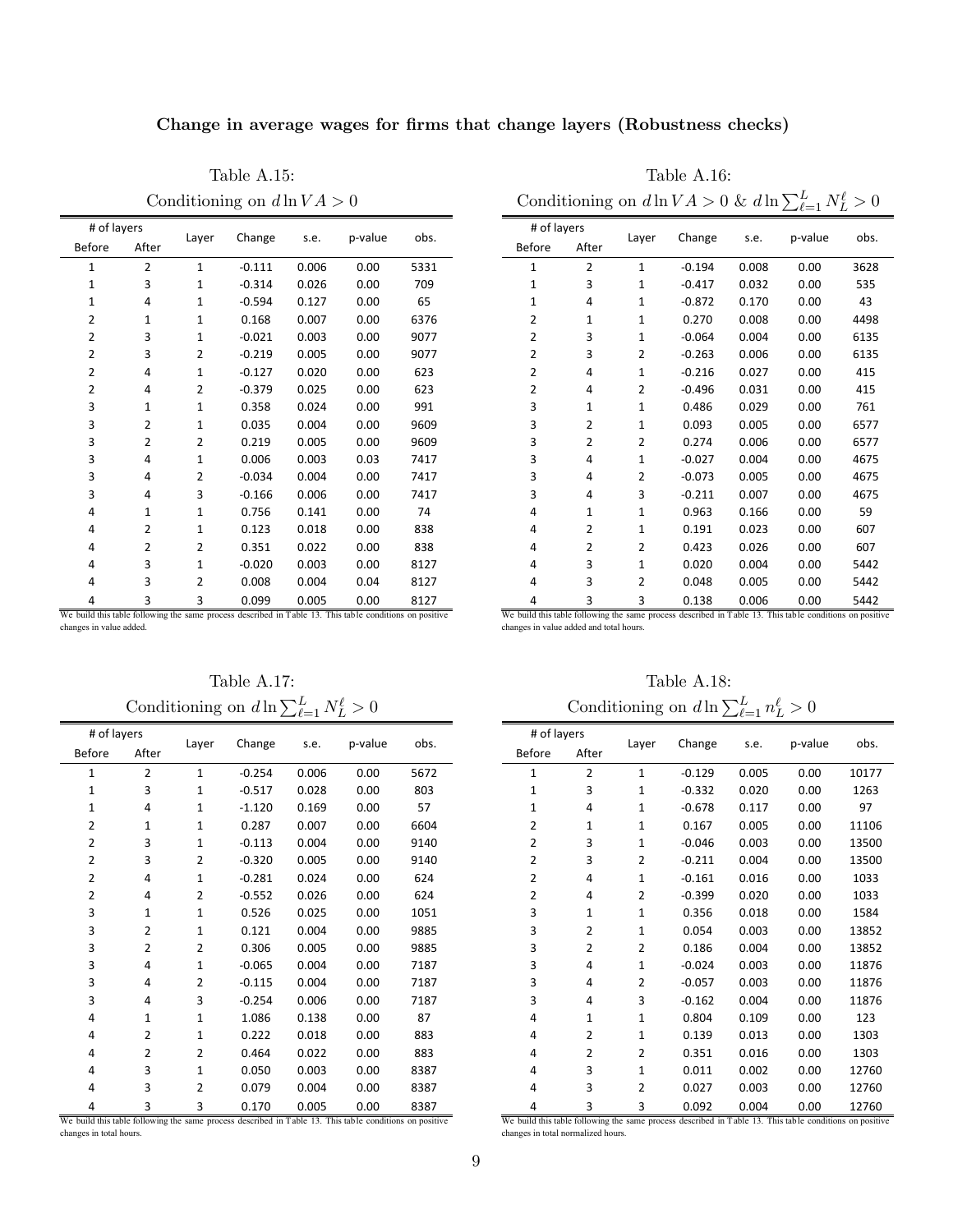## Change in average wages for firms that change layers (Robustness checks) Table A.19:

|                |                |                |          |       | Conditioning on $d\ln VA > 0$ & $d\ln \sum_{\ell=1}^{L} n_L^{\ell} > 0$ |      |
|----------------|----------------|----------------|----------|-------|-------------------------------------------------------------------------|------|
| # of layers    |                |                |          |       |                                                                         |      |
| Before         | After          | Layer          | Change   | s.e.  | p-value                                                                 | obs. |
| $\mathbf{1}$   | $\overline{2}$ | $\mathbf{1}$   | $-0.111$ | 0.006 | 0.00                                                                    | 5331 |
| $\mathbf{1}$   | 3              | $\mathbf{1}$   | $-0.314$ | 0.026 | 0.00                                                                    | 709  |
| $\mathbf{1}$   | 4              | $\mathbf{1}$   | $-0.594$ | 0.127 | 0.00                                                                    | 65   |
| $\overline{2}$ | $\mathbf{1}$   | $\mathbf{1}$   | 0.168    | 0.007 | 0.00                                                                    | 6376 |
| $\overline{2}$ | 3              | $\mathbf{1}$   | $-0.017$ | 0.003 | 0.00                                                                    | 7492 |
| $\overline{2}$ | 3              | $\overline{2}$ | $-0.184$ | 0.005 | 0.00                                                                    | 7492 |
| $\overline{2}$ | 4              | $\mathbf{1}$   | $-0.133$ | 0.021 | 0.00                                                                    | 587  |
| 2              | 4              | 2              | $-0.378$ | 0.026 | 0.00                                                                    | 587  |
| 3              | $\mathbf{1}$   | $\mathbf{1}$   | 0.358    | 0.024 | 0.00                                                                    | 991  |
| 3              | $\overline{2}$ | $\mathbf{1}$   | 0.030    | 0.004 | 0.00                                                                    | 7672 |
| 3              | $\overline{2}$ | $\overline{2}$ | 0.165    | 0.005 | 0.00                                                                    | 7672 |
| 3              | 4              | $\mathbf{1}$   | 0.005    | 0.003 | 0.10                                                                    | 6417 |
| 3              | 4              | 2              | $-0.026$ | 0.004 | 0.00                                                                    | 6417 |
| 3              | 4              | 3              | $-0.134$ | 0.006 | 0.00                                                                    | 6417 |
| 4              | $\mathbf{1}$   | $\mathbf{1}$   | 0.756    | 0.141 | 0.00                                                                    | 74   |
| 4              | $\overline{2}$ | $\mathbf{1}$   | 0.126    | 0.020 | 0.00                                                                    | 751  |
| 4              | 2              | 2              | 0.332    | 0.023 | 0.00                                                                    | 751  |
| 4              | 3              | $\mathbf{1}$   | $-0.018$ | 0.003 | 0.00                                                                    | 6926 |
| 4              | 3              | 2              | $-0.001$ | 0.004 | 0.77                                                                    | 6926 |
| 4              | 3              | 3              | 0.063    | 0.005 | 0.00                                                                    | 6926 |

Conditioning on  $d \ln V A > 0$  &  $d \ln \sum_{\ell=1}^{L}$  $\ell$ 

We build this table following the same process described in Table 13. This table conditions on positive changes in value added and total normalized hours.

#### Selected sample with consecutively ordered layers

Table A.20: Table A.21:

Consecutively ordered layers Conditioning on  $d \ln V A > 0$  &  $d \ln \sum_{\ell=1}^{L} n_L^{\ell} > 0$ 

| # of layers    |                |                |          |       |         |       |
|----------------|----------------|----------------|----------|-------|---------|-------|
| <b>Before</b>  | After          | Layer          | Change   | s.e.  | p-value | obs.  |
| $\mathbf{1}$   | $\overline{2}$ | $\mathbf{1}$   | $-0.066$ | 0.005 | 0.00    | 6675  |
| $\mathbf{1}$   | 3              | 1              | $-0.170$ | 0.022 | 0.00    | 780   |
| $\mathbf{1}$   | 4              | $\mathbf{1}$   | $-0.372$ | 0.119 | 0.00    | 72    |
| 2              | $\mathbf{1}$   | $\mathbf{1}$   | 0.102    | 0.005 | 0.00    | 6886  |
| $\overline{2}$ | 3              | $\mathbf{1}$   | $-0.026$ | 0.003 | 0.00    | 8260  |
| $\overline{2}$ | 3              | $\overline{2}$ | $-0.075$ | 0.004 | 0.00    | 8260  |
| 2              | 4              | 1              | $-0.112$ | 0.021 | 0.00    | 580   |
| 2              | 4              | 2              | $-0.164$ | 0.023 | 0.00    | 580   |
| 3              | 1              | 1              | 0.208    | 0.019 | 0.00    | 908   |
| 3              | $\overline{2}$ | $\mathbf{1}$   | 0.040    | 0.003 | 0.00    | 8125  |
| 3              | $\overline{2}$ | 2              | 0.082    | 0.004 | 0.00    | 8125  |
| 3              | 4              | $\mathbf{1}$   | $-0.015$ | 0.003 | 0.00    | 10155 |
| 3              | 4              | $\overline{2}$ | $-0.028$ | 0.003 | 0.00    | 10155 |
| 3              | 4              | 3              | $-0.101$ | 0.004 | 0.00    | 10155 |
| 4              | $\mathbf{1}$   | $\mathbf{1}$   | 0.478    | 0.113 | 0.00    | 89    |
| 4              | $\overline{2}$ | $\mathbf{1}$   | 0.122    | 0.016 | 0.00    | 766   |
| 4              | 2              | 2              | 0.147    | 0.018 | 0.00    | 766   |
| 4              | 3              | $\mathbf{1}$   | 0.007    | 0.003 | 0.01    | 11503 |
| 4              | 3              | 2              | 0.007    | 0.003 | 0.01    | 11503 |
| 4              | 3              | 3              | 0.054    | 0.004 | 0.00    | 11503 |

We build this table following the same process described in Table 13. This table conditions on firms with consecutively ordered layers.

| # of layers    |                |                |          |       |         |      |
|----------------|----------------|----------------|----------|-------|---------|------|
| <b>Before</b>  | After          | Layer          | Change   | s.e.  | p-value | obs. |
| 1              | $\overline{2}$ | 1              | $-0.039$ | 0.006 | 0.00    | 3568 |
| $\mathbf{1}$   | 3              | 1              | $-0.157$ | 0.029 | 0.00    | 437  |
| 1              | 4              | 1              | $-0.293$ | 0.129 | 0.03    | 47   |
| 2              | $\mathbf{1}$   | $\mathbf{1}$   | 0.093    | 0.007 | 0.00    | 3787 |
| $\overline{2}$ | 3              | 1              | 0.007    | 0.004 | 0.09    | 4104 |
| $\overline{2}$ | 3              | $\overline{2}$ | $-0.040$ | 0.005 | 0.00    | 4104 |
| $\overline{2}$ | $\overline{4}$ | $\mathbf{1}$   | $-0.083$ | 0.028 | 0.00    | 300  |
| $\overline{2}$ | 4              | 2              | $-0.118$ | 0.031 | 0.00    | 300  |
| 3              | $\mathbf{1}$   | $\mathbf{1}$   | 0.200    | 0.026 | 0.00    | 546  |
| 3              | 2              | $\mathbf{1}$   | 0.009    | 0.005 | 0.09    | 3822 |
| 3              | 2              | $\overline{2}$ | 0.039    | 0.006 | 0.00    | 3822 |
| 3              | 4              | $\mathbf{1}$   | 0.014    | 0.004 | 0.00    | 5087 |
| 3              | 4              | 2              | 0.007    | 0.004 | 0.12    | 5087 |
| 3              | 4              | 3              | $-0.058$ | 0.005 | 0.00    | 5087 |
| 4              | 1              | 1              | 0.449    | 0.148 | 0.00    | 54   |
| 4              | 2              | $\mathbf{1}$   | 0.104    | 0.023 | 0.00    | 420  |
| 4              | 2              | 2              | 0.123    | 0.024 | 0.00    | 420  |
| 4              | 3              | $\mathbf{1}$   | $-0.023$ | 0.004 | 0.00    | 5673 |
| 4              | 3              | 2              | $-0.028$ | 0.004 | 0.00    | 5673 |
| 4              | 3              | 3              | 0.007    | 0.005 | 0.13    | 5673 |

We build this table following the same process described in Table 13. This table conditions on firms with consecutively ordered layers, positive change in value added and total normalized hours.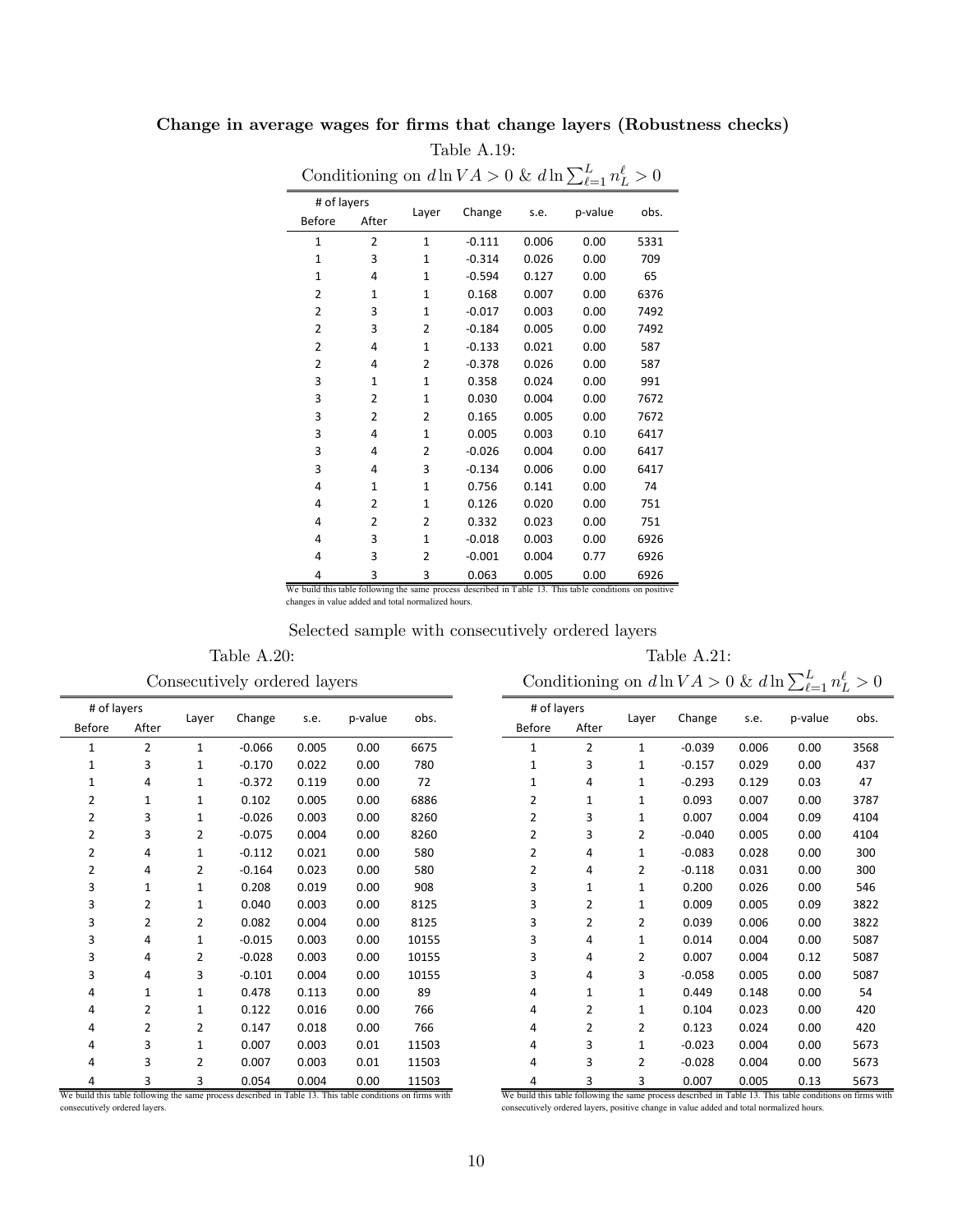## Change in average wages for firms that change layers (Robustness checks)

Selected sample with consecutively ordered layers

Table A.22: Table A.23:

Conditioning on  $d \ln V A > 0$  Conditioning on  $d \ln V A > 0$  &  $d \ln \sum_{\ell=1}^{L} N_{L}^{\ell} > 0$ 

| # of layers                                                                                               |                |                |          |       |         |      |
|-----------------------------------------------------------------------------------------------------------|----------------|----------------|----------|-------|---------|------|
| <b>Before</b>                                                                                             | After          | Layer          | Change   | s.e.  | p-value | obs. |
| $\mathbf{1}$                                                                                              | 2              | $\mathbf{1}$   | $-0.039$ | 0.006 | 0.00    | 3568 |
| $\mathbf{1}$                                                                                              | 3              | 1              | $-0.157$ | 0.029 | 0.00    | 437  |
| $\mathbf{1}$                                                                                              | 4              | $\mathbf{1}$   | $-0.293$ | 0.129 | 0.03    | 47   |
| $\overline{2}$                                                                                            | $\mathbf{1}$   | $\mathbf{1}$   | 0.093    | 0.007 | 0.00    | 3787 |
| $\overline{2}$                                                                                            | 3              | $\mathbf{1}$   | 0.004    | 0.004 | 0.28    | 4550 |
| 2                                                                                                         | 3              | 2              | $-0.039$ | 0.005 | 0.00    | 4550 |
| $\overline{2}$                                                                                            | 4              | $\mathbf{1}$   | $-0.078$ | 0.027 | 0.00    | 311  |
| $\overline{2}$                                                                                            | 4              | 2              | $-0.108$ | 0.030 | 0.00    | 311  |
| 3                                                                                                         | $\mathbf{1}$   | $\mathbf{1}$   | 0.200    | 0.026 | 0.00    | 546  |
| 3                                                                                                         | 2              | 1              | 0.015    | 0.005 | 0.00    | 4293 |
| 3                                                                                                         | $\overline{2}$ | $\overline{2}$ | 0.048    | 0.006 | 0.00    | 4293 |
| 3                                                                                                         | 4              | $\mathbf{1}$   | 0.014    | 0.004 | 0.00    | 5387 |
| 3                                                                                                         | 4              | 2              | 0.004    | 0.004 | 0.34    | 5387 |
| 3                                                                                                         | 4              | 3              | $-0.066$ | 0.005 | 0.00    | 5387 |
| 4                                                                                                         | 1              | $\mathbf{1}$   | 0.449    | 0.148 | 0.00    | 54   |
| 4                                                                                                         | 2              | $\mathbf{1}$   | 0.102    | 0.022 | 0.00    | 444  |
| 4                                                                                                         | $\overline{2}$ | 2              | 0.114    | 0.024 | 0.00    | 444  |
| 4                                                                                                         | 3              | $\mathbf{1}$   | $-0.023$ | 0.004 | 0.00    | 6077 |
| 4                                                                                                         | 3              | 2              | $-0.027$ | 0.004 | 0.00    | 6077 |
| 4                                                                                                         | 3              | 3              | 0.012    | 0.005 | 0.02    | 6077 |
| We build this table following the same process described in Table 13. This table conditions on firms with |                |                |          |       |         |      |

# of layers Layer Change s.e. <sup>p</sup>‐value obs. Before After 2 1 ‐0.102 0.007 0.00 2494 3 1 ‐0.229 0.035 0.00 328 4 1 ‐0.567 0.215 0.01 26 1 1 0.180 0.009 0.00 2600 3 1 ‐0.036 0.005 0.00 3062 3 2 ‐0.081 0.006 0.00 3062 4 1 ‐0.171 0.037 0.00 200 4 2 ‐0.223 0.040 0.00 200 1 1 0.297 0.032 0.00 398 2 1 0.072 0.006 0.00 2855 2 2 0.103 0.007 0.00 2855 4 1 ‐0.021 0.005 0.00 3388 4 2 ‐0.032 0.005 0.00 3388 4 3 ‐0.109 0.007 0.00 3388 1 1 0.644 0.194 0.00 39 2 1 0.177 0.029 0.00 315 2 2 0.193 0.030 0.00 315 3 1 0.018 0.004 0.00 4086 3 2 0.016 0.005 0.00 4086 3 3 0.056 0.006 0.00 4086

consecutively ordered layers and positive change in value added.

Table A.24: Table A.25: Conditioning on  $d \ln \sum_{\ell=1}^{L} N_{L}^{\ell}$ 

|                | # of layers    |                |          |       |         |      |
|----------------|----------------|----------------|----------|-------|---------|------|
| <b>Before</b>  | After          | Layer          | Change   | s.e.  | p-value | obs. |
| 1              | $\overline{2}$ | $\mathbf{1}$   | $-0.160$ | 0.006 | 0.00    | 3819 |
| $\mathbf{1}$   | 3              | 1              | $-0.305$ | 0.031 | 0.00    | 467  |
| $\mathbf{1}$   | 4              | $\mathbf{1}$   | $-0.829$ | 0.215 | 0.00    | 35   |
| $\overline{2}$ | $\mathbf{1}$   | $\mathbf{1}$   | 0.200    | 0.007 | 0.00    | 3888 |
| $\overline{2}$ | 3              | $\mathbf{1}$   | $-0.086$ | 0.005 | 0.00    | 4431 |
| 2              | 3              | 2              | $-0.132$ | 0.005 | 0.00    | 4431 |
| 2              | 4              | $\mathbf{1}$   | $-0.260$ | 0.034 | 0.00    | 302  |
| $\overline{2}$ | 4              | $\overline{2}$ | $-0.333$ | 0.036 | 0.00    | 302  |
| 3              | $\mathbf{1}$   | 1              | 0.339    | 0.028 | 0.00    | 543  |
| 3              | $\overline{2}$ | $\mathbf{1}$   | 0.101    | 0.005 | 0.00    | 4309 |
| 3              | $\overline{2}$ | $\overline{2}$ | 0.137    | 0.006 | 0.00    | 4309 |
| 3              | 4              | 1              | $-0.059$ | 0.004 | 0.00    | 5164 |
| 3              | 4              | 2              | $-0.072$ | 0.005 | 0.00    | 5164 |
| 3              | 4              | 3              | $-0.152$ | 0.006 | 0.00    | 5164 |
| 4              | $\mathbf{1}$   | $\mathbf{1}$   | 0.765    | 0.166 | 0.00    | 56   |
| 4              | 2              | $\mathbf{1}$   | 0.221    | 0.025 | 0.00    | 446  |
| 4              | $\overline{2}$ | $\overline{2}$ | 0.245    | 0.026 | 0.00    | 446  |
| 4              | 3              | $\mathbf{1}$   | 0.051    | 0.004 | 0.00    | 6338 |
| 4              | 3              | 2              | 0.048    | 0.004 | 0.00    | 6338 |
| 4              | 3              | 3              | 0.092    | 0.005 | 0.00    | 6338 |

We build this table following the same process described in Table 13. This table conditions on firms with consecutively ordered layers and positive change in total hours.

We build this table following the same process described in Table 13. This table conditions on firms with consecutively ordered layers, positive change in value added and total hours.

 $L^{\ell} > 0$  Conditioning on  $d \ln \sum_{\ell=1}^{L} n_L^{\ell} > 0$ 

| # of layers   |                | Layer        | Change   | s.e.  | p-value | obs.  |
|---------------|----------------|--------------|----------|-------|---------|-------|
| <b>Before</b> | After          |              |          |       |         |       |
| 1             | $\overline{2}$ | $\mathbf{1}$ | $-0.066$ | 0.005 | 0.00    | 6675  |
| $\mathbf{1}$  | 3              | $\mathbf{1}$ | $-0.170$ | 0.022 | 0.00    | 780   |
| $\mathbf{1}$  | 4              | $\mathbf{1}$ | $-0.372$ | 0.119 | 0.00    | 72    |
| 2             | $\mathbf{1}$   | $\mathbf{1}$ | 0.102    | 0.005 | 0.00    | 6886  |
| 2             | 3              | $\mathbf{1}$ | $-0.023$ | 0.003 | 0.00    | 7384  |
| 2             | 3              | 2            | $-0.072$ | 0.004 | 0.00    | 7384  |
| 2             | 4              | $\mathbf{1}$ | $-0.116$ | 0.022 | 0.00    | 554   |
| 2             | 4              | 2            | $-0.169$ | 0.023 | 0.00    | 554   |
| 3             | $\mathbf{1}$   | $\mathbf{1}$ | 0.208    | 0.019 | 0.00    | 908   |
| 3             | $\overline{2}$ | $\mathbf{1}$ | 0.034    | 0.004 | 0.00    | 7204  |
| 3             | $\overline{2}$ | 2            | 0.073    | 0.004 | 0.00    | 7204  |
| 3             | 4              | $\mathbf{1}$ | $-0.015$ | 0.003 | 0.00    | 9517  |
| 3             | 4              | 2            | $-0.025$ | 0.003 | 0.00    | 9517  |
| 3             | 4              | 3            | $-0.093$ | 0.004 | 0.00    | 9517  |
| 4             | $\mathbf{1}$   | $\mathbf{1}$ | 0.478    | 0.113 | 0.00    | 89    |
| 4             | $\overline{2}$ | $\mathbf{1}$ | 0.119    | 0.017 | 0.00    | 719   |
| 4             | $\overline{2}$ | 2            | 0.149    | 0.018 | 0.00    | 719   |
| 4             | 3              | $\mathbf{1}$ | 0.007    | 0.003 | 0.01    | 10754 |
| 4             | 3              | 2            | 0.005    | 0.003 | 0.09    | 10754 |
| 4             | 3              | 3            | 0.047    | 0.003 | 0.00    | 10754 |
|               |                |              |          |       |         |       |

We build this table following the same process described in Table 13. This table conditions on firms with ecutively ordered layers and positive change in normalized hours.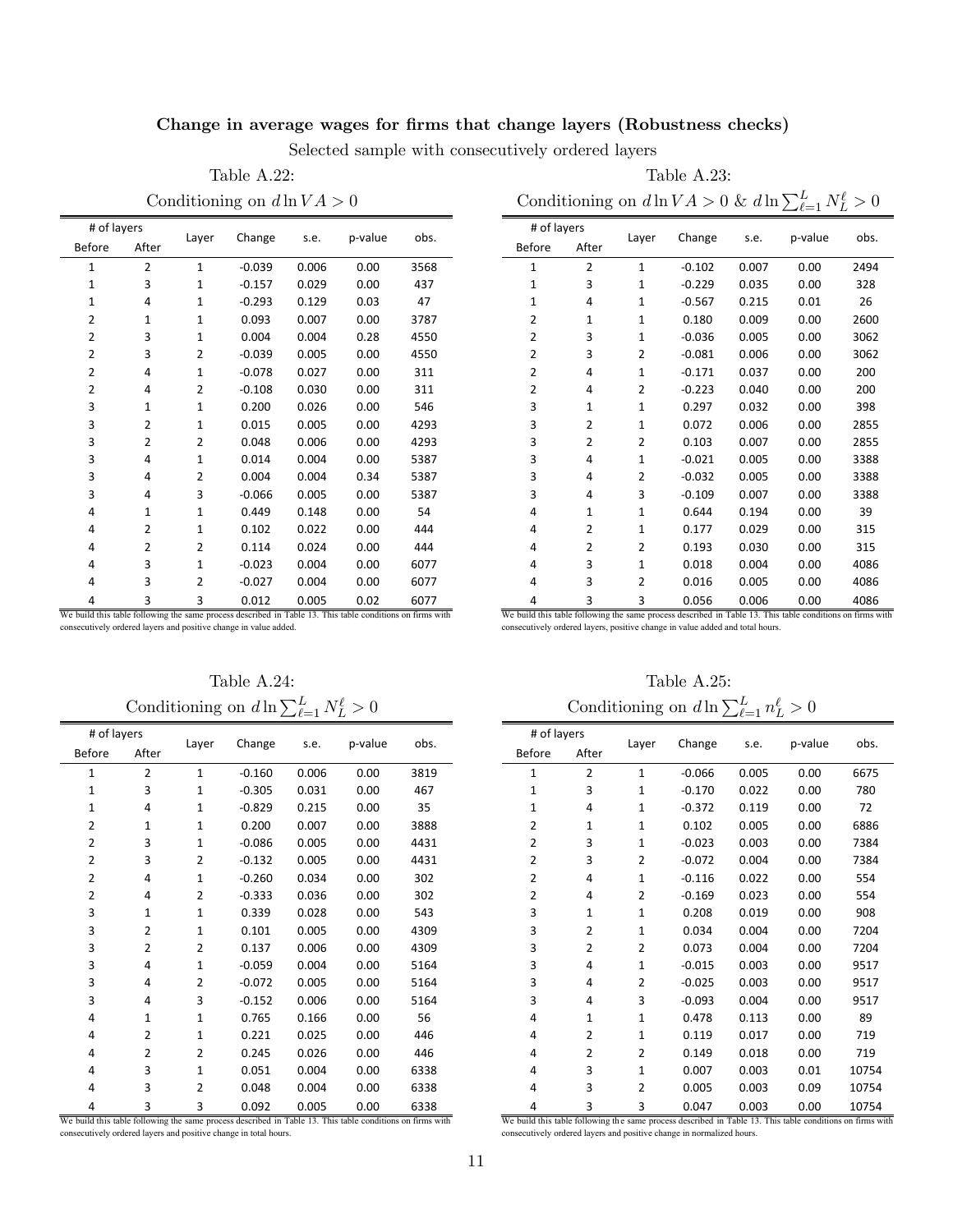|                                                                                        |                |                | <b>DADS</b> |       |         |       |
|----------------------------------------------------------------------------------------|----------------|----------------|-------------|-------|---------|-------|
| # of layers                                                                            |                |                |             |       |         |       |
| Before                                                                                 | After          | Layer          | Change      | s.e.  | p-value | obs.  |
| 1                                                                                      | 2              | $\mathbf{1}$   | $-0.080$    | 0.003 | 0.00    | 10177 |
| $\mathbf{1}$                                                                           | 3              | 1              | $-0.155$    | 0.010 | 0.00    | 1263  |
| $\mathbf{1}$                                                                           | 4              | $\mathbf{1}$   | $-0.302$    | 0.068 | 0.00    | 97    |
| 2                                                                                      | $\mathbf{1}$   | $\mathbf{1}$   | 0.086       | 0.003 | 0.00    | 11106 |
| $\overline{2}$                                                                         | 3              | $\mathbf{1}$   | $-0.026$    | 0.002 | 0.00    | 16800 |
| $\overline{2}$                                                                         | 3              | 2              | $-0.231$    | 0.003 | 0.00    | 16800 |
| $\overline{2}$                                                                         | 4              | $\mathbf{1}$   | $-0.047$    | 0.007 | 0.00    | 1129  |
| $\overline{2}$                                                                         | 4              | 2              | $-0.306$    | 0.014 | 0.00    | 1129  |
| 3                                                                                      | $\mathbf{1}$   | $\mathbf{1}$   | 0.146       | 0.009 | 0.00    | 1584  |
| 3                                                                                      | $\overline{2}$ | $\mathbf{1}$   | 0.032       | 0.001 | 0.00    | 17666 |
| 3                                                                                      | 2              | 2              | 0.222       | 0.003 | 0.00    | 17666 |
| 3                                                                                      | 4              | $\mathbf{1}$   | $-0.002$    | 0.001 | 0.19    | 14113 |
| 3                                                                                      | 4              | 2              | $-0.048$    | 0.002 | 0.00    | 14113 |
| 3                                                                                      | 4              | 3              | $-0.180$    | 0.004 | 0.00    | 14113 |
| 4                                                                                      | $\mathbf{1}$   | $\mathbf{1}$   | 0.219       | 0.047 | 0.00    | 123   |
| 4                                                                                      | $\overline{2}$ | 1              | 0.050       | 0.006 | 0.00    | 1456  |
| 4                                                                                      | $\overline{2}$ | $\overline{2}$ | 0.283       | 0.012 | 0.00    | 1456  |
| 4                                                                                      | 3              | $\mathbf{1}$   | 0.003       | 0.001 | 0.01    | 15160 |
| 4                                                                                      | 3              | $\overline{2}$ | 0.034       | 0.002 | 0.00    | 15160 |
| 4                                                                                      | 3              | 3              | 0.128       | 0.003 | 0.00    | 15160 |
| We build this table following the same process described in Table 13 using DADS wages. |                |                |             |       |         |       |

Change in average wages for firms that change layers - DADS (Robustness checks) Table A.26:

Table A.27: Table A.28:

Conditioning on  $d \ln V A > 0$  Conditioning on  $d \ln V A > 0$  &  $d \ln \sum_{\ell=1}^{L} N_{L}^{\ell} > 0$ 

| # of layers    |                |              |          |       |         |      |
|----------------|----------------|--------------|----------|-------|---------|------|
| <b>Before</b>  | After          | Layer        | Change   | s.e.  | p-value | obs. |
| $\mathbf{1}$   | $\overline{2}$ | $\mathbf{1}$ | $-0.083$ | 0.004 | 0.00    | 5331 |
| $\mathbf{1}$   | 3              | $\mathbf{1}$ | $-0.159$ | 0.014 | 0.00    | 709  |
| 1              | 4              | 1            | $-0.368$ | 0.088 | 0.00    | 65   |
| $\overline{2}$ | $\mathbf{1}$   | 1            | 0.087    | 0.003 | 0.00    | 6376 |
| $\overline{2}$ | 3              | 1            | $-0.027$ | 0.002 | 0.00    | 9077 |
| 2              | 3              | 2            | $-0.225$ | 0.004 | 0.00    | 9077 |
| $\overline{2}$ | 4              | 1            | $-0.046$ | 0.010 | 0.00    | 623  |
| 2              | 4              | 2            | $-0.298$ | 0.019 | 0.00    | 623  |
| 3              | $\mathbf{1}$   | $\mathbf{1}$ | 0.150    | 0.012 | 0.00    | 991  |
| 3              | $\overline{2}$ | $\mathbf{1}$ | 0.030    | 0.002 | 0.00    | 9609 |
| 3              | $\overline{2}$ | 2            | 0.213    | 0.004 | 0.00    | 9609 |
| 3              | 4              | $\mathbf{1}$ | $-0.002$ | 0.002 | 0.21    | 7417 |
| 3              | 4              | 2            | $-0.043$ | 0.003 | 0.00    | 7417 |
| 3              | 4              | 3            | $-0.174$ | 0.005 | 0.00    | 7417 |
| 4              | $\mathbf{1}$   | 1            | 0.184    | 0.054 | 0.00    | 74   |
| 4              | 2              | 1            | 0.050    | 0.009 | 0.00    | 838  |
| 4              | 2              | 2            | 0.278    | 0.017 | 0.00    | 838  |
| 4              | 3              | $\mathbf{1}$ | 0.004    | 0.002 | 0.02    | 8127 |
| 4              | 3              | 2            | 0.032    | 0.003 | 0.00    | 8127 |
|                |                |              |          |       |         |      |

| # of layers    |                                                                                                                                                                     |                | Change   |       | p-value | obs. |  |  |  |
|----------------|---------------------------------------------------------------------------------------------------------------------------------------------------------------------|----------------|----------|-------|---------|------|--|--|--|
| <b>Before</b>  | After                                                                                                                                                               | Layer          |          | s.e.  |         |      |  |  |  |
| 1              | $\overline{2}$                                                                                                                                                      | $\mathbf{1}$   | $-0.110$ | 0.005 | 0.00    | 3628 |  |  |  |
| $\mathbf{1}$   | 3                                                                                                                                                                   | 1              | $-0.199$ | 0.017 | 0.00    | 535  |  |  |  |
| 1              | 4                                                                                                                                                                   | 1              | $-0.529$ | 0.116 | 0.00    | 43   |  |  |  |
| 2              | $\mathbf{1}$                                                                                                                                                        | $\mathbf{1}$   | 0.111    | 0.004 | 0.00    | 4498 |  |  |  |
| 2              | 3                                                                                                                                                                   | $\mathbf{1}$   | $-0.043$ | 0.003 | 0.00    | 6135 |  |  |  |
| $\overline{2}$ | 3                                                                                                                                                                   | 2              | $-0.242$ | 0.005 | 0.00    | 6135 |  |  |  |
| 2              | 4                                                                                                                                                                   | 1              | $-0.067$ | 0.013 | 0.00    | 415  |  |  |  |
| 2              | 4                                                                                                                                                                   | 2              | $-0.347$ | 0.023 | 0.00    | 415  |  |  |  |
| 3              | $\mathbf{1}$                                                                                                                                                        | $\mathbf{1}$   | 0.183    | 0.014 | 0.00    | 761  |  |  |  |
| 3              | $\overline{2}$                                                                                                                                                      | $\mathbf{1}$   | 0.046    | 0.003 | 0.00    | 6577 |  |  |  |
| 3              | 2                                                                                                                                                                   | 2              | 0.227    | 0.005 | 0.00    | 6577 |  |  |  |
| 3              | 4                                                                                                                                                                   | $\mathbf{1}$   | $-0.011$ | 0.002 | 0.00    | 4675 |  |  |  |
| 3              | 4                                                                                                                                                                   | $\overline{2}$ | $-0.057$ | 0.004 | 0.00    | 4675 |  |  |  |
| 3              | 4                                                                                                                                                                   | 3              | $-0.195$ | 0.007 | 0.00    | 4675 |  |  |  |
| 4              | $\mathbf{1}$                                                                                                                                                        | $\mathbf{1}$   | 0.246    | 0.064 | 0.00    | 59   |  |  |  |
| 4              | 2                                                                                                                                                                   | $\mathbf{1}$   | 0.067    | 0.011 | 0.00    | 607  |  |  |  |
| 4              | $\overline{2}$                                                                                                                                                      | 2              | 0.299    | 0.019 | 0.00    | 607  |  |  |  |
| 4              | 3                                                                                                                                                                   | $\mathbf{1}$   | 0.015    | 0.002 | 0.00    | 5442 |  |  |  |
| 4              | 3                                                                                                                                                                   | 2              | 0.043    | 0.003 | 0.00    | 5442 |  |  |  |
| 4              | 3                                                                                                                                                                   | 3              | 0.133    | 0.006 | 0.00    | 5442 |  |  |  |
|                | We build this table following the same process described in Table 13 using DADS wages. This table<br>conditions on positive changes in value added and total hours. |                |          |       |         |      |  |  |  |

<sup>4 3 3 0.123 0.005 0.00 8127&</sup>lt;br>We build this table following the same process described in Table 13 using DADS wages. This table conditions on positive changes in value added.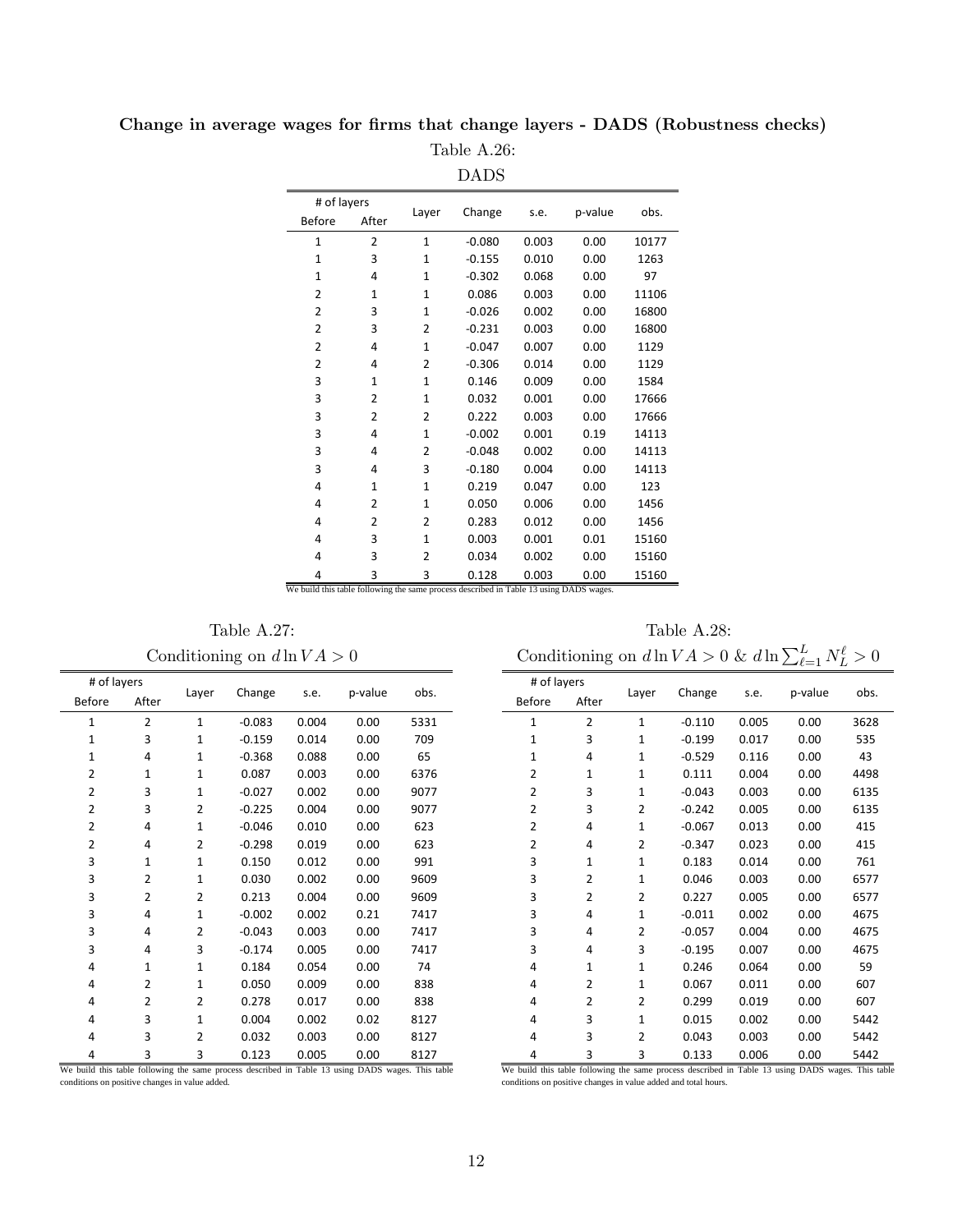| Conditioning on $d \ln \sum_{\ell=1}^{L} N_L^{\ell} > 0$ |                |                |          |       |         |      |  |  |  |
|----------------------------------------------------------|----------------|----------------|----------|-------|---------|------|--|--|--|
| # of layers                                              |                |                |          |       |         |      |  |  |  |
| Before                                                   | After          | Layer          | Change   | s.e.  | p-value | obs. |  |  |  |
| $\mathbf{1}$                                             | $\overline{2}$ | $\mathbf{1}$   | $-0.121$ | 0.004 | 0.00    | 5672 |  |  |  |
| $\mathbf{1}$                                             | 3              | $\mathbf{1}$   | $-0.222$ | 0.014 | 0.00    | 803  |  |  |  |
| $\mathbf{1}$                                             | 4              | $\mathbf{1}$   | $-0.488$ | 0.097 | 0.00    | 57   |  |  |  |
| 2                                                        | $\mathbf{1}$   | $\mathbf{1}$   | 0.119    | 0.004 | 0.00    | 6604 |  |  |  |
| 2                                                        | 3              | 1              | $-0.048$ | 0.002 | 0.00    | 9140 |  |  |  |
| $\overline{2}$                                           | 3              | $\overline{2}$ | $-0.255$ | 0.004 | 0.00    | 9140 |  |  |  |
| 2                                                        | 4              | $\mathbf{1}$   | $-0.077$ | 0.011 | 0.00    | 624  |  |  |  |
| $\overline{2}$                                           | 4              | 2              | $-0.349$ | 0.018 | 0.00    | 624  |  |  |  |
| 3                                                        | $\mathbf{1}$   | $\mathbf{1}$   | 0.195    | 0.012 | 0.00    | 1051 |  |  |  |
| 3                                                        | 2              | 1              | 0.050    | 0.002 | 0.00    | 9885 |  |  |  |
| 3                                                        | 2              | 2              | 0.235    | 0.004 | 0.00    | 9885 |  |  |  |
| 3                                                        | 4              | $\mathbf{1}$   | $-0.016$ | 0.002 | 0.00    | 7187 |  |  |  |
| 3                                                        | 4              | 2              | $-0.066$ | 0.003 | 0.00    | 7187 |  |  |  |
| 3                                                        | 4              | 3              | $-0.205$ | 0.005 | 0.00    | 7187 |  |  |  |
| 4                                                        | $\mathbf{1}$   | $\mathbf{1}$   | 0.274    | 0.054 | 0.00    | 87   |  |  |  |
| 4                                                        | 2              | $\mathbf{1}$   | 0.069    | 0.008 | 0.00    | 883  |  |  |  |
| 4                                                        | 2              | 2              | 0.311    | 0.016 | 0.00    | 883  |  |  |  |
| 4                                                        | 3              | $\mathbf{1}$   | 0.017    | 0.002 | 0.00    | 8387 |  |  |  |
| 4                                                        | 3              | $\overline{2}$ | 0.046    | 0.003 | 0.00    | 8387 |  |  |  |
| 4                                                        | ξ              | ς              | 0.136    | 0.004 | 0.00    | 8387 |  |  |  |

## Change in average wages for firms that change layers - DADS (Robustness checks) Table A.29:

4 3 3 0.136 0.004 0.00 8387 We build this table following the same process described in Table 13 using DADS wages. This table conditions on positive changes in total hours.

Table A.30: Table A.31:

| Conditioning on $d \ln \sum_{\ell=1}^{L} n_L^{\ell} > 0$ |              |              |          |       |         |       |  |  |
|----------------------------------------------------------|--------------|--------------|----------|-------|---------|-------|--|--|
| # of layers                                              |              |              |          |       |         |       |  |  |
| <b>Before</b>                                            | After        | Layer        | Change   | s.e.  | p-value | obs.  |  |  |
| 1                                                        | 2            | $\mathbf{1}$ | $-0.080$ | 0.003 | 0.00    | 10177 |  |  |
| 1                                                        | 3            | $\mathbf{1}$ | $-0.155$ | 0.010 | 0.00    | 1263  |  |  |
| 1                                                        | 4            | $\mathbf{1}$ | $-0.302$ | 0.068 | 0.00    | 97    |  |  |
| $\overline{2}$                                           | $\mathbf{1}$ | $\mathbf{1}$ | 0.086    | 0.003 | 0.00    | 11106 |  |  |
| 2                                                        | 3            | $\mathbf{1}$ | $-0.022$ | 0.002 | 0.00    | 13500 |  |  |
| 2                                                        | 3            | 2            | $-0.187$ | 0.003 | 0.00    | 13500 |  |  |
| 2                                                        | 4            | 1            | $-0.050$ | 0.008 | 0.00    | 1033  |  |  |
| 2                                                        | 4            | 2            | $-0.288$ | 0.014 | 0.00    | 1033  |  |  |
| 3                                                        | $\mathbf{1}$ | $\mathbf{1}$ | 0.146    | 0.009 | 0.00    | 1584  |  |  |
| 3                                                        | 2            | $\mathbf{1}$ | 0.027    | 0.002 | 0.00    | 13852 |  |  |
| 3                                                        | 2            | 2            | 0.159    | 0.003 | 0.00    | 13852 |  |  |
| 3                                                        | 4            | $\mathbf{1}$ | $-0.002$ | 0.001 | 0.08    | 11876 |  |  |
| 3                                                        | 4            | 2            | $-0.035$ | 0.002 | 0.00    | 11876 |  |  |
| 3                                                        | 4            | 3            | $-0.140$ | 0.004 | 0.00    | 11876 |  |  |
| 4                                                        | $\mathbf{1}$ | 1            | 0.219    | 0.047 | 0.00    | 123   |  |  |
| 4                                                        | 2            | $\mathbf{1}$ | 0.046    | 0.007 | 0.00    | 1303  |  |  |
| 4                                                        | 2            | 2            | 0.258    | 0.012 | 0.00    | 1303  |  |  |
| 4                                                        | 3            | 1            | 0.004    | 0.001 | 0.01    | 12760 |  |  |
| 4                                                        | 3            | 2            | 0.020    | 0.002 | 0.00    | 12760 |  |  |
| 4                                                        | 3            | 3            | 0.085    | 0.003 | 0.00    | 12760 |  |  |

 $L > 0$  Conditioning on  $d \ln V A > 0$  &  $d \ln \sum_{\ell=1}^{L} n_L^{\ell} > 0$ 

# of layers Layer Change s.e. <sup>p</sup>‐value obs. Before After

|                                                                     |  |  |  | 0.086                                                                                             |  | 0.004 |  |  | 0.00 | 6926 |  |
|---------------------------------------------------------------------|--|--|--|---------------------------------------------------------------------------------------------------|--|-------|--|--|------|------|--|
|                                                                     |  |  |  | We build this table following the same process described in Table 13 using DADS wages. This table |  |       |  |  |      |      |  |
| conditions on positive changes in value added and normalized hours. |  |  |  |                                                                                                   |  |       |  |  |      |      |  |

We build this table following the same process described in Table 13 using DADS wages. This table conditions on positive changes in normalized hours.

| 1              | 2 | 1 | $-0.083$ | 0.004 | 0.00 | 5331 |
|----------------|---|---|----------|-------|------|------|
| 1              | 3 | 1 | $-0.159$ | 0.014 | 0.00 | 709  |
| 1              | 4 | 1 | $-0.368$ | 0.088 | 0.00 | 65   |
| 2              | 1 | 1 | 0.087    | 0.003 | 0.00 | 6376 |
| $\overline{2}$ | 3 | 1 | $-0.022$ | 0.002 | 0.00 | 7492 |
| 2              | 3 | 2 | $-0.189$ | 0.005 | 0.00 | 7492 |
| $\overline{2}$ | 4 | 1 | $-0.047$ | 0.010 | 0.00 | 587  |
| $\overline{2}$ | 4 | 2 | $-0.293$ | 0.019 | 0.00 | 587  |
| 3              | 1 | 1 | 0.150    | 0.012 | 0.00 | 991  |
| 3              | 2 | 1 | 0.025    | 0.002 | 0.00 | 7672 |
| 3              | 2 | 2 | 0.160    | 0.004 | 0.00 | 7672 |
| 3              | 4 | 1 | $-0.002$ | 0.002 | 0.29 | 6417 |

 4 2 ‐0.033 0.003 0.00 6417 4 3 ‐0.141 0.005 0.00 6417 1 1 0.184 0.054 0.00 74 2 1 0.046 0.010 0.00 751 2 2 0.252 0.017 0.00 751 3 1 0.005 0.002 0.00 6926 3 2 0.022 0.003 0.00 6926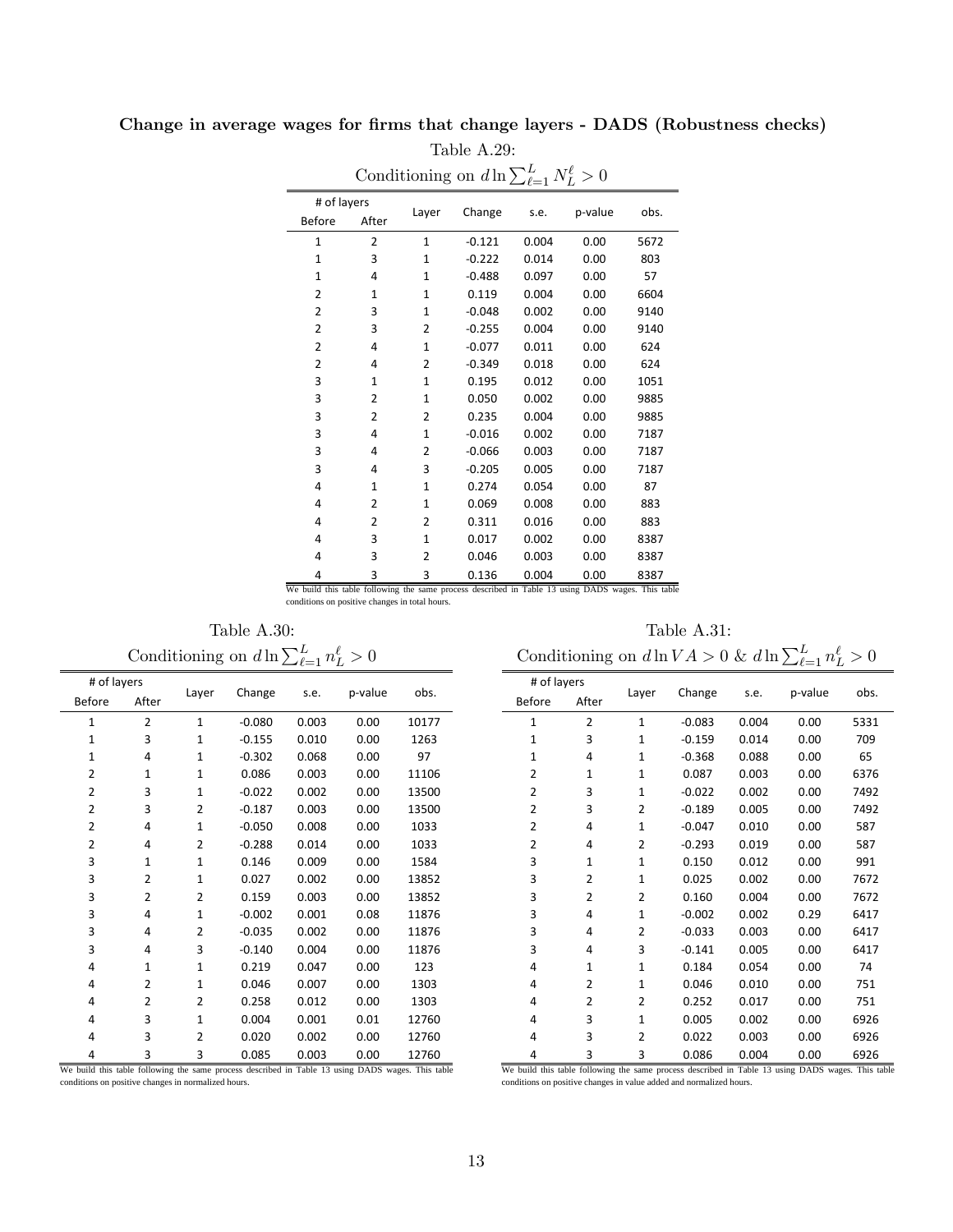| Conditioning on selected sample |                 |                     |       |                                                 |        |  |  |  |  |  |
|---------------------------------|-----------------|---------------------|-------|-------------------------------------------------|--------|--|--|--|--|--|
| Number of<br>layers             | Layer           | $\gamma_L{}^{\ell}$ | s.e.  | p-value                                         | obs.   |  |  |  |  |  |
| 1                               | $\mathbf{1}$    | 0.067               | 0.008 | 0.00                                            | 39,478 |  |  |  |  |  |
| $\overline{c}$                  | $\mathbf{1}$    | 0.110               | 0.008 | 0.00                                            | 41,821 |  |  |  |  |  |
| $\overline{c}$                  | $\overline{c}$  | 0.122               | 0.008 | 0.00                                            | 41,821 |  |  |  |  |  |
| 3                               | 1               | 0.144               | 0.006 | 0.00                                            | 71,008 |  |  |  |  |  |
| 3                               | $\overline{2}$  | 0.153               | 0.007 | 0.00                                            | 71,008 |  |  |  |  |  |
| 3                               | 3               | 0.168               | 0.007 | 0.00                                            | 71,008 |  |  |  |  |  |
| $\overline{4}$                  | 1               | 0.171               | 0.009 | 0.00                                            | 52,799 |  |  |  |  |  |
| 4                               | $\overline{c}$  | 0.186               | 0.009 | 0.00                                            | 52,799 |  |  |  |  |  |
| 4                               | 3               | 0.187               | 0.010 | 0.00                                            | 52,799 |  |  |  |  |  |
| 4                               | $\overline{4}$  | 0.217               | 0.011 | 0.00                                            | 52,799 |  |  |  |  |  |
|                                 | With DADS wages |                     |       |                                                 |        |  |  |  |  |  |
| Number of<br>layers             | Layer           | ${\gamma_L}^\ell$   | s.e.  | p-value                                         | obs.   |  |  |  |  |  |
| 1                               | $\mathbf{1}$    | 0.000               | 0.003 | 0.87                                            | 45,045 |  |  |  |  |  |
| $\overline{c}$                  | $\mathbf{1}$    | 0.001               | 0.002 | 0.74                                            | 64,536 |  |  |  |  |  |
| $\overline{c}$                  | $\overline{2}$  | 0.019               | 0.003 | 0.00                                            | 64,536 |  |  |  |  |  |
| 3                               | $\mathbf{1}$    | $-0.005$            | 0.002 | 0.00                                            | 91,253 |  |  |  |  |  |
| $\overline{\mathbf{3}}$         | $\overline{2}$  | 0.005               | 0.002 | 0.02                                            | 91,253 |  |  |  |  |  |
| $\overline{\mathbf{3}}$         | $\overline{3}$  | 0.021               | 0.003 | 0.00                                            | 91,253 |  |  |  |  |  |
| $\overline{4}$                  | $\mathbf{1}$    | $-0.007$            | 0.002 | 0.00                                            | 52,799 |  |  |  |  |  |
| $\overline{4}$                  | $\overline{c}$  | 0.007               | 0.002 | 0.00                                            | 52,799 |  |  |  |  |  |
| $\overline{4}$                  | $\overline{3}$  | 0.008               | 0.003 | 0.02                                            | 52,799 |  |  |  |  |  |
| $\overline{4}$                  | $\overline{4}$  | 0.039               | 0.006 | 0.00                                            | 52,799 |  |  |  |  |  |
|                                 |                 |                     |       | Conditioning on selected sample with DADS wages |        |  |  |  |  |  |
| Number of<br>layers             | Layer           | ${\gamma_L}^\ell$   | s.e.  | p-value                                         | obs.   |  |  |  |  |  |
| 1                               | $\overline{1}$  | $-0.006$            | 0.002 | 0.01                                            | 39,478 |  |  |  |  |  |
| $\overline{c}$                  | $\mathbf{1}$    | 0.001               | 0.002 | 0.57                                            | 41,821 |  |  |  |  |  |
| $\overline{c}$                  | $\overline{c}$  | 0.013               | 0.003 | 0.00                                            | 41,821 |  |  |  |  |  |
| 3                               | $\mathbf{1}$    | $-0.007$            | 0.002 | 0.00                                            | 71,008 |  |  |  |  |  |
| 3                               | $\overline{c}$  | 0.002               | 0.002 | 0.44                                            | 71,008 |  |  |  |  |  |
| 3                               | 3               | 0.016               | 0.003 | 0.00                                            | 71,008 |  |  |  |  |  |
| $\overline{\mathbf{4}}$         | $\mathbf{1}$    | $-0.007$            | 0.002 | 0.00                                            | 52,799 |  |  |  |  |  |
| $\overline{\mathcal{L}}$        | $\overline{c}$  | 0.007               | 0.002 | 0.00                                            | 52,799 |  |  |  |  |  |
| $\overline{4}$                  | 3               | 0.008               | 0.003 | 0.01                                            | 52,799 |  |  |  |  |  |
| 4                               | $\overline{4}$  | 0.038               | 0.006 | 0.00                                            | 52,799 |  |  |  |  |  |

Table A.32: Elasticity of  $w_L^{\ell}$  with VA for firms that do not change L

These tables report the results of regressions of log change in hourly wage by layer on log change in value added for firms that do not change their number of layers L across two consecutive periods, where both variables are detrended as specified in the main text. Specifically, we run a regression of detrended log change in average hourly wage at layer  $\ell$  in a firm with L layers on the detrended log change in value added across all the firms that stay at L layers across two consecutive years, with no constant.  $\gamma_L^{\ell}$  is the coefficient on log change in value added, s.e. and p-value are its robust standard error and p-value, and obs is the number of observations used in the regression. The first panel uses hourly wage at layer  $\ell$  from the BRN and conditions on the selected sample, the second panel uses hourly wage at layer ℓ from DADS, and the third uses hourly wages from DADS in the selected sample.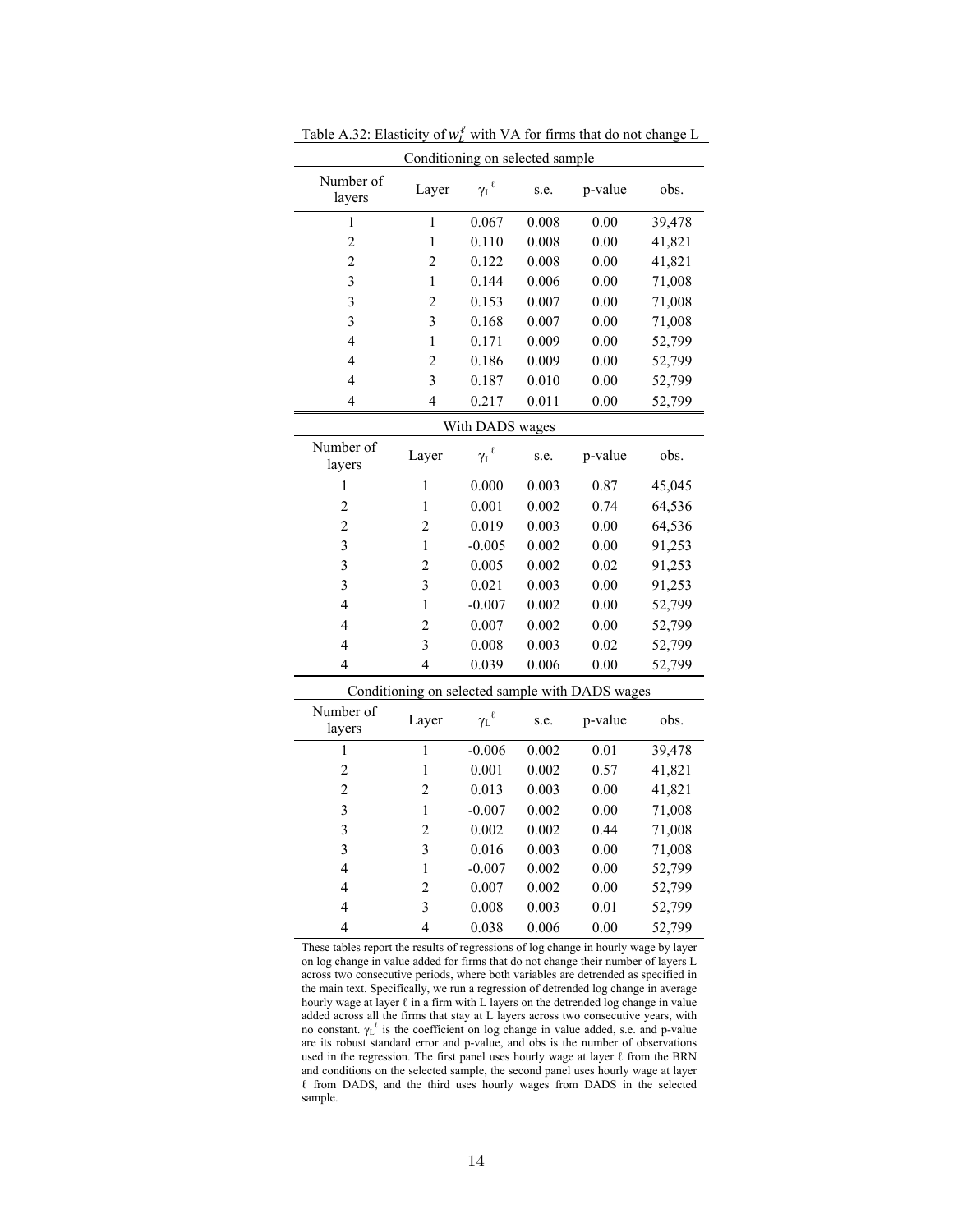| layers | Number of $N_L^{\ell} \ge N_L^{\ell+1}$ all $\ell$ $N_L^1 \ge N_L^2$ $N_L^2 \ge N_L^3$ |      |      | $N_L^3 \ge N_L^4$ |  |
|--------|----------------------------------------------------------------------------------------|------|------|-------------------|--|
|        | 88.8                                                                                   | 88.8 |      | -                 |  |
|        | 63.2                                                                                   | 79.2 | 76.3 | -                 |  |
|        | 57 1                                                                                   | 77 7 | 73 4 | 98.1              |  |

Table A.33: Firms that satisfy a hierarchy in hours, weighted by VA

This table reports, among all firms with  $L=2,3,4$  layers, the fraction of firms that satisfy a hierarchy in hours at all layers (first column), and the fraction of those that satisfy a hierarchy in hours between layer  $\ell$  and  $\ell+1$ , with  $\ell=1,...,L-1$  (second to fourth column). A firm satisfies a hierarchy in hours between layers number  $\ell$  and  $\ell+1$  in a given year if the number of hours worked in layer  $\ell$  is at least as large as the number of hours worked in layer  $l+1$ ; moreover, a firm satisfies a hierarchy at all layers if the number of hours worked in layer  $\ell$  is at least as large as the number of hours in layer  $\ell+1$ , for all layers in the firm.  $N_L^{\ell}$  is the number of hours reported in layer  $\ell$  in a firm with L layers from the DADS source. Each firm is weighted according to the share of its value added among all firms with L layers.

Table A.34: Firms that satisfy a hierarchy in wages, weighted by VA

| layers | Number of $w_L^{\ell+1} \ge w_L^{\ell}$ all $\ell \le w_L^2 \ge w_L^1 \le w_L^3 \ge w_L^2$ |      |      | $W_L^4 \geq W_L^3$ |
|--------|--------------------------------------------------------------------------------------------|------|------|--------------------|
|        | 94 2                                                                                       | 94.2 |      |                    |
|        | 964                                                                                        | 98.2 | 98.2 |                    |
|        | 87 8                                                                                       | 993  | 991  | 89 3               |

This table is the same as Table A33 for the case of wages, where  $w_L^{\ell}$  is the average hourly wage in layer  $\ell$  from the BRN in an L layers-firm.

| Robustness checks, conditioning on selected sample |       |                  |       |         |        |  |  |  |  |
|----------------------------------------------------|-------|------------------|-------|---------|--------|--|--|--|--|
| Number of<br>layers                                | Layer | $\beta_l^{\ell}$ | s.e.  | p-value | obs.   |  |  |  |  |
| 2                                                  |       | 0.026            | 0.014 | 0.00    | 41,821 |  |  |  |  |
| 3                                                  |       | 0.029            | 0.009 | 0.00    | 71,008 |  |  |  |  |
| 3                                                  | 2     | 0.009            | 0.011 | 0.39    | 71,008 |  |  |  |  |
| 4                                                  |       | 0.105            | 0.014 | 0.00    | 52,799 |  |  |  |  |
| 4                                                  | 2     | 0.049            | 0.013 | 0.00    | 52,799 |  |  |  |  |
| 4                                                  | 3     | 0.034            | 0.013 | 0.00    | 52,799 |  |  |  |  |

Table A.35: Elasticity of  $n_l^{\ell}$  with VA for firms that do not change L

This table reports the results of regressions of detrended log change in normalized hours at layer  $\ell$  in a firm with L layers on its detrended log change in value added, and no constant, selecting all the firms that stay at L layers across two consecutive years.  $\beta_L^{\ell}$  is the coefficient on log change in value added, s.e. and p-value are its robust standard error and p-value, and obs is the number of observations in the regression. This tables only uses firms with consecutively ordered layers.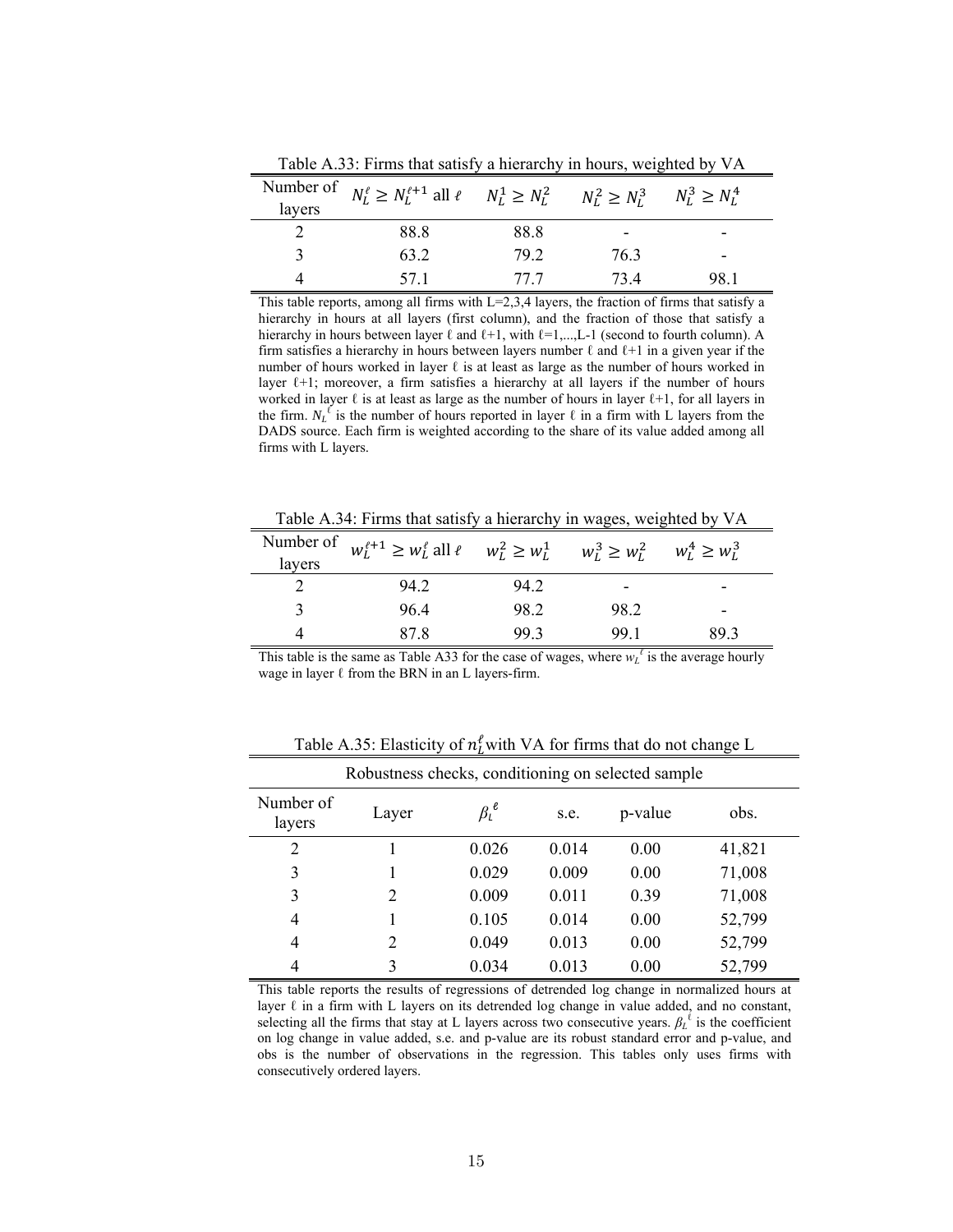| # of layers    |                |                |          |      |         |       |
|----------------|----------------|----------------|----------|------|---------|-------|
| Before         | After          | Layer          | Change   | s.e. | p-value | obs.  |
| 1              | $\overline{2}$ | 1              | $-0.007$ | 0.00 | 0.11    | 8625  |
| $\mathbf{1}$   | 3              | 1              | $-0.076$ | 0.02 | 0.00    | 939   |
| 1              | 4              | 1              | $-0.262$ | 0.13 | 0.05    | 64    |
| $\overline{2}$ | 1              | 1              | 0.095    | 0.00 | 0.00    | 9500  |
| $\overline{2}$ | 3              | 1              | 0.011    | 0.00 | 0.00    | 14948 |
| $\overline{2}$ | 3              | 2              | 0.011    | 0.00 | 0.00    | 9275  |
| $\overline{2}$ | $\overline{4}$ | 1              | $-0.039$ | 0.01 | 0.00    | 956   |
| $\overline{2}$ | 4              | 2              | $-0.046$ | 0.02 | 0.02    | 523   |
| 3              | 1              | 1              | 0.187    | 0.02 | 0.00    | 1225  |
| 3              | 2              | 1              | 0.040    | 0.00 | 0.00    | 15857 |
| 3              | $\overline{2}$ | $\overline{2}$ | 0.068    | 0.00 | 0.00    | 9954  |
| $\mathfrak{Z}$ | $\overline{4}$ | 1              | 0.007    | 0.00 | 0.00    | 13354 |
| 3              | 4              | $\overline{2}$ | 0.015    | 0.00 | 0.00    | 11907 |
| 3              | $\overline{4}$ | 3              | 0.024    | 0.00 | 0.00    | 8858  |
| $\overline{4}$ | 1              | 1              | 0.495    | 0.13 | 0.00    | 77    |
| 4              | $\overline{2}$ | 1              | 0.081    | 0.01 | 0.00    | 1256  |
| 4              | $\overline{2}$ | $\overline{2}$ | 0.134    | 0.02 | 0.00    | 715   |
| 4              | 3              | 1              | 0.022    | 0.00 | 0.00    | 14384 |
| 4              | 3              | 2              | 0.028    | 0.00 | 0.00    | 12853 |
| 4              | 3              | 3              | 0.033    | 0.00 | 0.00    | 10279 |

Table A.36: Log diff. in hourly wage (after minus before the transition) for hours staying in the layer

This table reports the sources of changes in the average wage by layer during a transition. Some introductory notation will aid clarity. For any given firm, denote with i an employee, with h(i), w(i) and  $\ell(i)$  the hours worked, the total wage received, and his or her wage before a transition, and let us use primes to denote the same outcomes after a transition,  $h'(i)$ ,  $w'(i)$  and  $\ell'(i)$ . If an employee is not present in the firm before a transition then  $\ell(i)=1$ , and  $h(i)=w(i)=0$  (and analogously if an employee is not present after a transition). In the employee level dataset for year t, a given employee's row reports his or her outcomes for year t (after a transition) and year t-1 (before a transition), provided the employee stays in the same firm. Given the way the data is reported, an employee may have  $\ell(i)=1$  even if he or she was in the same firm but switched to a different plant, or switched occupation in the middle of the year (rather than at the end of the preceding year): in fact, more rows of data may be present for the same employee. For these reasons, our processing implies an over-estimation of hours leaving the layer and entering the layer, as opposed to hours staying in the layer during a transition. To track the flow of hours across layers we reconstruct transitions observed from year t-1 to year t by using only the employee level dataset for year t (rather than using separately the datasets at time t and time t-1, which would lose such flow). In a number of cases (less than  $1/30,000$ ) we are not able to match perfectly the layer structure of the firm with the one recovered by only using information of employees at time t in each year. For a given firm transitioning from L to L' layers, fix a layer  $\ell$  which is common to both before and after the transition. Hours worked in  $\ell$  after the transition can be grouped in hours worked by employees coming 1) from the same layer or 2) from outside the layer. For each of these groups, we can compute an average hourly wage: denote these two hourly wages with  $\mathbf{w}'(\ell) = [\sum_i \{i : \ell'(i) = \ell\} \mathbf{w}'(i)] \quad / \quad [\sum_i \{i : \ell'(i) = \ell\} \mathbf{h}'(i)], \text{ and } \mathbf{w}'(\ell) = [\sum_i \{i : \ell'(i) = \ell \neq \ell(i)\} \mathbf{w}'(i)] \quad / \quad [\sum_i \{i : \ell'(i) = \ell \neq \ell(i)\} \mathbf{h}'(i)].$ respectively. Similarly, we can group hours worked in  $\ell$  before the transition in hours worked by employees who will 1) stay in the same layer or 2) leave the layer, and compute their average hourly wage: denote these two hourly wages with  $w(\ell) = [\sum_i \{i:\ell'(i)=\ell\}w(i)]$  /  $[\sum_i \{i:\ell'(i)=\ell\}h(i)]$ , and  $w(\ell) = [\sum_i \{i:\ell(i)=\ell\neq\ell'(i)\}w(i)]$  /  $[\sum_i \{i:\ell(i)=\ell\neq\ell'(i)\}h(i)]$ , respectively. Tables A36- A39 report differences between these averages across all firms where both quantities can be computed, for each transition and each layer common to before and after the transition. Table A36 reports the average of ln(w'(ℓ)/w(ℓ)), i.e., the average change in the hourly wage for hours worked by employees who don't change layer. All log changes are detrended by removing from each observation the average log change in the firms' average hourly wage in the corresponding year.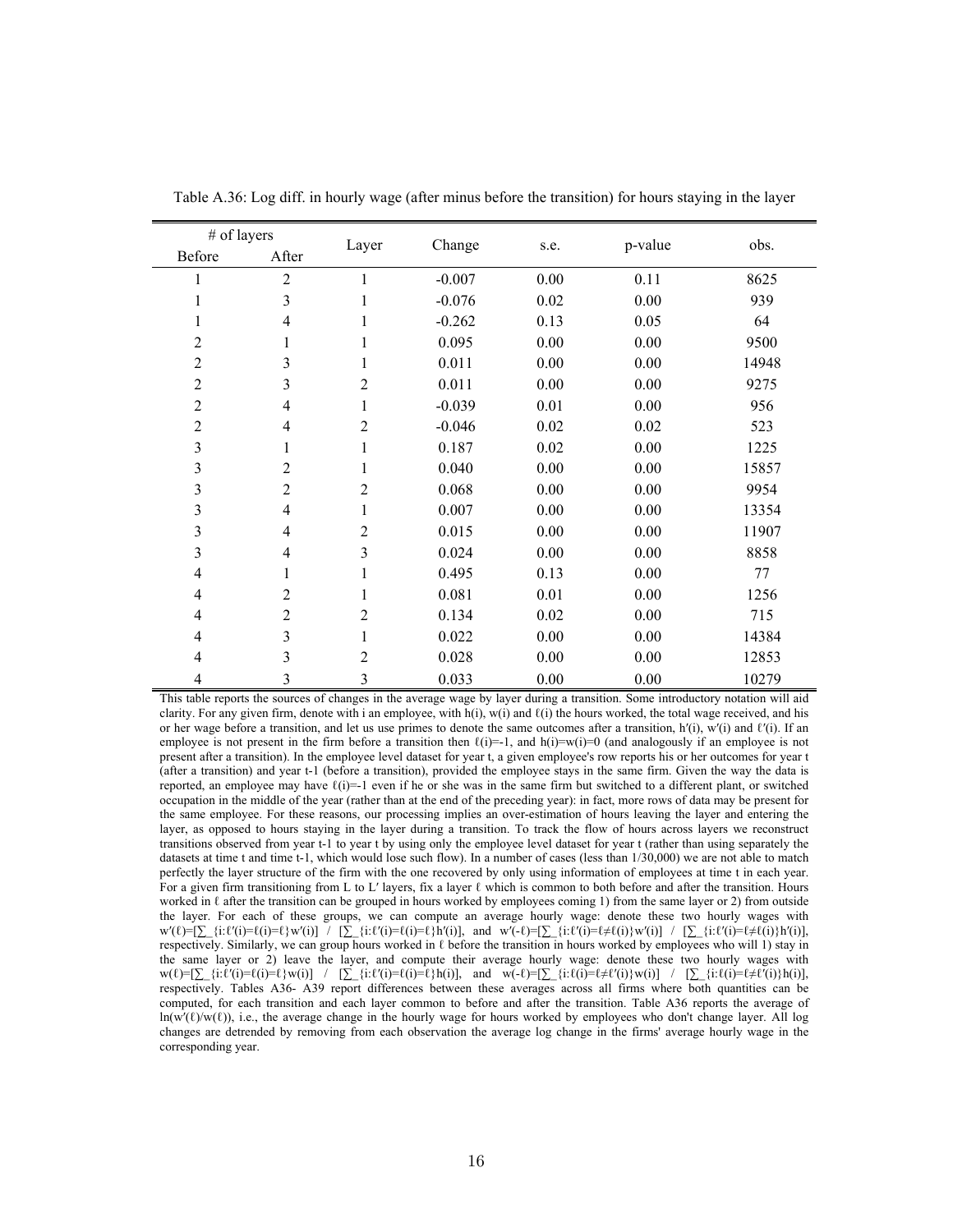| # of layers    |                |                |          |      |         | obs.  |
|----------------|----------------|----------------|----------|------|---------|-------|
| Before         | After          | Layer          | Change   | s.e. | p-value |       |
| 1              | $\overline{2}$ | 1              | $-0.266$ | 0.01 | 0.00    | 7354  |
| $\mathbf{1}$   | 3              | $\mathbf{1}$   | $-0.454$ | 0.02 | 0.00    | 1046  |
| 1              | 4              | $\mathbf{1}$   | $-0.683$ | 0.11 | 0.00    | 82    |
| $\overline{2}$ | 1              | 1              | 0.200    | 0.01 | 0.00    | 7638  |
| $\overline{2}$ | 3              | 1              | $-0.137$ | 0.00 | 0.00    | 13160 |
| $\overline{2}$ | 3              | 2              | $-0.397$ | 0.01 | 0.00    | 11201 |
| $\overline{2}$ | $\overline{4}$ | $\mathbf{1}$   | $-0.226$ | 0.02 | 0.00    | 947   |
| $\overline{2}$ | 4              | 2              | $-0.501$ | 0.02 | 0.00    | 896   |
| 3              | 1              | $\mathbf{1}$   | 0.393    | 0.02 | 0.00    | 1224  |
| 3              | $\overline{2}$ | 1              | 0.050    | 0.00 | 0.00    | 13476 |
| 3              | $\overline{2}$ | 2              | 0.354    | 0.01 | 0.00    | 11328 |
| 3              | 4              | $\mathbf{1}$   | $-0.099$ | 0.00 | 0.00    | 12506 |
| 3              | 4              | 2              | $-0.165$ | 0.00 | 0.00    | 9952  |
| 3              | $\overline{4}$ | 3              | $-0.354$ | 0.01 | 0.00    | 10240 |
| $\overline{4}$ | $\mathbf{1}$   | $\mathbf{1}$   | 0.740    | 0.11 | 0.00    | 106   |
| $\overline{4}$ | $\overline{2}$ | $\mathbf{1}$   | 0.159    | 0.02 | 0.00    | 1198  |
| $\overline{4}$ | $\overline{2}$ | $\overline{c}$ | 0.454    | 0.02 | 0.00    | 1106  |
| 4              | 3              | $\mathbf{1}$   | $-0.052$ | 0.00 | 0.00    | 13453 |
| 4              | 3              | 2              | 0.002    | 0.00 | 0.59    | 10656 |
| 4              | $\overline{3}$ | 3              | 0.169    | 0.01 | 0.00    | 10332 |

Table A.37: Log diff. in hourly wage of hours entering the layer (after transition) versus hours leaving the layer (before transition)

This table reports the average of  $ln(w'(-\ell)/w(-\ell))$ , i.e., the average log difference between the hourly wage after the transition of hours which came from outside the layer and the hourly wage before the transition of hours which are going to leave the layer. We build this table following the same process described in Table A36.

|                | $#$ of layers  |                |          |      |         |       |
|----------------|----------------|----------------|----------|------|---------|-------|
| Before         | After          | Layer          | Change   | s.e. | p-value | obs.  |
| 1              | $\overline{2}$ | 1              | $-0.157$ | 0.00 | 0.00    | 6089  |
| 1              | 3              | 1              | $-0.122$ | 0.01 | 0.00    | 749   |
| $\mathbf{1}$   | 4              | 1              | $-0.111$ | 0.04 | 0.01    | 57    |
| $\overline{2}$ | 1              | 1              | 0.014    | 0.00 | 0.00    | 8170  |
| $\overline{2}$ | 3              | 1              | $-0.113$ | 0.00 | 0.00    | 12118 |
| $\overline{2}$ | 3              | $\overline{2}$ | $-0.171$ | 0.01 | 0.00    | 4629  |
| $\overline{2}$ | 4              | 1              | $-0.100$ | 0.01 | 0.00    | 819   |
| $\overline{c}$ | 4              | 2              | $-0.138$ | 0.02 | 0.00    | 342   |
| 3              | 1              | $\mathbf{1}$   | 0.052    | 0.01 | 0.00    | 1102  |
| 3              | $\overline{2}$ | 1              | $-0.031$ | 0.00 | 0.00    | 13679 |
| 3              | 2              | 2              | 0.021    | 0.00 | 0.00    | 6758  |
| 3              | 4              | $\mathbf{1}$   | $-0.089$ | 0.00 | 0.00    | 12266 |
| 3              | 4              | 2              | $-0.121$ | 0.00 | 0.00    | 8876  |
| 3              | 4              | 3              | $-0.184$ | 0.01 | 0.00    | 5673  |
| $\overline{4}$ | 1              | 1              | 0.020    | 0.03 | 0.51    | 67    |
| 4              | $\overline{2}$ | 1              | 0.013    | 0.01 | 0.11    | 1145  |
| 4              | 2              | 2              | 0.009    | 0.02 | 0.60    | 547   |
| 4              | 3              | $\mathbf{1}$   | $-0.072$ | 0.00 | 0.00    | 13338 |
| 4              | 3              | 2              | $-0.074$ | 0.00 | 0.00    | 10164 |
| 4              | 3              | 3              | 0.004    | 0.01 | 0.46    | 7922  |

Table A.38: Log diff. in hourly wage of new hours entering the layer versus hours staying in the layer (after transition)

This table reports the average of  $\ln(w'(-\ell)/w'(\ell))$ , i.e., the average log difference, after the transition, in the hourly wage of hours entering the layer vs. hours who stayed in the layer. We build this table following the same process described in Table A36.

| # of layers    |                |                |          |      |         |       |
|----------------|----------------|----------------|----------|------|---------|-------|
| Before         | After          | Layer          | Change   | s.e. | p-value | obs.  |
| 1              | $\overline{2}$ | 1              | 0.076    | 0.00 | 0.00    | 8014  |
| 1              | 3              | 1              | 0.124    | 0.01 | 0.00    | 898   |
| 1              | 4              | 1              | 0.158    | 0.02 | 0.00    | 56    |
| 2              | 1              | 1              | $-0.068$ | 0.00 | 0.00    | 6620  |
| 2              | 3              | 1              | 0.034    | 0.00 | 0.00    | 13465 |
| 2              | 3              | 2              | 0.099    | 0.00 | 0.00    | 6873  |
| $\overline{c}$ | $\overline{4}$ | 1              | 0.075    | 0.01 | 0.00    | 897   |
| 2              | 4              | $\overline{2}$ | 0.163    | 0.02 | 0.00    | 438   |
| 3              | 1              | 1              | $-0.056$ | 0.01 | 0.00    | 948   |
| 3              | $\overline{2}$ | 1              | $-0.028$ | 0.00 | 0.00    | 12923 |
| 3              | $\overline{2}$ | $\overline{2}$ | $-0.084$ | 0.01 | 0.00    | 4844  |
| 3              | 4              | 1              | 0.018    | 0.00 | 0.00    | 12556 |
| 3              | 4              | $\overline{2}$ | 0.040    | 0.00 | 0.00    | 9672  |
| 3              | 4              | 3              | 0.160    | 0.01 | 0.00    | 7273  |
| 4              | 1              | 1              | $-0.084$ | 0.03 | 0.01    | 69    |
| 4              | 2              | 1              | $-0.034$ | 0.01 | 0.00    | 1071  |
| $\overline{4}$ | $\overline{2}$ | $\overline{2}$ | $-0.061$ | 0.02 | 0.00    | 463   |
| 4              | 3              | 1              | 0.003    | 0.00 | 0.15    | 13427 |
| 4              | 3              | 2              | $-0.003$ | 0.00 | 0.33    | 9731  |
| 4              | $\overline{3}$ | 3              | $-0.025$ | 0.01 | 0.00    | 6417  |

Table A.39: Log diff. in hourly wage of hours leaving the layer versus hours who stayed in the layer (before the transition)

This table reports the average of  $\text{ln}(w(-\ell)/w(\ell))$ , i.e., the average log difference, before the transition, in the hourly wage of hours who will leave the layer vs. hours who will stay in the layer. We build this table following the same process described in Table A36.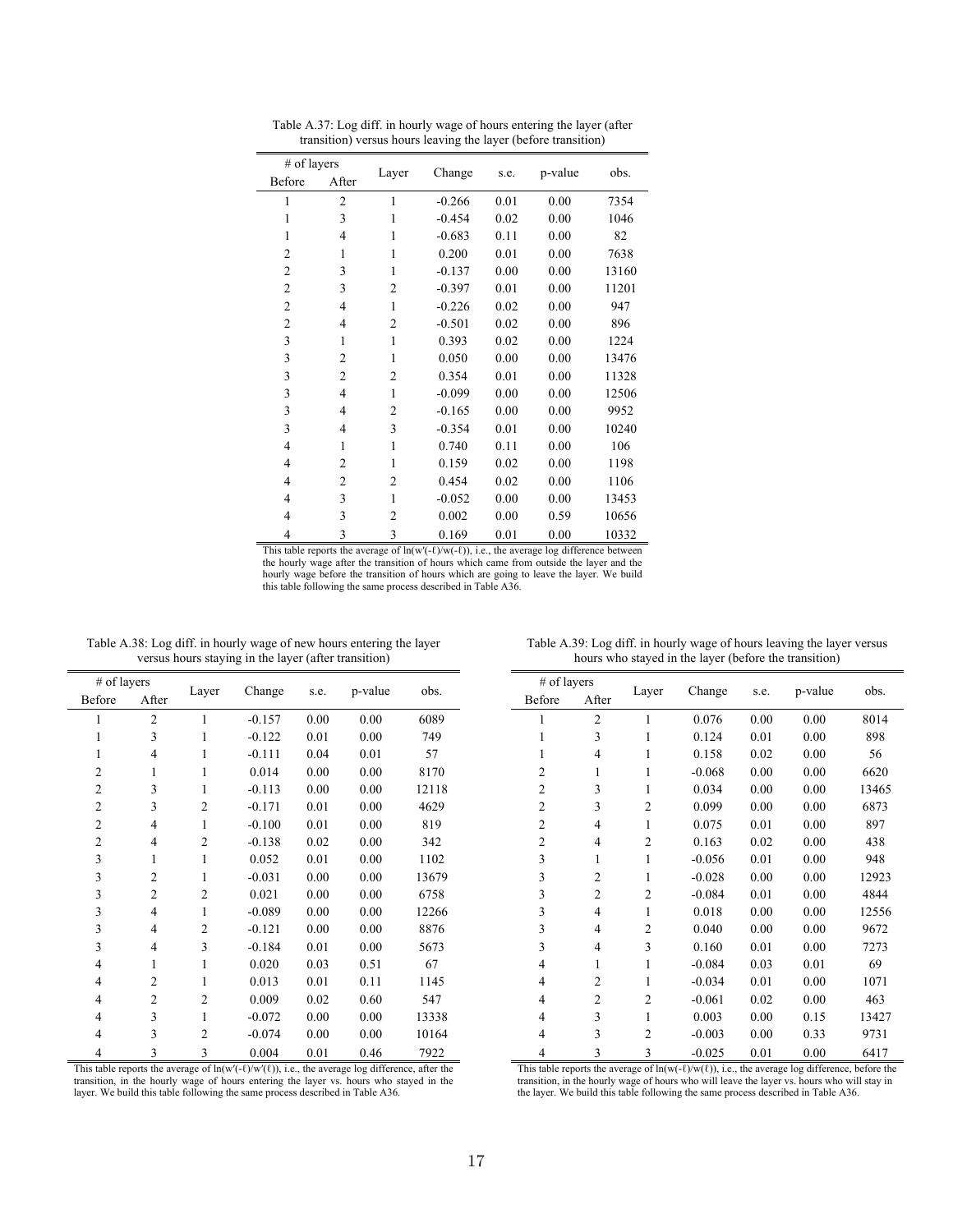| # of layers<br><b>Before</b> | After          | Layer          | p-<br>Experience<br>value |      | Education | p-<br>value | obs.   |
|------------------------------|----------------|----------------|---------------------------|------|-----------|-------------|--------|
| $\mathbf{1}$                 | $\overline{2}$ | $\mathbf{1}$   | $-0.1080$                 | 0.00 | $-0.0040$ | 0.00        | 10,171 |
| $\mathbf{1}$                 | 3              | 1              | $-0.1830$                 | 0.00 | $-0.0030$ | 0.23        | 1,261  |
| $\mathbf{1}$                 | 4              | $\mathbf{1}$   | $-0.3300$                 | 0.00 | 0.0260    | 0.03        | 97     |
| 2                            | 1              | 1              | 0.0960                    | 0.00 | 0.0060    | 0.00        | 11,088 |
| $\overline{2}$               | 3              | $\mathbf{1}$   | $-0.0430$                 | 0.00 | 0.0000    | 0.97        | 16,778 |
| 2                            | 3              | $\overline{2}$ | $-0.1810$                 | 0.00 | 0.0020    | 0.00        | 16,778 |
| 2                            | 4              | $\mathbf{1}$   | $-0.0640$                 | 0.00 | 0.0020    | 0.33        | 1,124  |
| $\overline{2}$               | 4              | $\overline{2}$ | $-0.2290$                 | 0.00 | 0.0090    | 0.01        | 1,124  |
| 3                            | $\mathbf{1}$   | $\mathbf{1}$   | 0.1370                    | 0.00 | 0.0060    | 0.01        | 1,584  |
| 3                            | 2              | $\mathbf{1}$   | 0.0440                    | 0.00 | 0.0020    | 0.00        | 17,626 |
| 3                            | 2              | 2              | 0.1530                    | 0.00 | $-0.0010$ | 0.25        | 17,626 |
| 3                            | 4              | $\mathbf{1}$   | $-0.0110$                 | 0.00 | 0.0010    | 0.00        | 14,098 |
| 3                            | 4              | 2              | $-0.0380$                 | 0.00 | $-0.0010$ | 0.09        | 14,098 |
| 3                            | 4              | 3              | $-0.1770$                 | 0.00 | 0.0250    | 0.00        | 14,098 |
| 4                            | 1              | 1              | 0.1980                    | 0.00 | $-0.0020$ | 0.79        | 123    |
| 4                            | 2              | $\mathbf{1}$   | 0.0720                    | 0.00 | 0.0000    | 0.96        | 1,454  |
| 4                            | 2              | $\overline{2}$ | 0.1720                    | 0.00 | $-0.0050$ | 0.07        | 1,454  |
| 4                            | 3              | $\mathbf{1}$   | 0.0130                    | 0.00 | $-0.0010$ | 0.00        | 15,150 |
| 4                            | 3              | $\overline{2}$ | 0.0250                    | 0.00 | $-0.0010$ | 0.19        | 15,150 |
| 4                            | 3              | 3              | 0.1140                    | 0.00 | $-0.0210$ | 0.00        | 15,150 |

Average change in 'knowledge' for firms that change  $L$  (Robustness checks)

Table A.40: Specification 1

| This table shows estimates of the average detrended log change in years of potential labor market experience and of education at           |
|--------------------------------------------------------------------------------------------------------------------------------------------|
| each layer $\ell$ among firms that transition from L to L' layers, with L $\neq L'$ : for a transition from L to L', we can only evaluate  |
| changes for layer number $\ell = 1,,\min\{L\}$ . The detrending is explained in the main text. Each average change is estimated as a       |
| regression of the detrended log change in the variable of interest in layer $\ell$ in two consecutive years on a constant. This table uses |
| specification 1 (for a description of the specifications, refer to the "Data Processing" subsection Appendix B).                           |

Table A.41: Specification 3 Table A.42: Specification 4

| # of layers  |                |                | Experience | $p-$  | Education | $p-$  | obs.   | # of layers    |                |                | Experience | p-    | Education | $p-$  |        |
|--------------|----------------|----------------|------------|-------|-----------|-------|--------|----------------|----------------|----------------|------------|-------|-----------|-------|--------|
| Before After |                | Layer          |            | value |           | value |        | Before After   |                | Layer          |            | value |           | value | obs.   |
| 1            | $\overline{2}$ | 1              | $-0.1030$  | 0.00  | $-0.0100$ | 0.00  | 10,171 | 1              | $\overline{2}$ | $\mathbf{1}$   | $-0.1160$  | 0.00  | 0.0030    | 0.00  | 10,171 |
|              | 3              | 1              | $-0.1590$  | 0.00  | $-0.0240$ | 0.00  | 1,261  | 1              | 3              | 1              | $-0.1920$  | 0.00  | 0.0100    | 0.00  | 1,261  |
| 1            | 4              | 1              | $-0.2940$  | 0.00  | $-0.0120$ | 0.36  | 97     | $\mathbf{1}$   | 4              | 1              | $-0.3340$  | 0.00  | 0.0330    | 0.00  | 97     |
| 2            | $\mathbf{1}$   | 1              | 0.0890     | 0.00  | 0.0120    | 0.00  | 11,088 | 2              | $\mathbf{1}$   | $\mathbf{1}$   | 0.1050     | 0.00  | $-0.0040$ | 0.00  | 11,088 |
| 2            | 3              | 1              | $-0.0420$  | 0.00  | $-0.0020$ | 0.00  | 16,778 | 2              | 3              | $\mathbf{1}$   | $-0.0430$  | 0.00  | 0.0010    | 0.00  | 16,778 |
| 2            | 3              | 2              | $-0.1530$  | 0.00  | $-0.0270$ | 0.00  | 16,778 | $\overline{2}$ | 3              | $\overline{2}$ | $-0.2190$  | 0.00  | 0.0220    | 0.00  | 16,778 |
| 2            | 4              | 1              | $-0.0570$  | 0.00  | $-0.0050$ | 0.03  | 1,124  | 2              | 4              | $\mathbf{1}$   | $-0.0620$  | 0.00  | 0.0040    | 0.03  | 1,124  |
| 2            | 4              | $\overline{2}$ | $-0.1820$  | 0.00  | $-0.0400$ | 0.00  | 1,124  | $\overline{2}$ | 4              | 2              | $-0.2770$  | 0.00  | 0.0310    | 0.00  | 1,124  |
| 3            | $\mathbf{1}$   | $\mathbf{1}$   | 0.1150     | 0.00  | 0.0270    | 0.00  | 1,584  | 3              | $\mathbf{1}$   | $\mathbf{1}$   | 0.1460     | 0.00  | $-0.0050$ | 0.01  | 1,584  |
| 3            | $\overline{2}$ | 1              | 0.0430     | 0.00  | 0.0030    | 0.00  | 17,626 | 3              | $\overline{2}$ | 1              | 0.0460     | 0.00  | 0.0000    | 0.18  | 17,626 |
| 3            | 2              | 2              | 0.1220     | 0.00  | 0.0320    | 0.00  | 17,626 | 3              | 2              | 2              | 0.1900     | 0.00  | $-0.0180$ | 0.00  | 17,626 |
| 3            | 4              | 1              | $-0.0110$  | 0.00  | 0.0010    | 0.01  | 14,098 | 3              | 4              | $\mathbf{1}$   | $-0.0110$  | 0.00  | 0.0010    | 0.00  | 14,098 |
| 3            | 4              | 2              | $-0.0310$  | 0.00  | $-0.0070$ | 0.00  | 14,098 | 3              | 4              | 2              | $-0.0470$  | 0.00  | 0.0050    | 0.00  | 14,098 |
| 3            | 4              | 3              | $-0.2270$  | 0.00  | 0.0580    | 0.00  | 14,098 | 3              | 4              | 3              | $-0.1470$  | 0.00  | $-0.0010$ | 0.49  | 14,098 |
| 4            | $\mathbf{1}$   | 1              | 0.1540     | 0.01  | 0.0410    | 0.00  | 123    | 4              | $\mathbf{1}$   | 1              | 0.2030     | 0.00  | $-0.0100$ | 0.15  | 123    |
| 4            | $\overline{2}$ | 1              | 0.0690     | 0.00  | 0.0030    | 0.10  | 1,454  | 4              | $\overline{2}$ | 1              | 0.0730     | 0.00  | $-0.0030$ | 0.02  | 1,454  |
| 4            | 2              | 2              | 0.1230     | 0.00  | 0.0450    | 0.00  | 1,454  | 4              | 2              | 2              | 0.2160     | 0.00  | $-0.0240$ | 0.00  | 1,454  |
| 4            | 3              | 1              | 0.0120     | 0.00  | $-0.0010$ | 0.08  | 15,150 | 4              | 3              | $\mathbf{1}$   | 0.0130     | 0.00  | $-0.0010$ | 0.00  | 15,150 |
| 4            | 3              | 2              | 0.0160     | 0.00  | 0.0080    | 0.00  | 15,150 | 4              | 3              | 2              | 0.0320     | 0.00  | $-0.0040$ | 0.00  | 15,150 |
| 4            | 3              | 3              | 0.1530     | 0.00  | $-0.0460$ | 0.00  | 15,150 | 4              | 3              | 3              | 0.0840     | 0.00  | 0.0050    | 0.00  | 15,150 |

We build this table following the same process described in Table A40. This table uses specification 2 (for a description of the specifications, refer to the "Data Processing" subsection Appendix B).

We build this table following the same process described in Table A40. This table uses specification 3 (for a description of the specifications, refer to the "Data Processing" subsection Appendix B).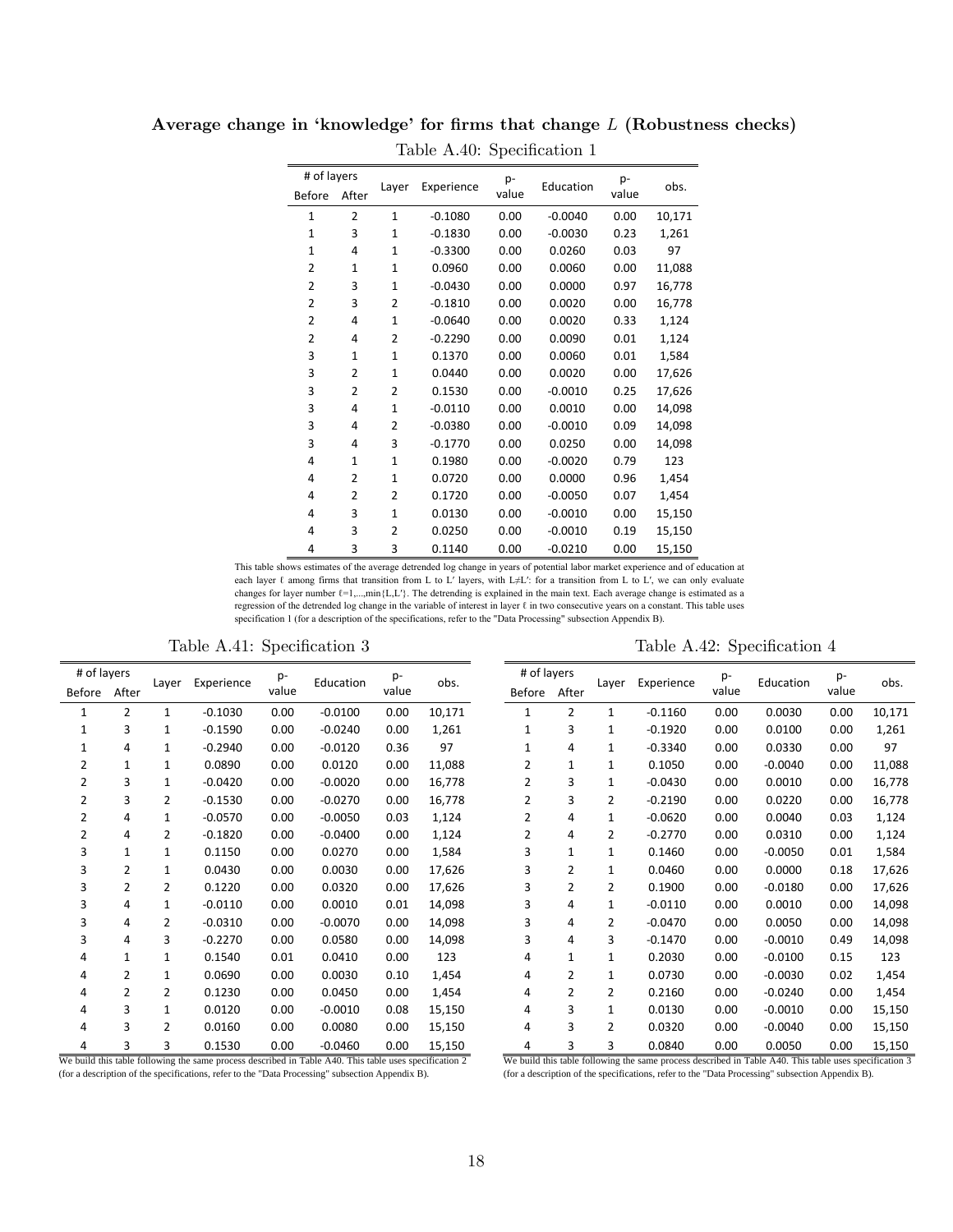| Specification 1 |       |            |         |           |         |        |  |  |  |
|-----------------|-------|------------|---------|-----------|---------|--------|--|--|--|
| $#$ of layers   | Layer | Experience | p-value | Education | p-value | obs.   |  |  |  |
|                 |       | 0.0010     | 0.69    | 0.0010    | 0.05    | 45,009 |  |  |  |
| 2               | 1     | $-0.0100$  | 0.02    | 0.0040    | 0.00    | 64,469 |  |  |  |
| $\overline{2}$  | 2     | 0.0090     | 0.03    | 0.0030    | 0.00    | 64,469 |  |  |  |
| 3               | 1     | $-0.0100$  | 0.00    | 0.0040    | 0.00    | 91,161 |  |  |  |
| 3               | 2     | 0.0000     | 0.98    | 0.0030    | 0.00    | 91,161 |  |  |  |
| 3               | 3     | 0.0080     | 0.01    | 0.0010    | 0.19    | 91,161 |  |  |  |
| 4               | 1     | $-0.0150$  | 0.00    | 0.0030    | 0.00    | 52,730 |  |  |  |
| 4               | 2     | $-0.0040$  | 0.29    | 0.0030    | 0.00    | 52,730 |  |  |  |
| 4               | 3     | 0.0000     | 0.98    | 0.0000    | 0.92    | 52,730 |  |  |  |
| 4               | 4     | 0.0080     | 0.01    | $-0.0030$ | 0.05    | 52,730 |  |  |  |

Table A.43: Elasticity of knowledge with VA for firms that do not change L

Specification 3

| $#$ of layers  | Laver          | Experience | p-value | Education | p-value | obs.   |
|----------------|----------------|------------|---------|-----------|---------|--------|
|                |                | 0.0010     | 0.85    | 0.0020    | 0.00    | 45,009 |
| $\overline{2}$ |                | $-0.0090$  | 0.03    | 0.0030    | 0.00    | 64,469 |
| 2              | 2              | 0.0120     | 0.01    | 0.0010    | 0.09    | 64,469 |
| 3              |                | $-0.0090$  | 0.00    | 0.0030    | 0.00    | 91,161 |
| 3              | $\overline{2}$ | 0.0010     | 0.84    | 0.0020    | 0.00    | 91,161 |
| 3              | 3              | 0.0090     | 0.00    | 0.0000    | 0.65    | 91,161 |
| 4              |                | $-0.0150$  | 0.00    | 0.0020    | 0.00    | 52,730 |
| 4              | 2              | $-0.0030$  | 0.40    | 0.0020    | 0.00    | 52,730 |
| 4              | 3              | $-0.0010$  | 0.85    | 0.0010    | 0.28    | 52,730 |
| 4              | 4              | 0.0070     | 0.01    | $-0.0030$ | 0.01    | 52,730 |

Specification 4

| $#$ of layers  | Laver          | Experience | p-value | Education | p-value | obs.   |
|----------------|----------------|------------|---------|-----------|---------|--------|
| 1              | 1              | 0.0010     | 0.83    | 0.0020    | 0.00    | 45,009 |
| 2              | 1              | $-0.0090$  | 0.03    | 0.0030    | 0.00    | 64,469 |
| 2              | 2              | 0.0120     | 0.01    | 0.0010    | 0.07    | 64,469 |
| 3              | 1              | $-0.0100$  | 0.00    | 0.0040    | 0.00    | 91,161 |
| 3              | $\mathfrak{D}$ | 0.0010     | 0.71    | 0.0010    | 0.01    | 91,161 |
| 3              | 3              | 0.0070     | 0.01    | 0.0020    | 0.01    | 91,161 |
| $\overline{4}$ | 1              | $-0.0160$  | 0.00    | 0.0030    | 0.00    | 52,730 |
| $\overline{4}$ | 2              | $-0.0020$  | 0.49    | 0.0020    | 0.01    | 52,730 |
| 4              | 3              | $-0.0010$  | 0.83    | 0.0010    | 0.23    | 52,730 |
| 4              | 4              | 0.0040     | 0.14    | 0.0000    | 0.01    | 52,730 |

The table reports the results of regressions of log change in years of potential labor market experience (Experience) and of education (Education) by layer on log change in value added for firms that do not change their number of layers L across two consecutive periods, where both variables are detrended as specified in the main text. Specifically, we run a regression of detrended log change in each of the two variables at layer  $\ell$  in a firm with L layers on its detrended log change in value added, and no constant, across all the firms that stay at L layers across two consecutive years, with robust standard error. The columns p-value report the respective p-value for each left-hand side, and obs is the number of observations in the regressions. For a description of the specifications, refer to "Data Processing" in Appendix B.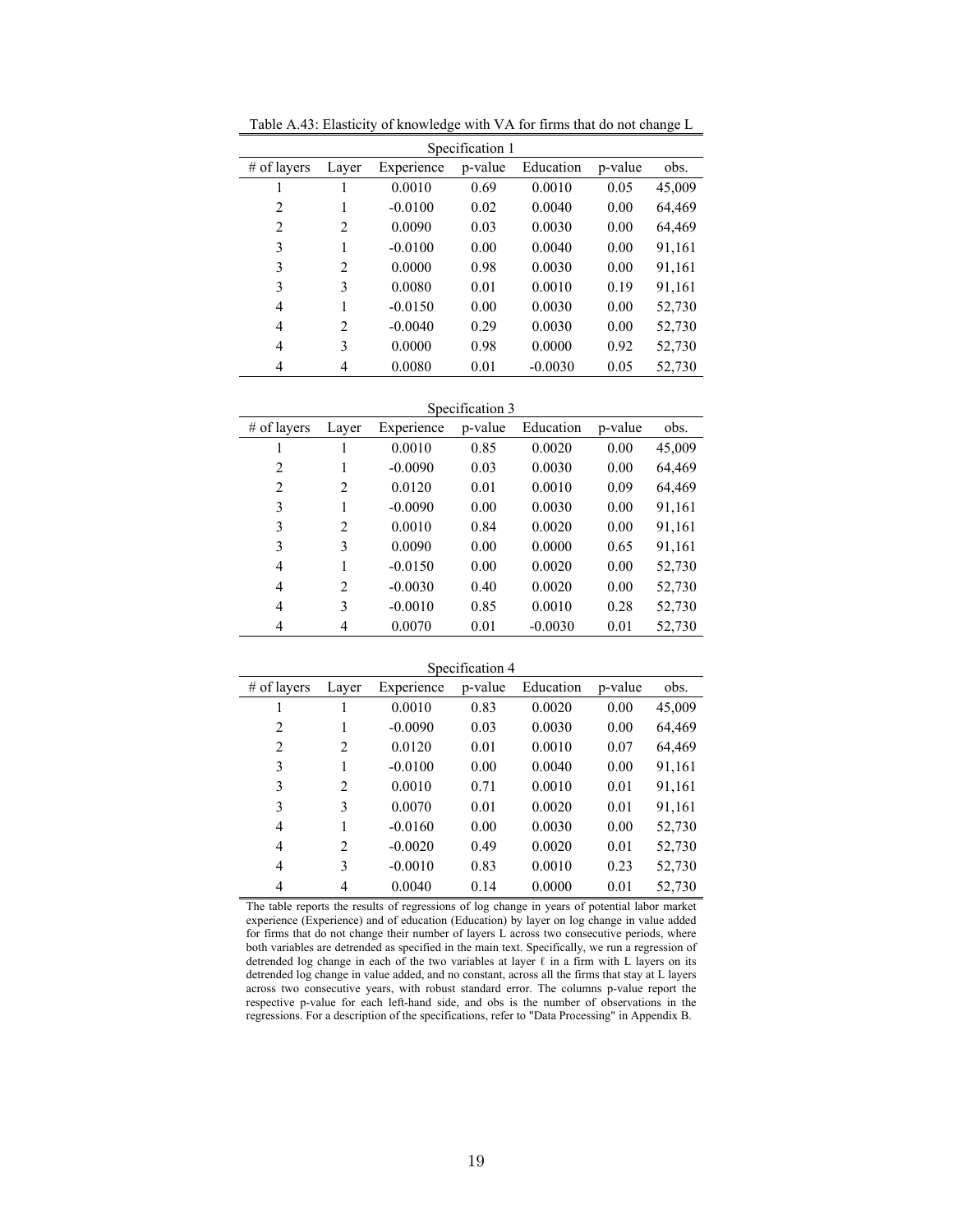## 2 Online Appendix B - Data Description

### 2.1 Sources

Our main dataset is built from two data sources, a firm-level source and a worker-level source, both collected from the French National Statistical Institute (INSEE). We cover the manufacturing sector of France for the years 2002-2007. The firm-level source contains balance-sheet information for all the firms reporting their income under the Bénéfice Réel Normal (BRN) fiscal regime. This regime is compulsory for firms above a certain revenue threshold, but it can still be adopted by smaller firms. The ratio between the value added of manufacturing firms in our original, uncleaned BRN dataset and value added in manufacturing as reported by the French National Statistical Institute is  $96.4\%$  on average. Each row in this dataset contains, among other things, a firm identifier, total employment, total wages and employer-paid payroll taxes, total value added, and an industry classification. The worker-level data source is the Déclarations Annuel des Données Sociales (DADS). This dataset is built on mandatory employer filing of the earnings of each salaried employee in France subject to the French payroll taxes in a given year. Each row of this dataset is an employment spell and contains, among other things, a worker identifier, his or her occupation, a firm identifier (which will be matched to the BRN dataset), the number of hours worked, and the total gross wage received by the worker from the firm.

In addition to these two sources, we resort to the French Labor Force Survey<sup>1</sup> (LFS), from 2002 to 2007), also run by the INSEE, for the part pertaining to the imputation of education and labor market experience. The Labor Force Survey is a worker-level survey of people 15 years-old and above whose purpose is to provide yearly information on the French labor market. This source provides information, among other things, on wage, hours of work, years of education, age, sector and 1 and 2 digit occupation of workers, allowing us to estimate a relation between labor market experience and education, on one side, and observable worker level characteristics, on the other.

### 2.1.1 Definitions

Some concepts are recurring in the explanation of a majority of the tables and figures. We define them here and consider them understood in what follows.

Average hourly wage from BRN: the total labor cost resulting from the balance sheet divided by the number of hours in the DADS source.

Average hourly wage in layer  $\ell$  from BRN: the total labor cost for layer  $\ell$  in the BRN divided by the number of hours reported in the DADS; the total labor cost for layer  $\ell$  from the BRN is the share of wages paid to layer  $\ell$  in the total wages paid by the firm as in the DADS source, multiplied by the total labor cost in the BRN.

Average hourly wage from DADS: the total wage payments in the DADS to all occupations divided by the number of hours, always from the DADS source.

Firm with consecutively ordered layers or firms in the 'selected sample': it is a firm that 1) reports occupations in consecutively ordered 1 digit PCS-ESE occupational categories, 2) starting from occupation  $5+6$  (blue and white collar workers). For example, firms with occupations 2 and 4 or 2 and 3 do not have consecutively ordered layers; a firm with occupational categories 4 and 5 does and has 2 consecutively ordered layers.

<sup>&</sup>lt;sup>1</sup>The INSEE's name of the LFS is Enquête Emploi.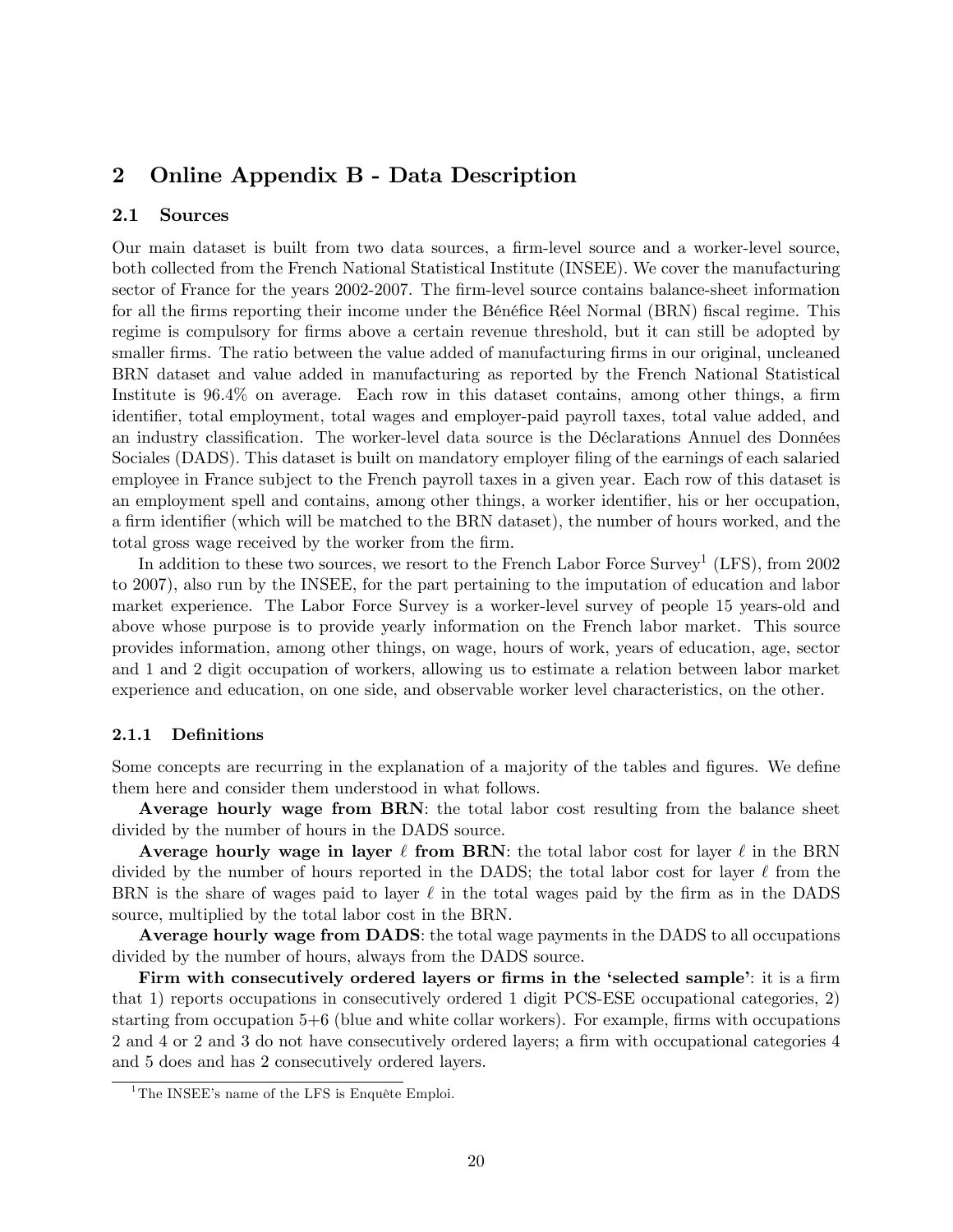Layer number: is the position of the workers in the hierarchy of the firm, starting from 1 (lowest layer, present in all firms) to 4 (highest layer, only present in firms with 4 layers).

**Normalized hours:** normalized hours in layer  $\ell = 1, ..., L$  in a firm with L layers are the number of hours in layer  $\ell$  per unit of hour worked in the top layer L.

Number of layers: the total number of 1 digit occupations in the Örm from the DADS source.

#### 2.2 Data processing

We start with the firm-level dataset, keeping only firms in the manufacturing sector. There are in total 553,125 firm-year observations. We drop some existing duplicated firm-year identifiers and then all Örms with non-positive value added, total employment, total labor cost (i.e. total wages plus payroll taxes) or total sales. This leaves us with 11.5% fewer observations. We then move to the worker-level dataset. Starting from the universe of all observations, we keep the observations referring to all employees in any firm in the French private sector. We drop observations with missing or non-positive hours or total wage or with missing occupations. At this point, we match this dataset with the firm-level dataset based on the firm identifier and year and keep the observations that are matched (workers for which we find the firm and vice versa). This gives us a dataset of about 23.5 million observations for 6 years.<sup>2</sup>

To recover the occupational structure at the Örm level, we work with the occupational code reported in the worker-level data. The occupational classification used in the DADS is the PCS-ESE 2003, and its first digit identifies 5 occupational categories relevant for manufacturing firms: firm owners and CEO (code 2), senior staff or top management positions (code 3), supervisors (code 4), white collar workers (code 5), blue collar workers (code 6).<sup>3</sup> We relabel code 6 into code 5, in order to create a unique category of blue and white collar workers, since their hourly wage distribution coincides in the data (see Table 1). We are left with 4 occupational categories: for each Örm-year, we sum total hours and total wages of all the observations with the same occupation to recover the occupational structure at the firm level. During the matching we lose about 6.9% of the original dataset. Finally, we trim away firm-year observations with average hourly wages (see below for details) above the  $99.95<sup>th</sup>$  percentile, which would otherwise cause abnormal swings in the average wage by year. Our final dataset is composed of 451,475 firm-year observations. These observations represent on average 90.3% of the value added in the manufacturing sector in France.

To compute the average hourly wage at each occupation, we follow two alternative approaches. The first simply divides the total wage resulting from the DADS by the total number of hours in the same source. This approach doesn't include payroll taxes and some other worker-related expenditures paid by the firm. To approximate more closely the effective labor cost of each occupation type for the firm, we compute the share of wages paid to a given occupation in the total wages paid by the Örm in the DADS source; we then apply this share to the total labor cost as in the BRN dataset to compute the labor cost of the occupation considered. We finally divide this total cost by the number of hours reported in the DADS to obtain the hourly wage from the BRN source. This latter estimate is our preferred measure of hourly wages; we will use the former measure for purposes of comparison and robustness checks.

To estimate the average potential labor market experience and average years of educations at each occupation, we start by estimating a statistical relationship between each of these outcomes and worker characteristics and controls in the LFS among all the workers active in the manufacturing

<sup>&</sup>lt;sup>2</sup>Note that the number of observations in any given year does not correspond to total employment. A worker can have more than one row, for example, because of a job change during the year.

 $3$ There are 558 observations of workers categorized as farmers (code 1). Since the firms in our sample are only in the manufacturing sectors, we exclude from the analysis the 125 firm-year observations associated to these workers.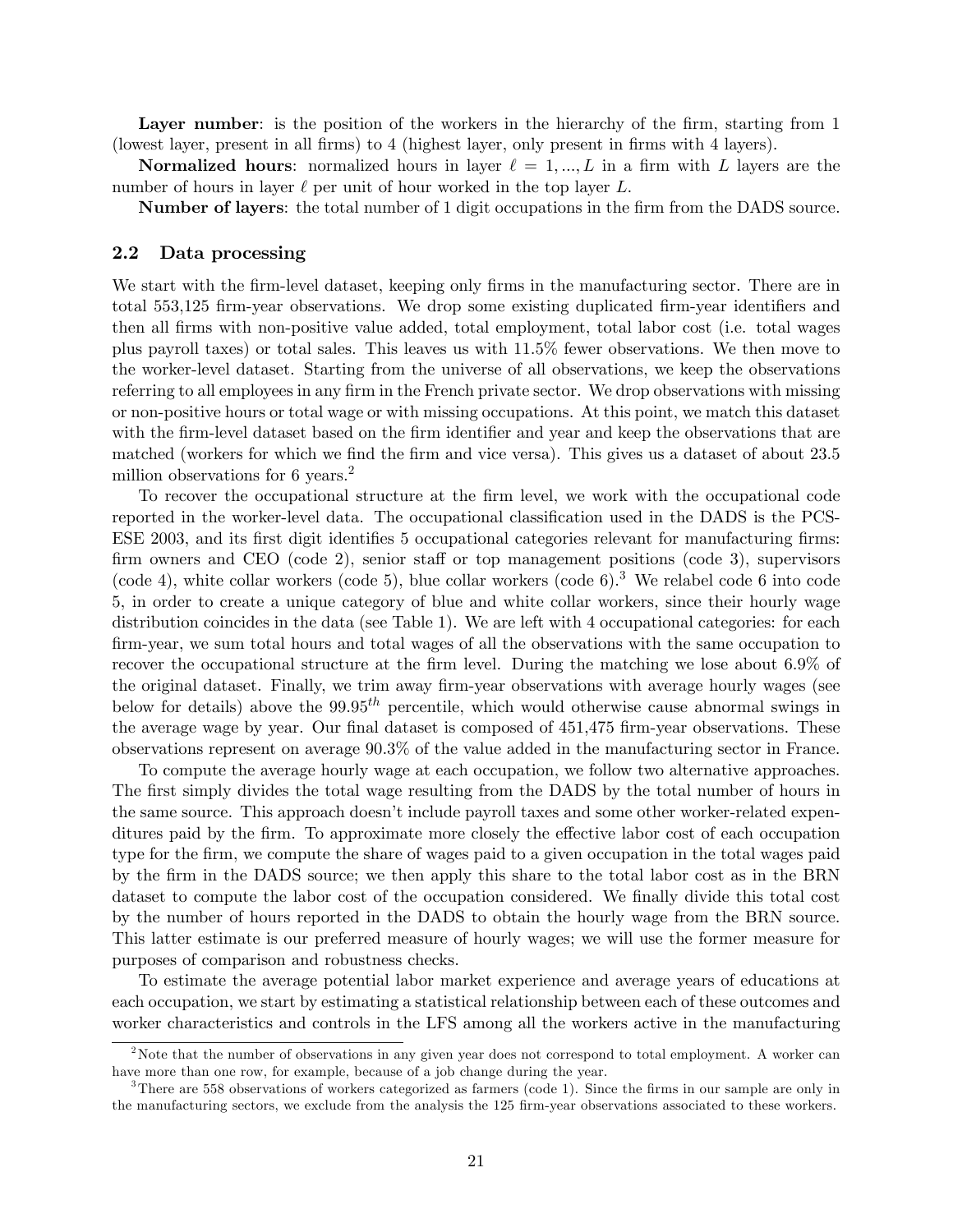sector between 2002 and 2007. Years of formal education are directly reported in LFS, while we compute potential labor market experience as age minus years of education minus 6. For each of these measures on the left-hand side, we use 4 different sets of regressors on the right-hand side: 1) log hourly wage (and its square), log age (and its squre) and a gender dummy; 2) regressors in 1) plus 1-digit within-manufacturing and year fixed effects; 3) regressors in 2) plus 1 digit PCS-ESE occupations; 4) regressors in 2) plus 2-digit PCS-ESE occupations. The log hourly wage is the net monthly wage of the worker divided by the number of hours worked in a month, deflated with the same CPI deflator used for other monetary variables (see the end of the subsection for more). The regression coefficients from these regressions are below in table B1 and B2. We then apply these estimated coefficients to the corresponding variables in the DADS dataset<sup>4</sup>, at individual level, to obtain 4 different predicted measures of education and experience: the set of regressors we can use in the LFS analysis is therefore limited by the availability of corresponding variables in the DADS database. For each of these 8 measures, we compute the within-firm, occupation-level average as its average across all the workers in the occupation, weighted by total hours of work.

We finally recode the name of the occupations into layers. A firm reporting  $L$  occupational categories will be said to have  $L$  layers: hence, in our data we will have firms that have from 1 to 4 layers. We drop the name of the occupation and assume that Örms always grow from the lowest (occupations  $5+6$ ) to the highest skill (occupation 2), irrespective of the name of the occupation itself. Hence a firm with occupational categories 3 and 5 will have 2 layers, and its organization will consist of a layer 1 corresponding to blue and white collar workers, and a layer 2 corresponding to senior staff. After this recoding, we can compute normalized hours.

We define normalized hours,  $n_L^{\ell}$ , in layer  $\ell = 1, ..., 4$  in a firm with L layers as the number of hours in layer *l* per unit of hour worked in the top layer.

All monetary values are deflated to 2005 euros using a CPI deflator for France. Value added is always expressed in thousands of euros; all hourly wages are in euros. Potential labor market experience and education are in years.

<sup>&</sup>lt;sup>4</sup>In particular, we use in this imputation the net hourly wage of the worker in the DADS to have the correspondent quantity used in the regression.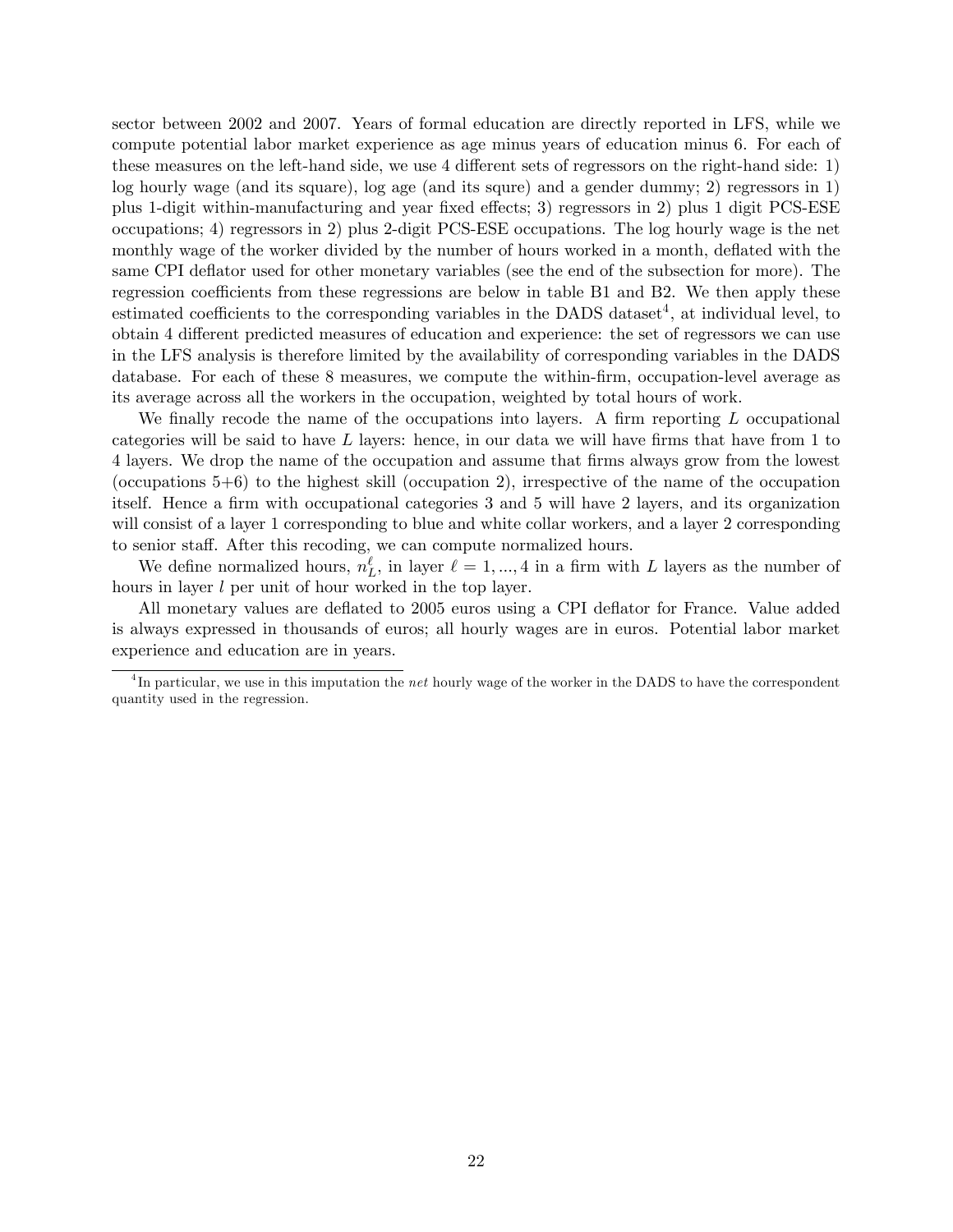|                            | (Spec. 1)    |       | 2)<br>(Spec. |       |              | (Spec. 3) | (Spec. 4)    |           |
|----------------------------|--------------|-------|--------------|-------|--------------|-----------|--------------|-----------|
|                            | coef.        | s.e.  | coef.        | s.e.  | coef.        | s.e.      | coef.        | s.e.      |
| log hourly wage            | $-0.663***$  | 0.028 | $-0.624***$  | 0.028 | $-0.129***$  | 0.028     | $-0.091***$  | 0.028     |
| log hourly wage, squared   | $0.103***$   | 0.005 | $0.096***$   | 0.005 | $0.025***$   | $0.005\,$ | $0.019***$   | 0.005     |
| log age                    | 15.625***    | 0.140 | 15.638***    | 0.140 | 15.577***    | 0.131     | 15.605***    | 0.130     |
| log age, squared           | $-1.795***$  | 0.019 | $-1.796***$  | 0.019 | $-1.792***$  | 0.018     | $-1.796***$  | 0.018     |
| female dummy               | $-0.054***$  | 0.003 | $-0.050***$  | 0.003 | $-0.023***$  | 0.003     | $-0.020***$  | 0.004     |
| $\text{sector} = C$        |              |       | $-0.063***$  | 0.005 | $-0.044***$  | 0.005     | $-0.035***$  | 0.005     |
| $\text{sector} = D$        |              |       | $-0.021***$  | 0.006 | $-0.029***$  | 0.006     | $-0.025***$  | 0.006     |
| $\text{sector} = \text{E}$ |              |       | $-0.048***$  | 0.005 | $-0.023***$  | 0.005     | $-0.018***$  | $0.005\,$ |
| $\text{sector} = \text{F}$ |              |       | $-0.012***$  | 0.005 | $-0.011**$   | $0.004\,$ | $-0.008*$    | 0.004     |
| $year = 2003$              |              |       | $-0.019***$  | 0.005 | $-0.011**$   | $0.005\,$ | $-0.011**$   | $0.005\,$ |
| $year = 2004$              |              |       | $-0.027***$  | 0.005 | $-0.016***$  | 0.005     | $-0.016***$  | $0.005\,$ |
| $year = 2005$              |              |       | $-0.042***$  | 0.005 | $-0.025***$  | 0.005     | $-0.025***$  | $0.005\,$ |
| $year = 2006$              |              |       | $-0.051***$  | 0.005 | $-0.024***$  | 0.005     | $-0.024***$  | $0.005\,$ |
| $year = 2007$              |              |       | $-0.038***$  | 0.005 | $-0.024***$  | 0.005     | $-0.024***$  | $0.005\,$ |
| $occupation = 3$           |              |       |              |       | $-0.152***$  | 0.019     |              |           |
| $occupation = 4$           |              |       |              |       | 0.020        | 0.019     |              |           |
| $\mathrm{occupation} = 5$  |              |       |              |       | $0.069***$   | 0.019     |              |           |
| $occupation = 6$           |              |       |              |       | $0.160***$   | 0.019     |              |           |
| $\mathrm{occupation} = 22$ |              |       |              |       |              |           | $-0.044$     | 0.154     |
| $\mathrm{occupation} = 23$ |              |       |              |       |              |           | $-0.148***$  | 0.037     |
| $occupation = 31$          |              |       |              |       |              |           | $-0.342**$   | 0.157     |
| $\mathrm{occupation} = 32$ |              |       |              |       |              |           | $-0.301***$  | 0.031     |
| $occupation = 36$          |              |       |              |       |              |           | $-0.230***$  | 0.028     |
| $occupation = 41$          |              |       |              |       |              |           | $-0.040$     | 0.032     |
| $occupation = 46$          |              |       |              |       |              |           | $-0.104***$  | 0.029     |
| $occupation = 47$          |              |       |              |       |              |           | $-0.068**$   | 0.028     |
| $occupation = 48$          |              |       |              |       |              |           | $-0.006$     | 0.029     |
| $\mathrm{occupation} = 51$ |              |       |              |       |              |           | $0.068*$     | 0.037     |
| $occupation = 54$          |              |       |              |       |              |           | $-0.028$     | 0.029     |
| $occupation = 55$          |              |       |              |       |              |           | 0.008        | 0.029     |
| $occupation = 56$          |              |       |              |       |              |           | 0.048        | 0.043     |
| $occupation = 61$          |              |       |              |       |              |           | $0.071**$    | 0.028     |
| $occupation = 66$          |              |       |              |       |              |           | $0.101***$   | 0.028     |
| $occupation = 69$          |              |       |              |       |              |           | $0.075*$     | 0.040     |
| Constant                   | $-29.163***$ | 0.250 | $-29.186***$ | 0.248 | $-29.885***$ | 0.233     | $-29.905***$ | 0.234     |
| $\overline{R2}$            | 0.89         |       | 0.90         |       | 0.91         |           | 0.91         |           |
| $\cal N$                   | 28,227       |       | 28,227       |       | 28,226       |           | 28,226       |           |

Table B.1: Dependent variable: log potential labor market experience

 $\overline{f \text{ yzy}^{\widehat{\phantom{a}}}}\tilde{\phantom{a}}\tilde{\phantom{a}}\tilde{\phantom{a}}\tilde{\phantom{a}}\tilde{\phantom{a}}\tilde{\phantom{a}}\tilde{\phantom{a}}\tilde{\phantom{a}}\tilde{\phantom{a}}\tilde{\phantom{a}}\tilde{\phantom{a}}\tilde{\phantom{a}}\tilde{\phantom{a}}\tilde{\phantom{a}}\tilde{\phantom{a}}\tilde{\phantom{a}}\tilde{\phantom{a}}\tilde{\phantom{a}}\tilde{\phantom{a}}\tilde{\phantom{a}}\tilde{\phantom{a}}\tilde{\phantom{a}}$